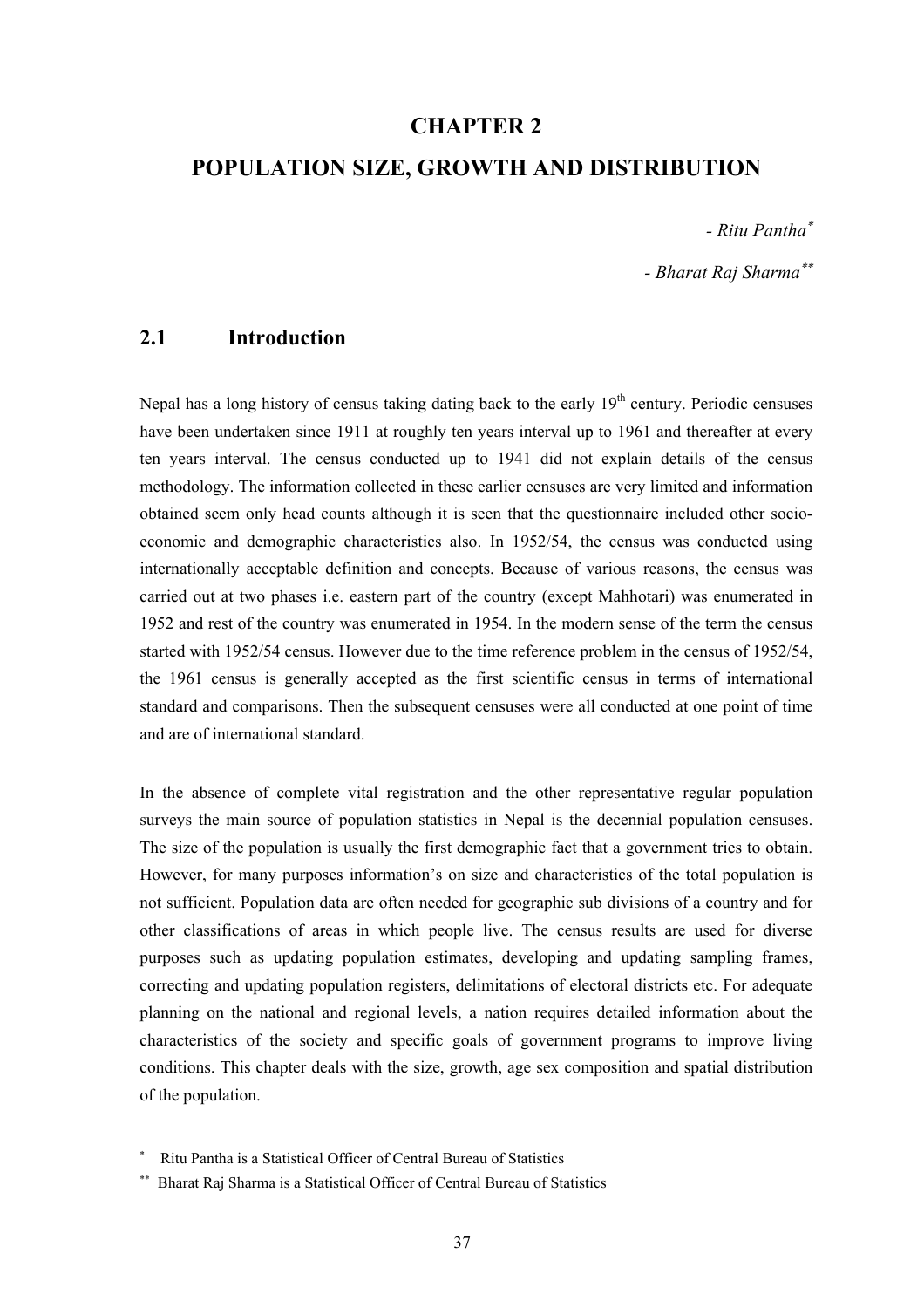# **2.2 Population Size and Growth Rate**

The total population at various censuses since 1911, corresponding annual growth rates and time to double the population is presented in Table 2.1.

| Census year | <b>Total Population</b> | Population<br>Change | Annual Growth<br>Rate (Exponential) | Doubling<br>Time |
|-------------|-------------------------|----------------------|-------------------------------------|------------------|
| 1911        | 5,638,749               |                      |                                     |                  |
| 1920        | 5,573,788               | $-64,961$            | $-0.13$                             |                  |
| 1930        | 5,532,574               | 41,214               | $-0.07$                             |                  |
| 1941        | 6,283,649               | 7,51,075             | 1.16                                | 60               |
| 1952-54     | 8,256,625               | 19,72,976            | 2.27                                | 31               |
| 1961        | 9,412,996               | 11,56,371            | 1.64                                | 42               |
| 1971        | 11,555,983              | 21,42,987            | 2.05                                | 34               |
| 1981        | 15,022,839              | 34,66,856            | 2.62                                | 26               |
| 1991        | 18,491,097              | 34,68,258            | 2.08                                | 33               |
| 2001        | 23, 151, 423            | 46,60,326            | 2.25                                | 31               |

**Table 2.1 : Population size, growth rate and doubling time, Nepal, 1911 – 2001** 

Source : CBS, 1958, Table 2

CBS, 1968 Vol. III, Part II Table 2

CBS, 1975 Vol. I, Table 2

CBS, 1984 Vol. I, Table 4

CBS, 1993 Vol. I, Table 5

CBS, 2002 National Report Vol. I, Table 1

Table 2.1 shows that the population of Nepal declined up to 1930 and then after population started to grow. However, the population of the country did not grow at a uniform rate. At the time of the latest census of 2001, Nepal's population reached 23.1 million with annual average growth rate of 2.25 percent during the last decade 1991-2001. In less than a century, the population of the country has more than quadrupled itself. In 1911 Nepal's total population yielded 5.6 million. The main reasons of population decline in the period 1911 to 1930 are not known but may be attributed to the effect of worldwide influenza epidemic and the heavy casualties suffered by Nepalese army in the First World War (CBS, 1987, CBS, 1995). In the other hand it is argued that there may also have been problems of undercounting of these censuses. The censuses of 1920, 1930 and 1941 were conducted in abnormal periods i.e. the census of 1920 was conducted immediately after the first world war and the 1941 census was taken during the mid period of second world war in which about 1,80,000 to 2,00,000 Nepalese soldiers participated respectively in Allied side (Singh, 1983). Also the census of 1930 was taken at the time when Nepal was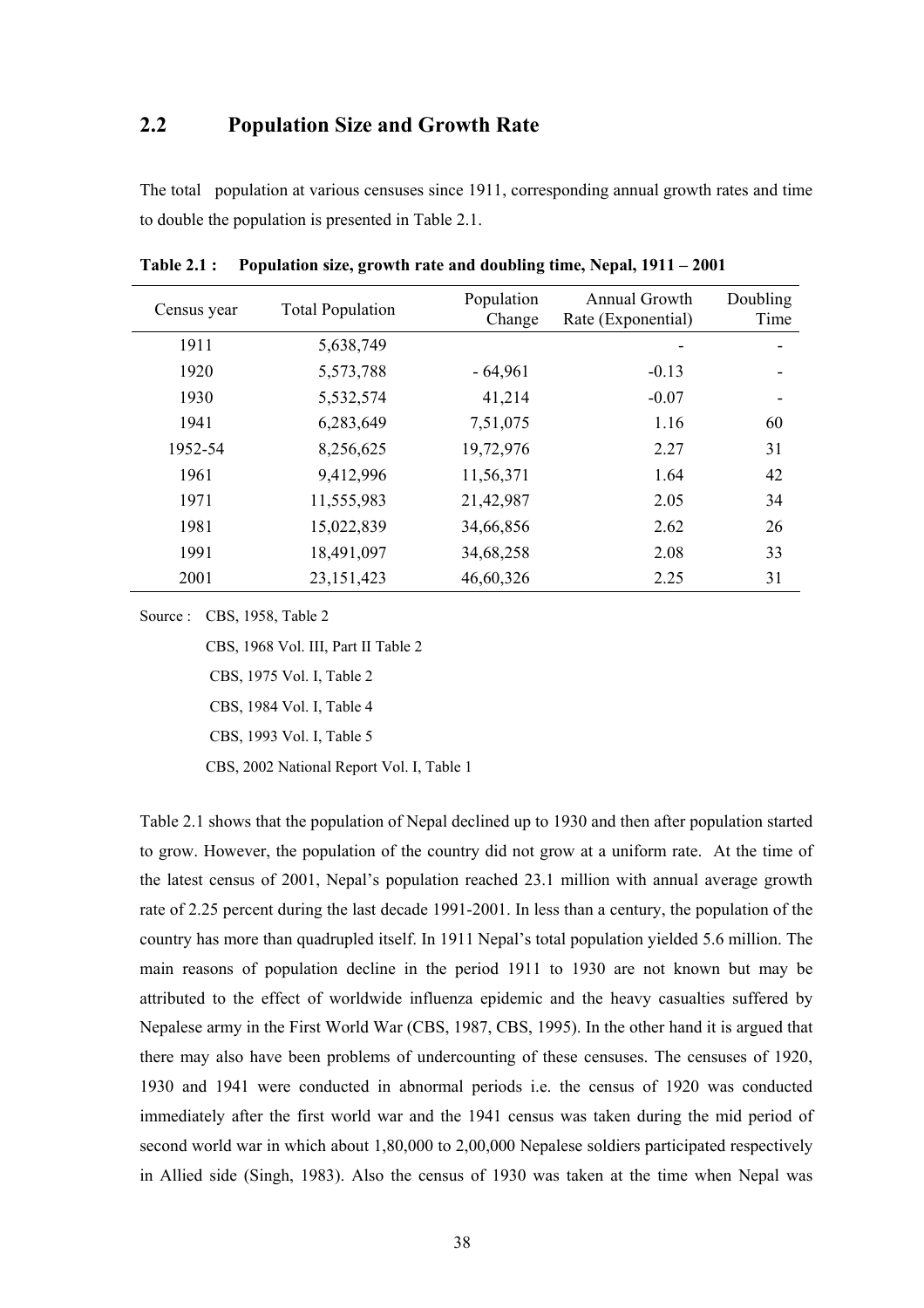preparing for war with Tibet (now China). Though the population, which suffered heavy casualties in war, were mostly males, the sex ratio was found to be high (Singh, 1983) i.e. there were more males than females. Particularly, in pre-modern times, the emphasis in census taking was upon fiscal and military potentials. Hence, women, children, aliens, slaves or aborigines were usually relatively undercounted or omitted altogether. It is therefore natural to expect that up to 1941, censuses of Nepal were not complete.

The rate of increase in the period 1941 to 1952/54 was improbably high in comparison with the earlier period. Prior to the 1952/54 censuses, the overall coverage of the censuses was poor so this may have led the population growth rate to be high in 1952/54. In the other hand, in 1951, Nepal became a democratic country and after this change attempted the improvement in the management of census taking. Census contents were designed in accordance to international convention, people felt real purpose and usefulness of census and census officers were sent abroad for training. This could have led to an overall improvement in the census coverage. The other explanation is that the census was taken at two points of time and this could lead to the over counting of some people due to the long time gap between the two enumerations.

Although population of Nepal grew at 1.64 percent per annum, the population growth rate was found lower during 1952/54 to 1961 than that of 1941 to 1952/54. However, since 1971 census to 2001 census population growth rates have crossed 2 percent per annum even though growth rates do not follow unidirectional trend. The population growth rate observed during the period 1971 to 1981 is found very high compared to 1981 to 1991 period. This may be attributed to the rapid fall in mortality without any corresponding fall in fertility. Again, analysis of population growth rate during the period 1981 to 1991 shows some decline while population growth rate during 1991 to 2001 is again high than during the period 1981 to 1991. The annual growth rates of population mostly relate to the quality of data obtained in the census notably the coverage and undercount and possibly over-count in different censuses. In 1981 over-enumeration was possible because of the highest monetary incentive given to field workers compared to all other censuses (Karki, 1992). A fluctuation in the annual growth rate is also reflected in the doubling time of Nepal's populations (Table 2.1).

The Post Enumeration Survey (PES), designed to evaluate the 1991 and 2001 census data quality with respect to completeness of coverage, was delayed by 4 months while in 1991 it was delayed by 6 months. Although in 1991 census about 11 percent undercount was estimated, the results of the PES was not accepted for a number of reasons including the timing of the conduct of PES (for more see Population Monograph, Nepal, 1995, p.3). However the net omission is estimated to be 5.3% for 2001 census.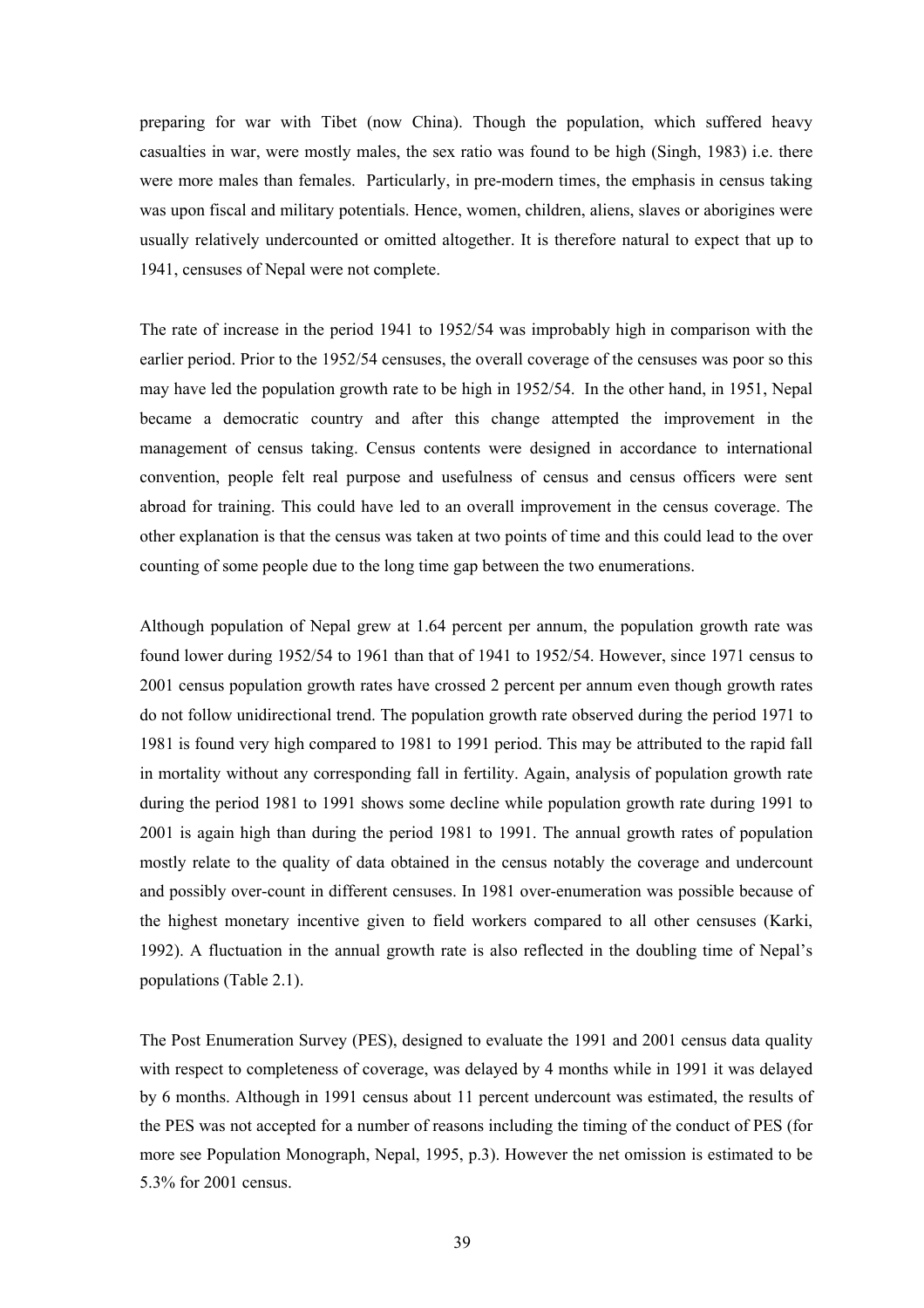# **2.3 Spatial Distribution of Population**

Spatial distribution of Population represents the relationship of human habitat to the physical boundaries. In the past, human were being interested to settle in the areas conducive to agriculture and thus began to be attracted towards developed areas or in the favorable physical environment. The spatial distribution of human population is a fundamental determinant of both the societal impacts and anthropogenic drives of global change (Pozzi et al, 2002). Moreover, the spatial distribution of a country may be affected by socio cultural, economic, environmental, historical and developmental factors. The population growth and the spatial distribution will lead to the extension of urbanization which impacts on natural resources and the environment (Pozzi et al, 2002). Thus, the environment implications associated with population growth are not only related to the total number of people, but also to their spatial distribution. The concern with population distribution was also highlighted in the 1994 ICPD program of action, where the emphasis is placed on the issues of population distribution and sustainable development.

Nepal's political geography has undergone a great change since the ancient time. In the rana regime, Nepal was divided into 20 Hill Districts, 9 Terai Districts and 3 inner Terai (Bhitri Madesh) Districts (Pandey, 2042). However, the geographical administrative division of Nepal, which was based on Rana Regime, was cancelled in 1961 and then the country was divided into 75 Districts and 14 zones. Each District is further divided into Village Development Committees and Municipalities. At present there are 3915 Village Development Committees and 58 Municipalities in the country. Again the 14 Zones were grouped in into four development regions in 1972. Later it was increased to five development regions in 1980. Five development regions are Eastern, Central, Western, Mid Western and Far Western. After the resolution of multiparty system the zones are not seen to be functional administrative units. Thus, in this chapter the spatial distribution of population is focused on Ecological Zone, Eco-development Regions, Districts and Village Development Committee/Municipality.

## **2.3.1 Population Distribution by Ecological Zone**

Geographically the country is divided into three regions called Ecological Zones. They are Mountain, Hill and Terai. Ecological Zones reflect the climatic condition and the variation of agricultural land and others resources. The population distribution of Nepal by Ecological Zones for the census year 1952/54 to 2001 is shown in Table 2.2. The table reveals that the population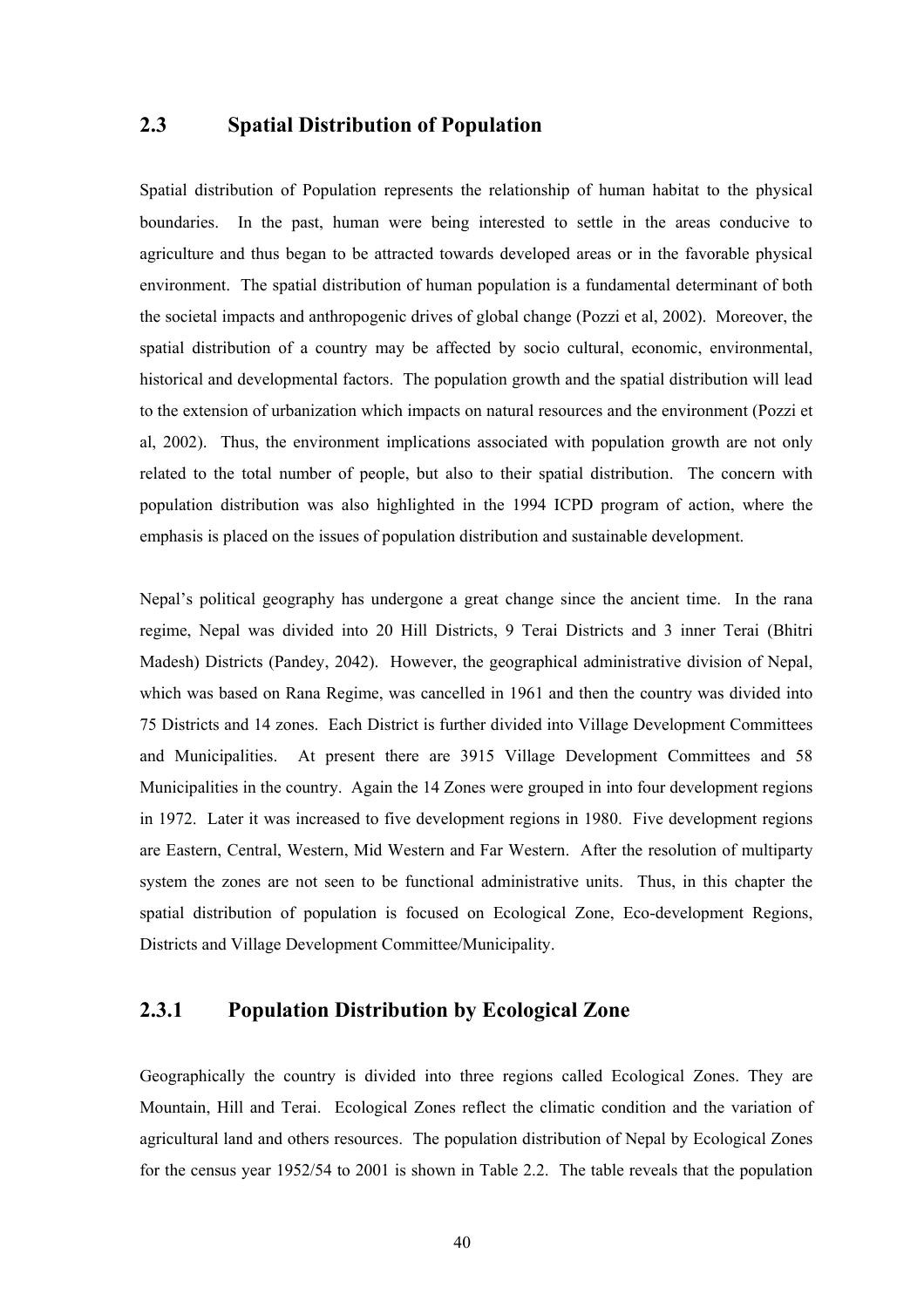of the Terai has been increasing rapidly year by year. The Terai had enumerated 35 percent of the total population in the census year 1952/54 and has increased to 48 percent in the census year 2001. There has been a marked decrease in the share of population in Mountain and Hill from 65 percent in 1952/54 to 52 percent in 2001. Interestingly, the declining trend is observed in both the Mountain and the Hill.

Initially, Terai region was covered with dense forest and highly infested with malaria and other transmissible diseases. Later the diseases were controlled and the deforestation increased day by day for the human settlement and the pattern of population distribution by Ecological Zone is changing (CBS, 1995). According to latest census 2001, Terai region alone shared about fifty percent of the total population, Hill and Mountains shared about 44 and 7 percentage of total population respectively.

| Census<br>Year | <b>Mountain</b>  | <b>Hill</b>        | Mountain<br>& Hill | Terai              | <b>Total</b> |
|----------------|------------------|--------------------|--------------------|--------------------|--------------|
|                |                  |                    |                    |                    |              |
| 1952/54        | -                |                    | 5349988            | 2906637            | 8256625      |
|                |                  |                    | (64.8)             | (35.2)             |              |
| 1961           | -                | -                  | 5991297            | 3421699            | 9412996      |
|                | -                | -                  | (63.6)             | (36.4)             |              |
| 1971           | 1138610          | 6071407            | 7210017            | 4345966            | 11555983     |
|                | (9.9)            | (52.5)             | (62.4)             | (37.6)             |              |
| 1981           | 1302896          | 7163115            | 8466011            | 6556828            | 15022839     |
|                | (8.7)            | (47.7)             | (56.4)             | (43.6)             |              |
| 1991           | 1443130          | 8419889            | 9863019            | 8628078            | 18491097     |
|                | (7.8)            | (45.5)             | (53.3)             | (46.7)             |              |
|                |                  |                    |                    |                    |              |
| 2001           | 1687859<br>(7.3) | 10251111<br>(44.3) | 11938970<br>(51.6) | 11212453<br>(48.4) | 23151423     |
|                |                  |                    |                    |                    |              |

**Table 2.2 : Distribution of population by ecological zone, Nepal, 1952/54-2001.** 

Sources : CBS, 1958, Vol. I

 CBS, 1966, Vol. I CBS, 1975, Vol. I

CBS, 1984, Vol. Part I

CBS, 1993, Vol. Part I

CBS, 2002, National Report

Note : Figures in the parenthesis indicates percentage of the total population.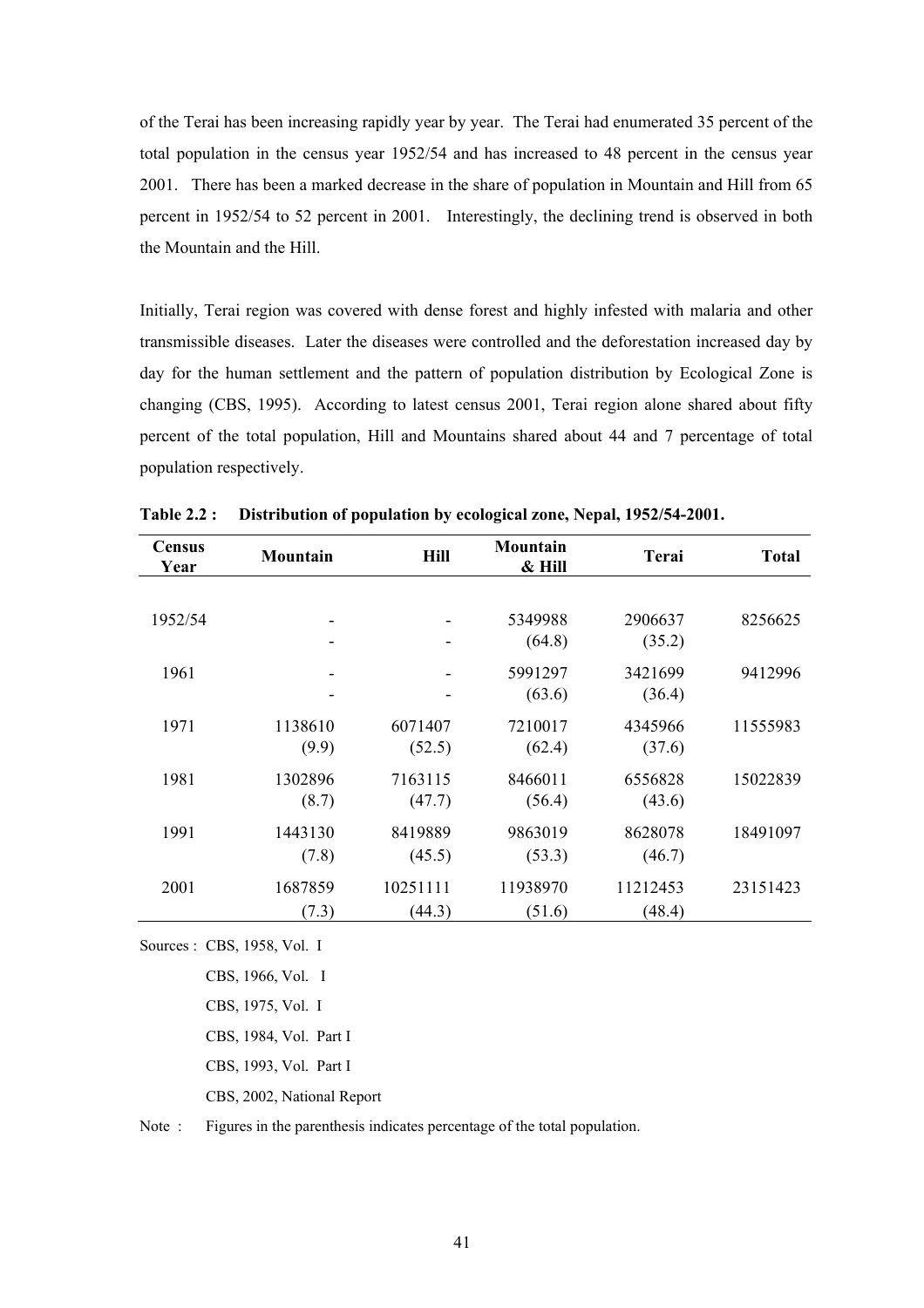#### **2.3.2 Population Distribution by Development Regions**

The distribution of the Population by development regions in Nepal is shown in Table 2.3. The Central and Far Western Development Region has observed slightly increasing trend in the distribution of population. The Central and Far Western Development regions have accounted about 33 and 9 percent of total population in 1981 and these respective figures increased to 35 and 10 percent in 2001. However, slightly decreasing trend is seen in Eastern and Western Development Regions. About 25 and 21 percentage of the total population have been counted in Eastern and Western Development Regions in 1981, whereas the respective percentage decreased to 23 and 20 percentage in 2001. The Mid Western Development Region has been steadily increasing the size of population. According to latest census of 2001 it is found that more than one third of Nepal's population live in the Central Development Regions and less than 10 percent in the Far Western Development Region. Similarly Eastern and Western region shared 23 and 20 percent of total population. On the other hand Mid Western Region's share is only 13 percent of total population.

| Development |          | Population |          | Percentage |       |       |  |  |
|-------------|----------|------------|----------|------------|-------|-------|--|--|
| Region      | 1981     | 1991       | 2001     | 1981       | 1991  | 2001  |  |  |
| Eastern     | 3708923  | 4446749    | 5344476  | 24.69      | 24.05 | 23.09 |  |  |
| Central     | 4909357  | 6183955    | 8031629  | 32.68      | 33.44 | 34.69 |  |  |
| Western     | 3128859  | 3770678    | 4571013  | 20.83      | 20 39 | 1974  |  |  |
| Mid Western | 1955611  | 2410414    | 3012975  | 13.02      | 13.04 | 13.01 |  |  |
| Far western | 1320089  | 1679301    | 2191330  | 8.78       | 9.08  | 9.47  |  |  |
| Total       | 15022839 | 18491097   | 23151423 | 100        | 100   | 100   |  |  |

**Table 2.3 : Population distribution by development regions, Nepal, 1981-2001.** 

Source : CBS, 1984, Vol I Part I

CBS, 1993, Vol I part I

CBS, 2002, National Report

# **2.3.3 Population Distribution by Ecological Zones & Development Regions**

The percentage distributions of population by Ecological Zones and Development Regions for 1981 to 2001 are shown in Table 2.4. The table reveals that percentage share of population in Mountain region is decreasing however the share of total population varied in different subregions. In Mountain, the percentage varied from a maximum of 2.4 percent in Central Mountain to a minimum of 0.1 percent in Western Mountain for the census year 2001.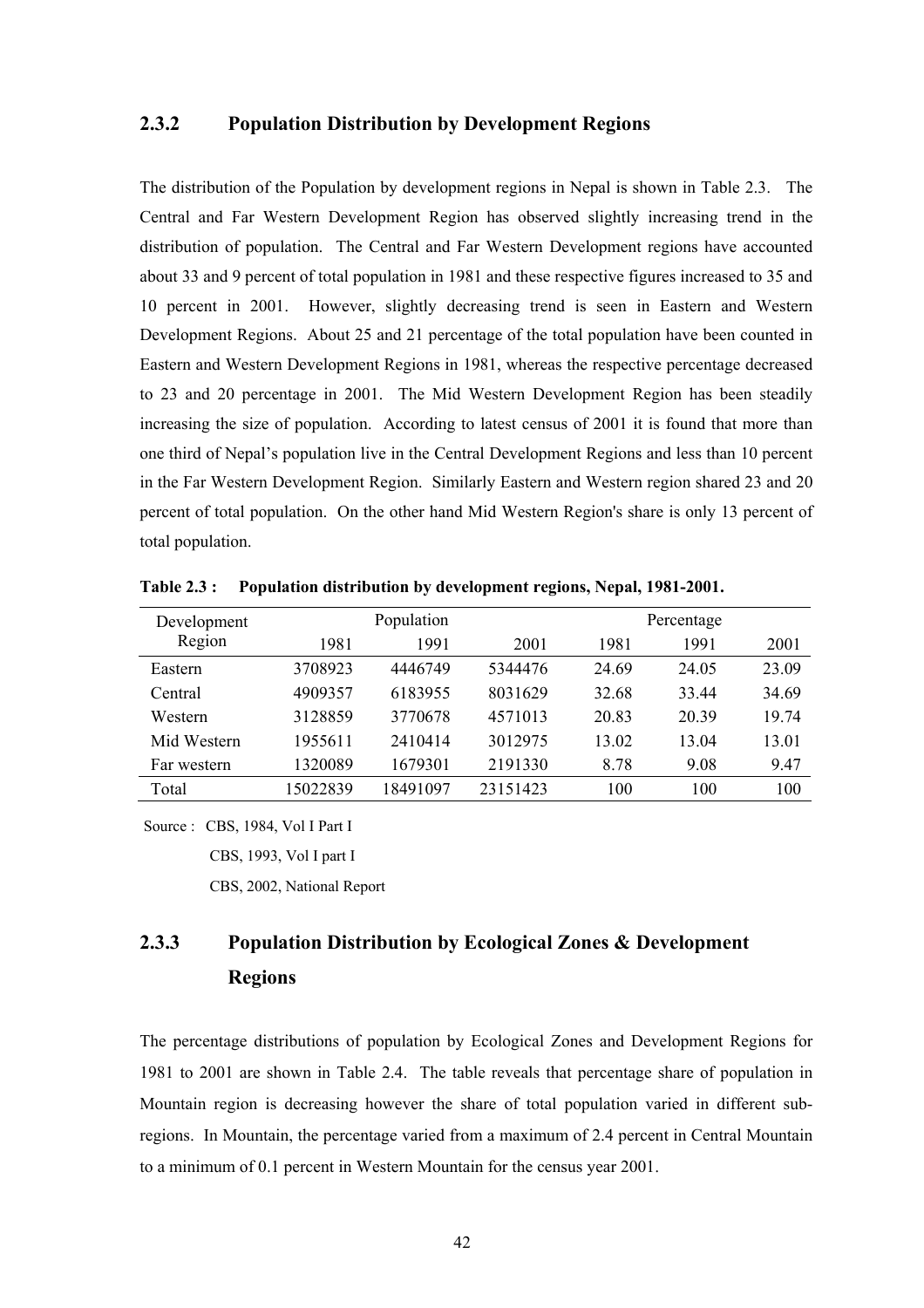The Hill represents the very interesting pattern of Population distribution. The share of total population is decreasing from 48 percent in 1981 to 44 in 2001, however the Central Hill has showed slightly increasing trend in the share of population distribution from 14 percent in 1981 to 15 percent in 2001. This may be partly due to the inclusion of Kathmandu District in this subregion, which is the capital city of kingdom and experiencing continuous growth of its population from one census to another.

On the other hand, compared with the previous census all the sub-regions in the Terai increased their share of total population and also considerable variation is observed among the sub regions. In the Eastern Terai, small fluctuation is observed in the share of total population. Central Terai experienced slight increase in the share of Total population from 15.9 percent in 1981 to 17 percent in 2001 and followed by Western and Midwestern Terai. Compared with other subregions of Terai, the variation in the share of total population is high in the Far Western Terai from 2.8 percent in 1981 to 4.3 percent in 2001.

| Ecological Zones and | Percentage Distribution of Population |      |      |  |  |  |  |
|----------------------|---------------------------------------|------|------|--|--|--|--|
| Development Regions  | 1981                                  | 1991 | 2001 |  |  |  |  |
| Mountain             | 8.7                                   | 7.8  | 7.3  |  |  |  |  |
| Eastern              | 2.3                                   | 1.9  | 1.7  |  |  |  |  |
| Central              | 2.8                                   | 2.5  | 2.4  |  |  |  |  |
| Western              | 0.1                                   | 0.1  | 0.1  |  |  |  |  |
| Mid western          | 1.6                                   | 1.4  | 1.3  |  |  |  |  |
| Far western          | 1.9                                   | 1.8  | 1.7  |  |  |  |  |
| Hill                 | 47.7                                  | 45.5 | 44.3 |  |  |  |  |
| Eastern              | 8.4                                   | 7.7  | 7.1  |  |  |  |  |
| Central              | 14.0                                  | 14.5 | 15.3 |  |  |  |  |
| Western              | 14.3                                  | 13.1 | 12.1 |  |  |  |  |
| Mid western          | 6.9                                   | 6.6  | 6.4  |  |  |  |  |
| Far western          | 4.0                                   | 3.6  | 3.5  |  |  |  |  |
| Terai                | 43.6                                  | 46.7 | 48.4 |  |  |  |  |
| Eastern              | 14.1                                  | 14.4 | 14.2 |  |  |  |  |
| Central              | 15.9                                  | 16.4 | 17.0 |  |  |  |  |
| Western              | 6.4                                   | 7.2  | 7.6  |  |  |  |  |
| Mid western          | 4.4                                   | 5.0  | 5.3  |  |  |  |  |
| Far western          | 2.8                                   | 3.7  | 4.3  |  |  |  |  |

**Table 2.4 : Percentage distribution of total population in different ecological & development regions of Nepal, 1981-2001.** 

Source : CBS, 1995 p. 29

CBS, 1993 Vol. Part I

CBS, 2002, National Report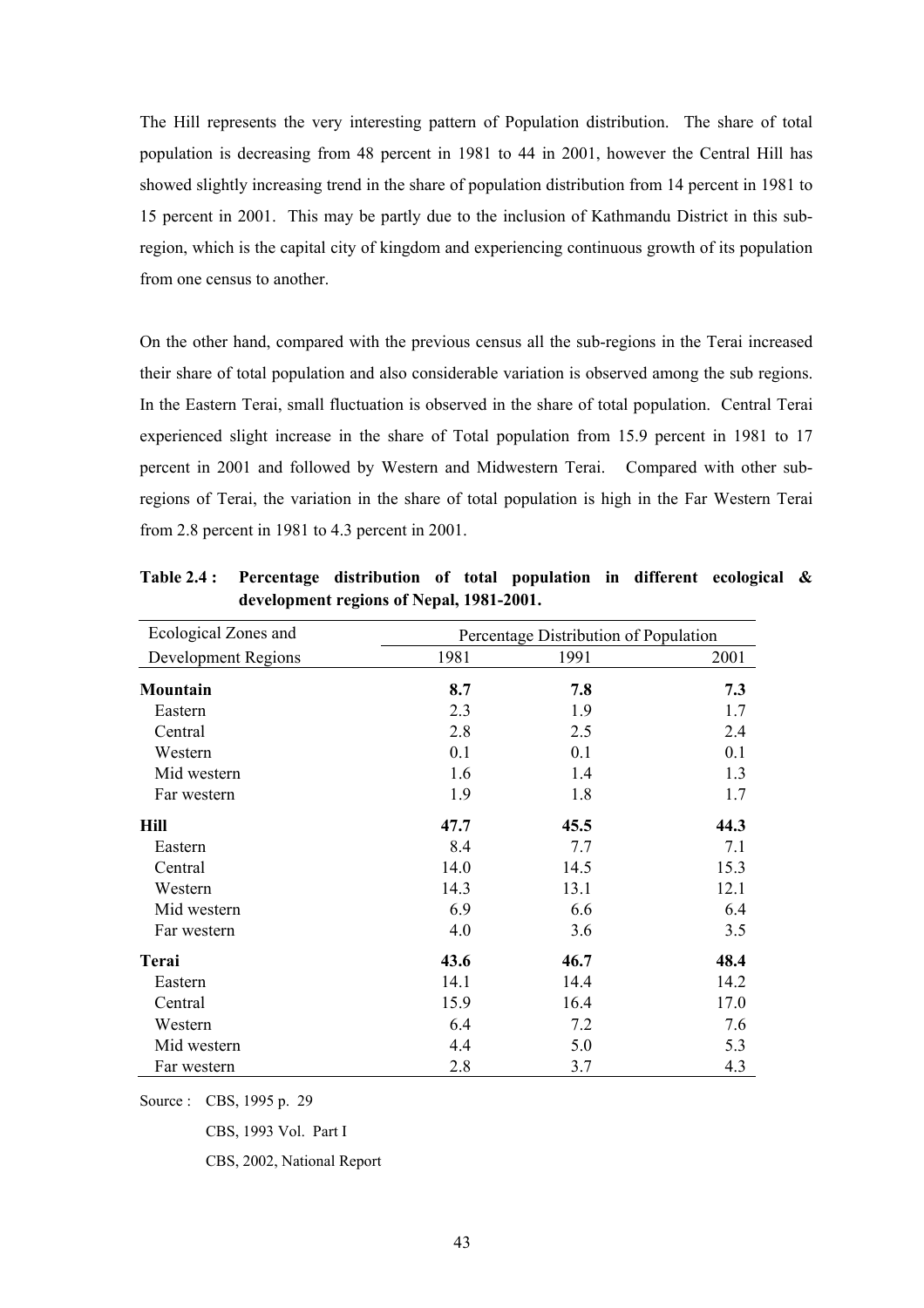# **2.3.4 Population Distribution by District**

Although the Village Development Committees/Municipalities is the lowest administrative unit in the country, the District is functioning as a coordinating administrative unit to formulate, execute and evaluate the plans and also for administrative work. Therefore it is appropriate to examine the population distribution by District and also the distribution of District according to population size.

The number of Districts remained constant at 75 since 1971 census; however there had been great changes in area of the District between 1971 and 1981 and also for some Districts the boundary changes took place in 1982. Thus the population distributions by Districts were not strictly comparable till 1991. The share of population distribution by Districts and region are shown in Table 2.5 for the census year 1991 and 2001. The average annual growth rates for the inter censal period 1991 to 2001 are shown for the same period.

In 1991, the five Districts having the share of highest population size were Kathmandu (675341), Morang (674823), Jhapa (593737), Dhanusa (543672) and Sarlahi (492798). In 2001 also, all of the above Districts retained their positions as districts with large size population. Among the five, Kathmandu belongs to Central Hill, Jhapa and Morang belongs to Eastern Terai, Dhanusa and Sarlahi belongs to Central Terai (see Table 2.5).

On the other hand, Manang (5363), Mustang (14292), Dolpa (25013), Humla (34383) and Mugu (36364) were the five least populated Districts in 1991. In 2001 also, all of those Districts were the least populated Districts in the same rank as in 1991, though Manang almost doubled its population in 2001. The Table 2.5 also reveals that though, there is reduction in the share of total population for some Districts, slight growth in the population is observed in all Districts.

|                          | <b>Population 1991</b> |                | <b>Population 2001</b> |                | <b>Average Annual</b>      |  |  |
|--------------------------|------------------------|----------------|------------------------|----------------|----------------------------|--|--|
| Area                     | <b>Number</b>          | <b>Percent</b> | <b>Number</b>          | <b>Percent</b> | <b>Growth Rates</b><br>(%) |  |  |
| <b>Nepal</b>             | 18491097               | 100            | 23151423               | <b>100</b>     | 2.25                       |  |  |
| <b>Eastern Dev. Reg.</b> | 4446749                | 24.05          | 5344476                | 23.09          | 1.84                       |  |  |
| Eastern mountain         | 359156                 | 1.94           | 401587                 | 1.73           | 1.12                       |  |  |
| Taplejung                | 120053                 | 0.65           | 134698                 | 0.58           | 1.15                       |  |  |
| Sankhuwasabha            | 141903                 | 0.77           | 159203                 | 0.69           | 1.15                       |  |  |
| Solukhumbu               | 97200                  | 0.53           | 107686                 | 0.47           | 1.02                       |  |  |

**Table 2.5 : Distribution of population by district and population growth rates, 1991-2001.**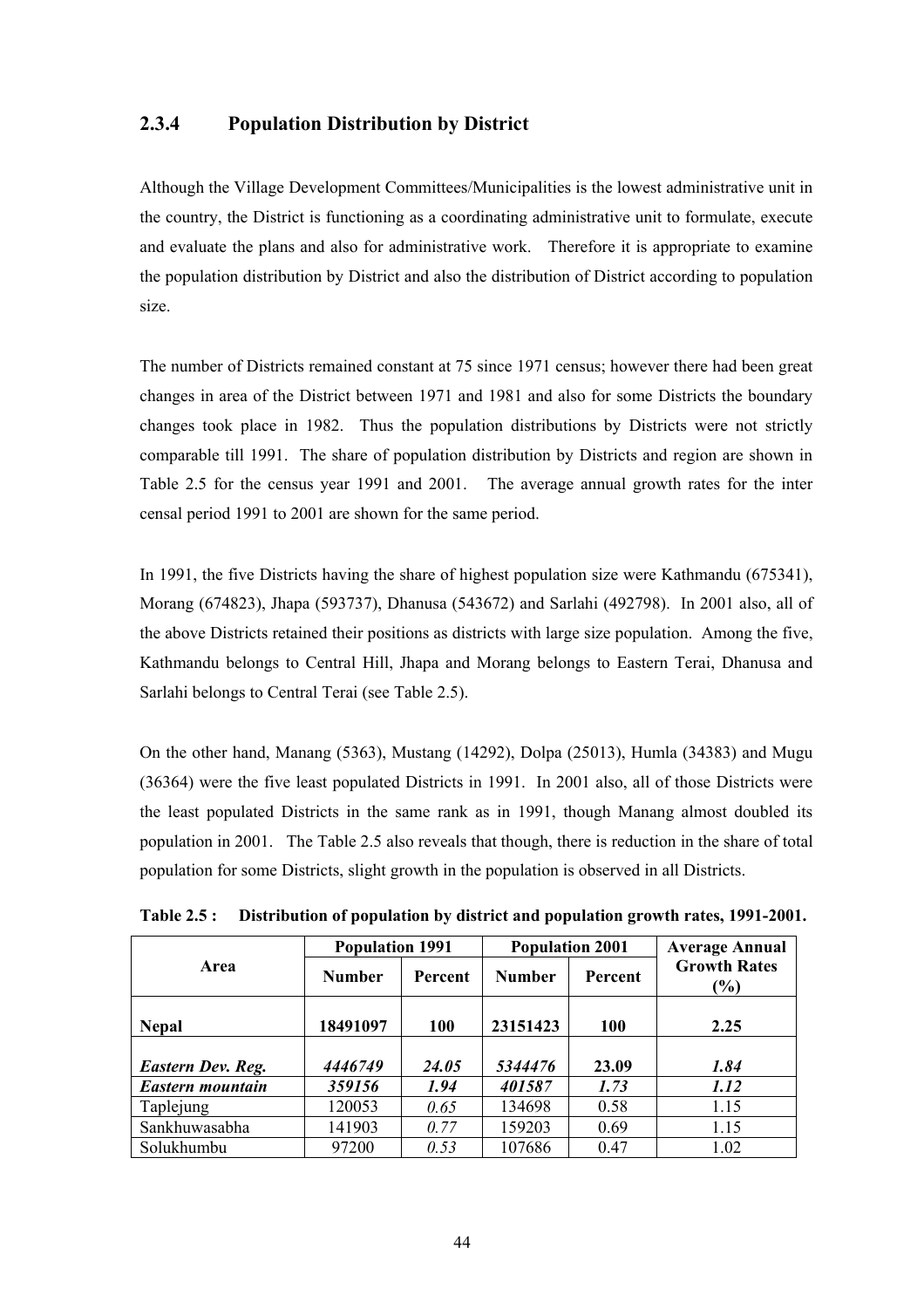|                         | <b>Population 1991</b> |             | <b>Population 2001</b> |         | <b>Average Annual</b>      |  |  |  |
|-------------------------|------------------------|-------------|------------------------|---------|----------------------------|--|--|--|
| Area                    | <b>Number</b>          | Percent     | <b>Number</b>          | Percent | <b>Growth Rates</b><br>(%) |  |  |  |
| <b>Eastern Hill</b>     | 1429138                | 7.73        | 1643246                | 7.10    | 1.40                       |  |  |  |
| Panchthar               | 175206                 | 0.95        | 202056                 | 0.87    | 1.43                       |  |  |  |
| Ilam                    | 229214                 | 1.24        | 282806                 | 1.22    | 2.10                       |  |  |  |
| Dhankuta                | 146386                 | 0.79        | 166479                 | 0.72    | 1.29                       |  |  |  |
| Terhathum               | 102870                 | 0.56        | 113111                 | 0.49    | 0.95                       |  |  |  |
| Bhojpur                 | 198784                 | 1.08        | 203018                 | 0.88    | 0.21                       |  |  |  |
| Okhaldhunga             | 139457                 | 0.75        | 156702                 | 0.68    | 1.17                       |  |  |  |
| Khotang                 | 215965                 | 1.17        | 231385                 | 1.00    | 0.69                       |  |  |  |
| Udayapur                | 221256                 | 1.20        | 287689                 | 1.24    | 2.63                       |  |  |  |
| <b>Eastern Terai</b>    | 2658455                | 14.38       | 3299643                | 14.25   | 2.16                       |  |  |  |
| Jhapa *                 | 593737                 | 3.21        | 688109                 | 2.97    | 1.48                       |  |  |  |
| Morang                  | 674823                 | 3.65        | 843220                 | 3.64    | 2.23                       |  |  |  |
| Sunsari                 | 463481                 | 2.51        | 625633                 | 2.70    | 3.00                       |  |  |  |
| Saptari                 | 465668                 | 2.52        | 570282                 | 2.46    | 2.03                       |  |  |  |
| Siraha                  | 460746                 | 2.49        | 572399                 | 2.47    | 2.17                       |  |  |  |
| <b>Central Dev.Reg.</b> | 6183955                | 33.44       | 8031629                | 34.69   | 2.61                       |  |  |  |
| <b>Central Mountain</b> | 471005                 | 2.55        | 554817                 | 2.40    | 1.64                       |  |  |  |
| Dolakha                 | 173236                 | 0.94        | 204229                 | 0.88    | 1.65                       |  |  |  |
| Sindhupalchok*          | 261025                 | <i>1.41</i> | 305857                 | 1.32    | 1.59                       |  |  |  |
| Rasuwa                  | 36744                  | 0.20        | 44731                  | 0.19    | 1.97                       |  |  |  |
| <b>Central Hill</b>     | 2679599                | 14.49       | 3542732                | 15.30   | 2.79                       |  |  |  |
| Kavrepalanchok          | 324329                 | 1.75        | 385672                 | 1.67    | 1.73                       |  |  |  |
| Lalitpur                | 257086                 | 1.39        | 337785                 | 1.46    | 2.73                       |  |  |  |
| Bhaktapur               | 172952                 | 0.94        | 225461                 | 0.97    | 2.65                       |  |  |  |
| Kathmandu               | 675341                 | 3.65        | 1081845                | 4.67    | 4.71                       |  |  |  |
| Nuwakot                 | 245260                 | 1.33        | 288478                 | 1.25    | 1.62                       |  |  |  |
| Sindhuli*               | 223900                 | 1.21        | 279821                 | 1.21    | 2.23                       |  |  |  |
| Ramechhap               | 188064                 | 1.02        | 212408                 | 0.92    | 1.22                       |  |  |  |
| Dhading                 | 278068                 | 1.50        | 338658                 | 1.46    | 1.97                       |  |  |  |
| Makwanpur               | 314599                 | 1.70        | 392604                 | 1.70    | 2.22                       |  |  |  |
| <b>Central Terai</b>    | 3033351                | 16.40       | 3934080                | 16.99   | 2.60                       |  |  |  |
| Dhanusa                 | 543672                 | 2.94        | 671364                 | 2.90    | 2.11                       |  |  |  |
| Mahottari               | 440146                 | 2.38        | 553481                 | 2.39    | 2.29                       |  |  |  |
| Sarlahi                 | 492798                 | 2.67        | 635701                 | 2.75    | 2.55                       |  |  |  |
| Rautahat                | 414005                 | 2.24        | 545132                 | 2.35    | 2.75                       |  |  |  |
| Bara                    | 415718                 | 2.25        | 559135                 | 2.42    | 2.96                       |  |  |  |
| Parsa                   | 372524                 | 2.01        | 497219                 | 2.15    | 2.89                       |  |  |  |
| Chitawan                | 354488                 | 1.92        | 472048                 | 2.04    | 2.86                       |  |  |  |
| <b>Western Dev.Reg.</b> | 3770678                | 20.39       | 4571013                | 19.74   | 1.92                       |  |  |  |
| <b>Western Mountain</b> | 19655                  | 0.11        | 24568                  | 0.11    | 2.23                       |  |  |  |
| Manang                  | 5363                   | 0.03        | 9587                   | 0.04    | 5.81                       |  |  |  |
| Mustang                 | 14292                  | 0.08        | 14981                  | 0.06    | 0.47                       |  |  |  |
| <b>Western Hill</b>     | 2420878                | 13.09       | 2793180                | 12.06   | 1.43                       |  |  |  |
| Gorkha                  | 252524                 | 1.37        | 288134                 | 1.24    | 1.32                       |  |  |  |
| Lamjung                 | 153697                 | 0.83        | 177149                 | 0.77    | 1.42                       |  |  |  |
| Tanahu                  | 268073                 | 1.45        | 315237                 | 1.36    | 1.62                       |  |  |  |
| Syangja                 | 293526                 | 1.59        | 317320                 | 1.37    | 0.78                       |  |  |  |
| Kaski                   | 292945                 | 1.58        | 380527                 | 1.64    | 2.62                       |  |  |  |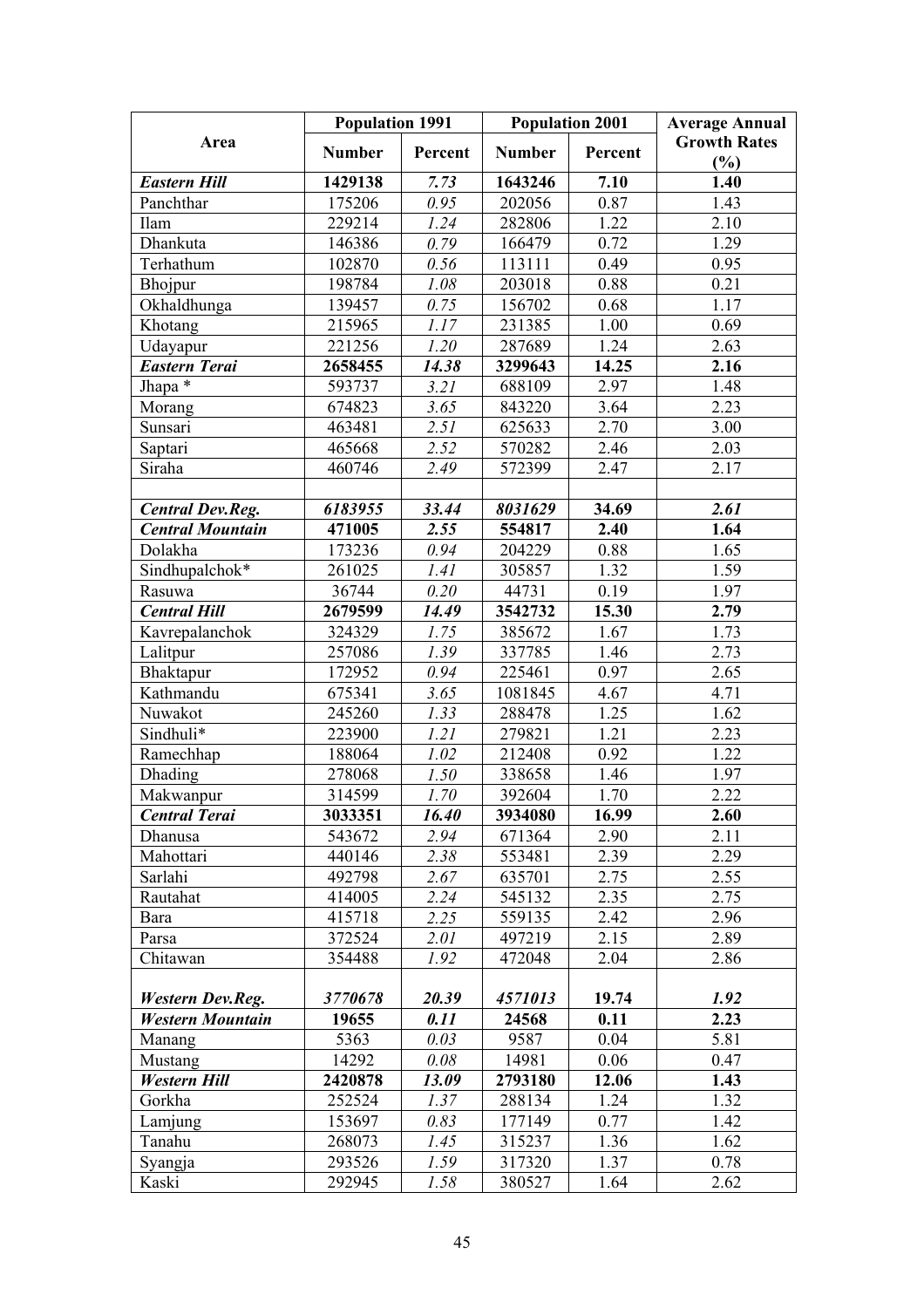|                          | <b>Population 1991</b> |         |               | <b>Population 2001</b> | <b>Average Annual</b> |
|--------------------------|------------------------|---------|---------------|------------------------|-----------------------|
| Area                     | <b>Number</b>          | Percent | <b>Number</b> | Percent                | <b>Growth Rates</b>   |
|                          |                        |         |               |                        | (%)                   |
| Myagdi                   | 100552                 | 0.54    | 114447        | 0.49                   | 1.29                  |
| Parbat                   | 143547                 | 0.78    | 157826        | 0.68                   | 0.95                  |
| <b>Baglung</b>           | 232486                 | 1.26    | 268937        | 1.16                   | 1.46                  |
| Gulmi                    | 266331                 | 1.44    | 296654        | 1.28                   | 1.08                  |
| Palpa                    | 236313                 | 1.28    | 268558        | 1.16                   | 1.28                  |
| Arghakhanchi             | 180884                 | 0.98    | 208391        | 0.90                   | 1.42                  |
| <b>Western Terai</b>     | 1330145                | 7.19    | 1753265       | 7.57                   | 2.76                  |
| Nawalparasi              | 436217                 | 2.36    | 562870        | 2.43                   | 2.55                  |
| Rupandehi                | 522150                 | 2.82    | 708419        | 3.06                   | 3.05                  |
| Kapilbastu               | 371778                 | 2.01    | 481976        | 2.08                   | 2.60                  |
| Mid-West.Dev.Reg.        | 2410414                | 13.04   | 3012975       | 13.01                  | 2.26                  |
| Mid-Western              |                        |         |               |                        |                       |
| <b>Mountain</b>          | 260529                 | 1.41    | 309084        | 1.34                   | 1.71                  |
| Dolpa*                   | 25013                  | 0.14    | 29545         | 0.13                   | 1.67                  |
| Jumla*                   | 75964                  | 0.41    | 89427         | 0.39                   | 1.63                  |
| Kalikot*                 | 88805                  | 0.48    | 105580        | 0.46                   | 1.73                  |
| $Mugu*$                  | 36364                  | 0.20    | 43937         | 0.19                   | 1.89                  |
| Humla                    | 34383                  | 0.19    | 40595         | 0.18                   | 1.66                  |
| Mid-Western Hill         | 1219555                | 6.60    | 1473022       | 6.36                   | 1.89                  |
| Pyuthan                  | 175469                 | 0.95    | 212484        | 0.92                   | 1.91                  |
| Rolpa                    | 179621                 | 0.97    | 210004        | 0.91                   | 1.56                  |
| Rukum                    | 155554                 | 0.84    | 188438        | 0.81                   | 1.92                  |
| Salyan *                 | 181785                 | 0.98    | 213500        | 0.92                   | 1.61                  |
| Surkhet*                 | 225768                 | 1.22    | 288527        | 1.25                   | 2.45                  |
| Dailekh                  | 187400                 | 1.01    | 225201        | 0.97                   | 1.84                  |
| Jajarkot                 | 113958                 | 0.62    | 134868        | 0.58                   | 1.68                  |
| Mid-Western Terai        | 930330                 | 5.03    | 1230869       | 5.32                   | 2.80                  |
| Dang                     | 354413                 | 1.92    | 462380        | 2.00                   | 2.66                  |
| Banke                    | 285604                 | 1.54    | 385840        | 1.67                   | 3.01                  |
| Bardiya                  | 290313                 | 1.57    | 382649        | 1.65                   | 2.76                  |
| Far-West. Dev.Reg.       | 1679301                | 9.08    | 2191330       | 9.47                   | 2.26                  |
| <b>Far-Western</b>       |                        |         |               |                        |                       |
| <b>Mountain</b>          | 332785                 | 1.80    | 397803        | 1.72                   | 1.78                  |
| Bajura                   | 92010                  | 0.50    | 108781        | 0.47                   | 1.67                  |
| Bajhang                  | 139092                 | 0.75    | 167026        | 0.72                   | 1.83                  |
| Darchula                 | 101683                 | 0.55    | 121996        | 0.53                   | 1.82                  |
| <b>Far-Western Hill</b>  | 670719                 | 3.63    | 798931        | 3.45                   | 1.75                  |
| Achham                   | 198188                 | 1.07    | 231285        | 1.00                   | 1.54                  |
| Doti                     | 167168                 | 0.90    | 207066        | 0.89                   | 2.14                  |
| Dadeldhura               | 104647                 | 0.57    | 126162        | 0.54                   | 1.87                  |
| Baitadi                  | 200716                 | 1.09    | 234418        | 1.01                   | 1.55                  |
| <b>Far-Western Terai</b> | 675797                 | 3.65    | 994596        | 4.30                   | 3.86                  |
| Kailali                  | 417891                 | 2.26    | 616697        | 2.66                   | 3.89                  |
| Kanchanpur               | 257906                 | 1.39    | 377899        | 1.63                   | 3.82                  |

Source : CBS, 1993, Vol. Part I

CBS, 2002, National report

Note : \* Indicates the affected Districts in 2001 Population Census.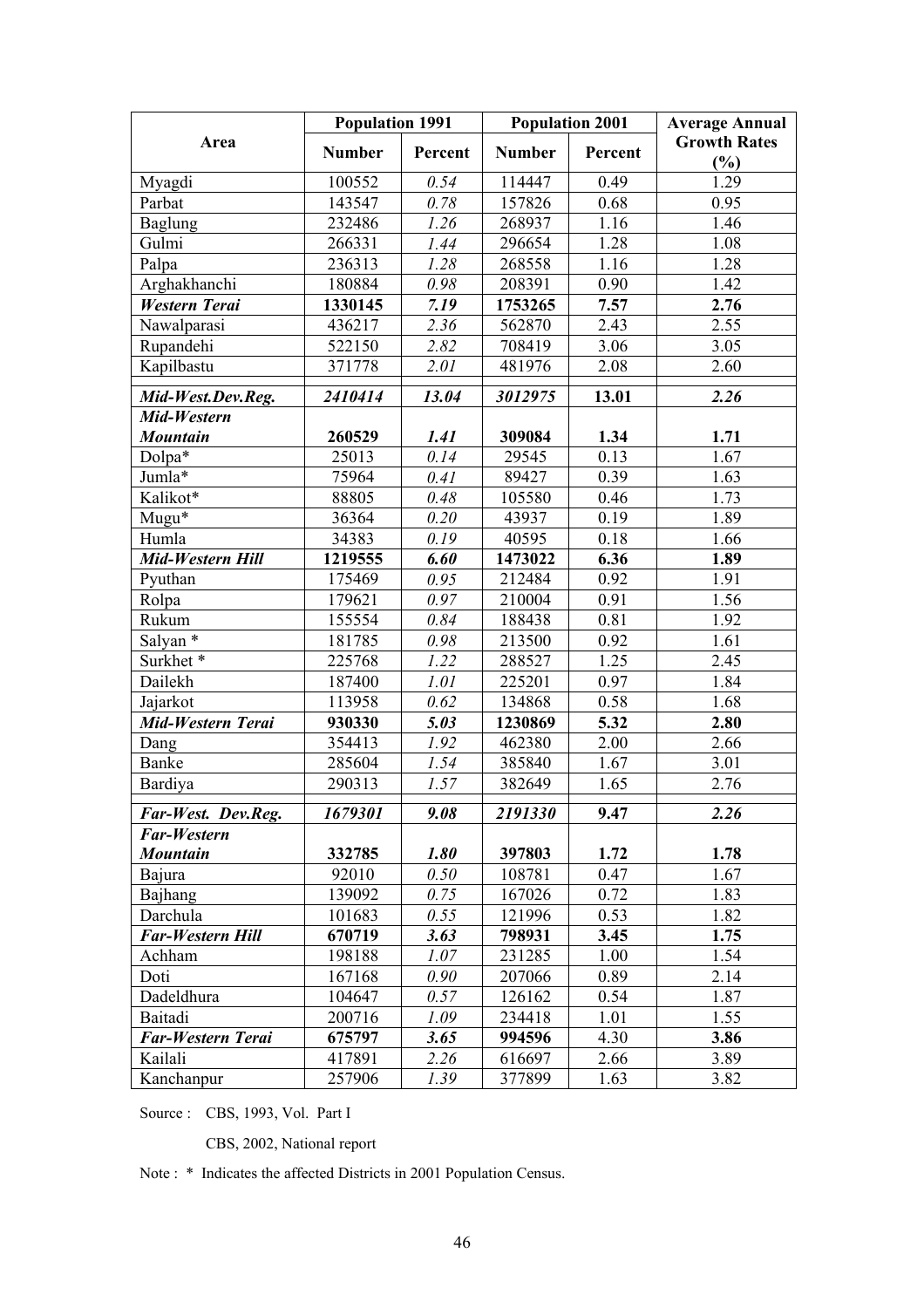The distribution of Districts according to unadjusted population size (due to change in the District boundaries) is shown in Table 2.6 for the Census years 1971-2001. This table shows that there was no District at the population size group 500,000 or more in 1971, but the number of District reached one in 1981, five in 1991 and 14 in 2001. Though there is a decrease in the number of Districts in the population size group 4,00,000-4,99,999 from nine in 1991 to 4 in 2001, the increase in the number of Districts is observed in the population size group 3,00,000-3,99,999 and 2,00,000-2,99,999 from 1971 census to 2001. This reveals that the Districts are shifting towards higher population size group.

Interestingly, Table 2.6 also demonstrates that the modal population size of the District (the size with the maximum number of District) is same i.e. 1,00,000-1,99,999. At the lower side, having the population size less than 10,000, there is only one District from 19971 to 2001. On the other hand there were three Districts in the second lowest population size group i.e. 20,000-29,000 in 1971 whereas they decreased to only one District in 2001.

# **2.3.5 Distribution of Village Development Committees/Municipalities by Size of Population**

The distribution of VDC/Municipalities (settlements) according to size of population is shown in Table 2.7. The classification starts from "less than 500 persons" and end up with "1,00,000 or more". There has been a continuous change in the number of VDC/Municipalities due to either breaking up or combining to form new VDCs. However the table shows the direction of population distribution by VDC/Municipalities by size of population. In 1971, high share of population was in the 2,000-2,999 Population size group (33.98 %) but it increased to 5,000-5,999 population size groups in 2001 (31.44 %). The table also shows the increase in the share of population in the high size group and decrease in the proportion of the population residing in small settlements. There is marked decrease in the population size group of less than 4, 000 people, which are the settlement of "C" categories according to Local Governance Act 2056. Mostly high group of settlement includes municipalities and less populated settlements are Village Development Committees located in the mountains.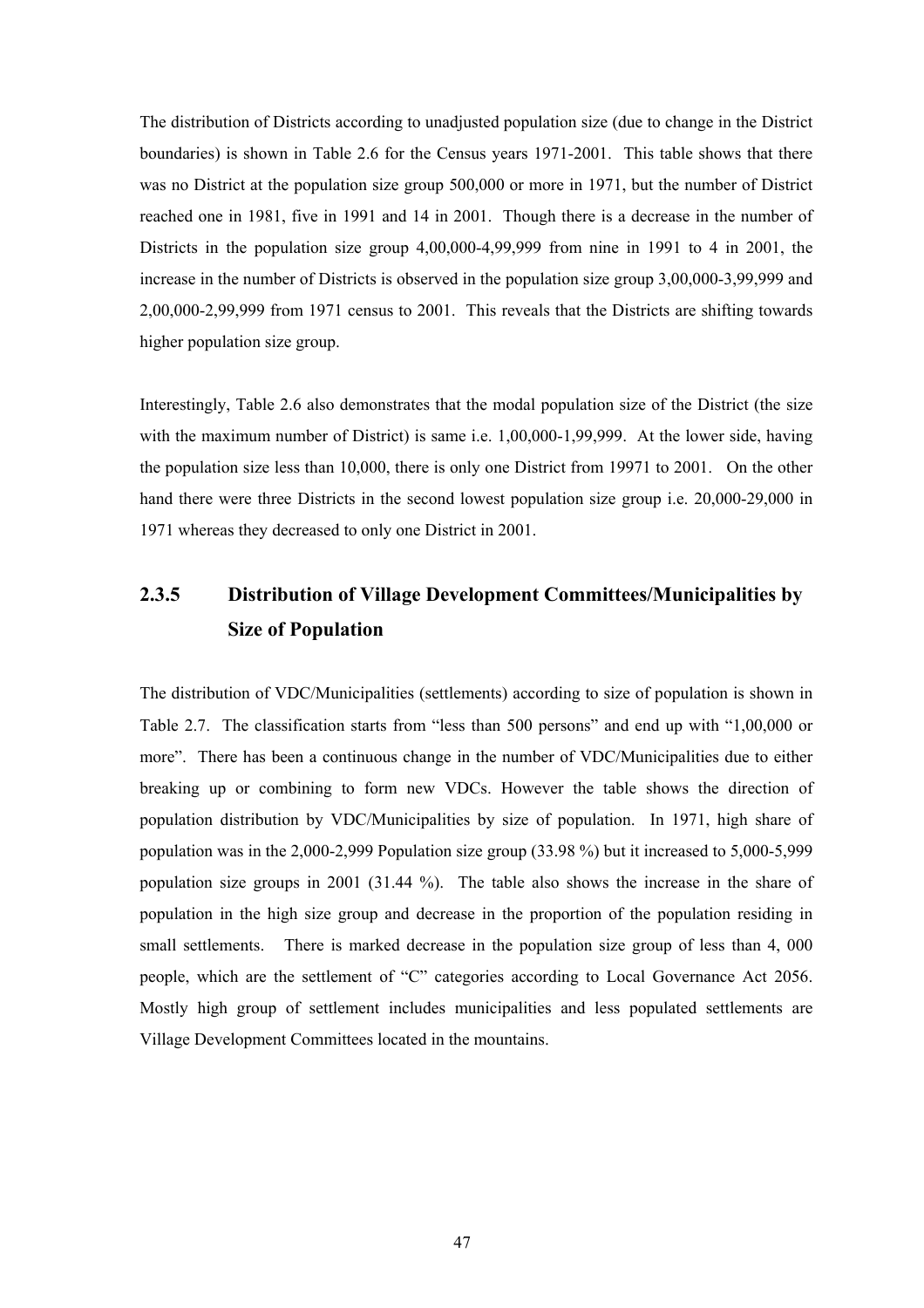| Size of Population |                          | Number of District |                |                |                                       | Population                 |         |                          |                          | Percentage     |                          |                          |             |           | <b>Cumulative Percentage</b> |       |
|--------------------|--------------------------|--------------------|----------------|----------------|---------------------------------------|----------------------------|---------|--------------------------|--------------------------|----------------|--------------------------|--------------------------|-------------|-----------|------------------------------|-------|
|                    | 1971                     | 1981               | 1991           | 2001           | 1971                                  | 1981                       | 1991    | 2001                     | 1971                     | 1981           | 1991                     | 2001                     | 1971        | 1981      | 1991                         | 2001  |
| 5,00,000 or more   | $\overline{\phantom{a}}$ |                    | 5              | 14             | $-$                                   | 534692                     | 3009723 | 9234287                  | $\overline{\phantom{a}}$ |                | 3.56 16.28               | 18.20                    | 100         | 100       | 100                          | 100   |
| 400,000-499999     | $\overline{a}$           | 3                  | 9              | $\overline{4}$ |                                       | 1,334,549 4006670          |         | 1913623                  | $\overline{\phantom{a}}$ |                | 8.88 21.67               | 7.10                     |             | 100 96.44 | 83.72                        | 81.80 |
| 300000-399999      | $\overline{7}$           | 10                 | 6              | 11             | 2,245,707                             | 3,505,384 2092131          |         | 3920048                  | 19.43                    | 23.33 11.31    |                          | 18.40                    |             | 100 87.56 | 62.06                        | 74.70 |
| 200000-299999      | 12                       | 18                 | 20             | 23             | 2,752,028                             | 4,293,871                  |         | 5034279 5570510          | 23.82                    | 28.58 27.23    |                          | 33.95                    | 80.57 64.22 |           | 50.74                        | 56.30 |
| 100000-199999      | 41                       | 28                 | 25             | 16             | 5,802,698                             | 4,433,030 3842156 2240152  |         |                          | 50.22                    | 29.51 20.78    |                          | 14.09                    | 56.75 35.64 |           | 23.52                        | 22.35 |
| 90000-99999        | $\overline{2}$           | 4                  | $\overline{2}$ | $\overline{a}$ | 190,986                               | 378,888                    | 189210  | $\overline{a}$           | 1.65                     | 2.52           | 1.02                     | $\overline{a}$           | 6.53        | 6.13      | 2.74                         | 8.26  |
| 80000-89999        | 2                        | 3                  | $\overline{a}$ |                | 171,279                               | 262,736                    | 88805   | 89427                    | 1.48                     | 1.75           | 0.48                     | 0.53                     | 4.88        | 3.61      | 1.71                         | 8.26  |
| 70000-79999        | $\overline{\phantom{a}}$ |                    |                | $- -$          | $\overline{\phantom{m}}$              | 74,649                     | 75964   | $\overline{a}$           | $- -$                    | 0.50           | 0.41                     | $\overline{a}$           | 3.39        | 1.86      | 1.23                         | 7.73  |
| 60000-69999        | 3                        |                    |                | $- -$          | 199,073                               | 68,797                     |         | $-$                      | 1.72                     | 0.46           | $\overline{\phantom{a}}$ | $\overline{\phantom{a}}$ | 3.39        | 1.36      | 0.82                         | 7.73  |
| 50000-59999        |                          | $-$                | $-$            | --             | 57,946                                | --                         |         | $\overline{a}$           | 0.50                     | $\overline{a}$ | $- -$                    | $-$                      | 1.67        | 0.91      | 0.82                         | 7.73  |
| 40000-49999        | $\overline{\phantom{a}}$ |                    | $\overline{a}$ | 3              | $\overline{\phantom{a}}$              | 43,705                     |         | 129263                   | $\overline{\phantom{a}}$ | 0.29           | $\mathbf{u}$             | 2.43                     | 1.17        | 0.91      | 0.82                         | 7.73  |
| 30000-39999        | $\overline{\phantom{a}}$ |                    | 3              | $-$            | $\hspace{0.05cm}$ – $\hspace{0.05cm}$ | 30,241                     | 107491  | $\overline{\phantom{a}}$ | $\overline{\phantom{a}}$ | 0.20           | 0.58                     | $\overline{\phantom{a}}$ | 1.17        | 0.62      | 0.82                         | 5.30  |
| 20000-29999        | 3                        | $\overline{2}$     |                |                | 82,186                                | 42,346                     | 25013   | 29545                    | 0.71                     | 0.28           | 0.14                     | 1.01                     | 1.17        | 0.41      | 0.24                         | 5.30  |
| 10000-19999        | 3                        |                    |                |                | 45,644                                | 12,930                     | 14292   | 14981                    | 0.40                     | 0.09           | 0.08                     | 2.66                     | 0.46        | 0.13      | 0.11                         | 4.29  |
| <b>Below 10000</b> |                          |                    |                |                | 7,436                                 | 7,021                      | 5363    | 9587                     | 0.06                     | 0.05           | 0.03                     | 1.63                     | 0.06        | 0.05      | 0.03                         | 1.63  |
| Total              | 75                       | 75                 | 75             | 75             | 11554983                              | 15022839 18491097 23151423 |         |                          | 100                      | 100            | 100                      | 100                      |             |           |                              |       |

**Table 2.6 : Distribution of district by size of population, Nepal, 1970-2001.** 

Source : CBS, 1987 p. 25; CBS, 1995 p. 36-37, CBS, 2002, National Report.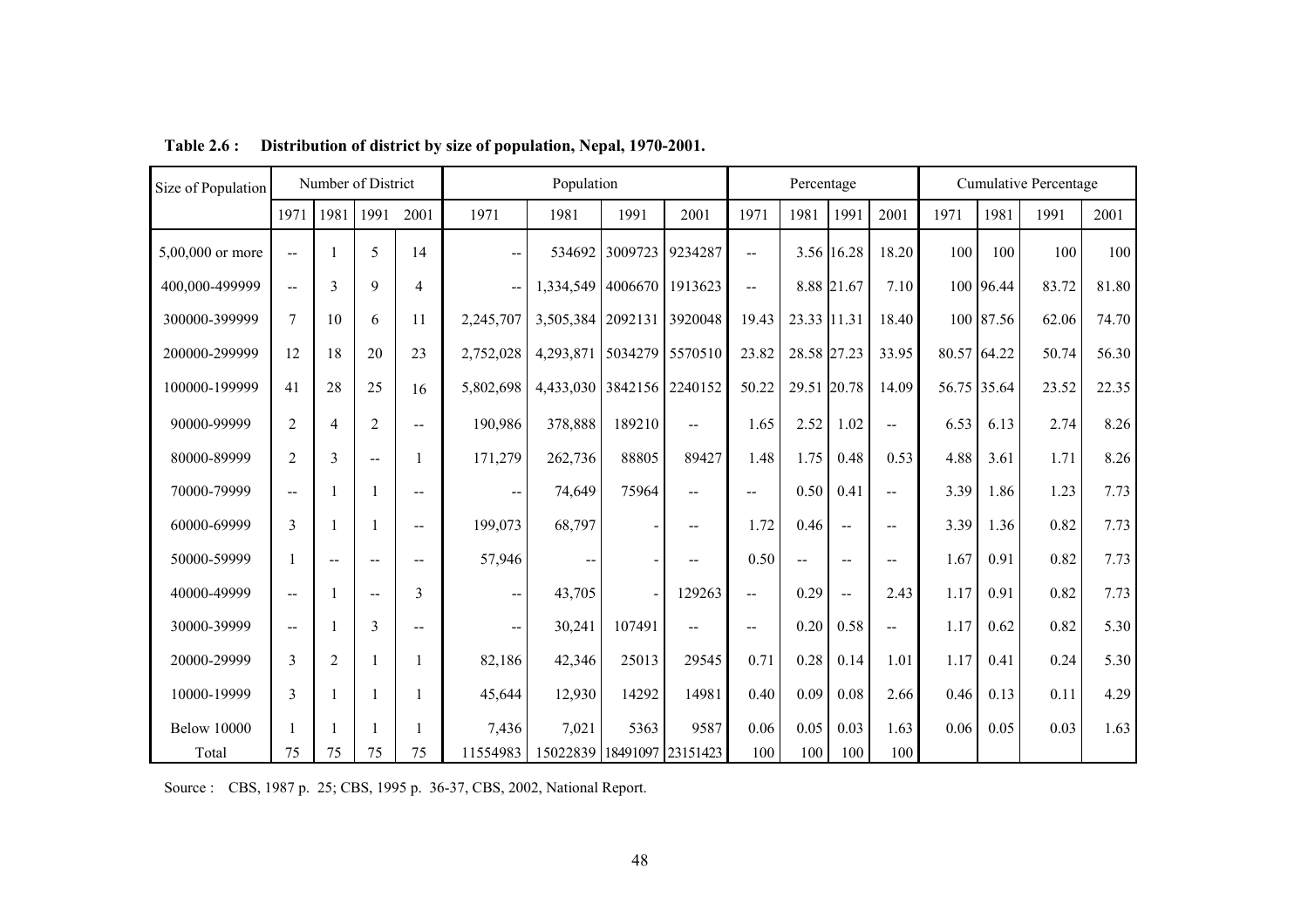| Number of Localities<br>Size of |      |                | Population |       |          | Percentage |          |          | <b>Cumulative Percentage</b> |       |       |       |       |       |       |       |
|---------------------------------|------|----------------|------------|-------|----------|------------|----------|----------|------------------------------|-------|-------|-------|-------|-------|-------|-------|
| Population                      | 1971 | 1981           | 1991       | 2001* | 1971     | 1981       | 1991     | 2001     | 1971                         | 1981  | 1991  | 2001  | 1971  | 1981  | 1991  | 2001  |
| 1,00,000 and more               |      |                | 3          | 5     | 150402   | 235160     | 666511   | 1270307  | 1.30                         | 1.57  | 3.60  | 5.59  | 100   | 100   | 100   | 100   |
| 50,000-99,999                   |      | $\overline{2}$ | 8          | 11    | 59049    | 173419     | 517419   | 788937   | 0.51                         | 1.15  | 2.80  | 3.47  | 98.70 | 98.43 | 96.40 | 94.41 |
| 20,000-49,999                   | 5    | 22             | 16         | 55    | 149849   | 666439     | 479590   | 1532143  | 1.30                         | 4.44  | 2.59  | 6.74  | 98.19 | 97.28 | 93.60 | 90.94 |
| 10,000-19,999                   | 17   | 101            | 165        | 285   | 223136   | 1250428    | 2115401  | 3868363  | 1.93                         | 8.32  | 11.44 | 17.01 | 96.89 | 92.84 | 91.01 | 84.20 |
| 5,000-9,999                     | 229  | 1016           | 761        | 1067  | 1387840  | 6604790    | 5070998  | 7147792  | 12.01                        | 43.96 | 27.42 | 31.44 | 94.96 | 84.52 | 79.57 | 67.19 |
| 4,000-4,999                     | 327  | 569            | 661        | 701   | 1442740  | 2540533    | 2943691  | 3130844  | 12.48                        | 16.91 | 15.92 | 13.77 | 82.95 | 40.56 | 52.15 | 35.75 |
| 3,000-3,999                     | 790  | 634            | 1033       | 802   | 2701908  | 2231148    | 3594054  | 2822915  | 23.38                        | 14.85 | 19.43 | 12.42 | 70.47 | 23.64 | 36.24 | 21.98 |
| 2,000-2,999                     | 1584 | 432            | 964        | 662   | 3926758  | 1119768    | 2455590  | 1676754  | 33.98                        | 7.45  | 13.28 | 7.37  | 47.08 | 8.79  | 16.81 | 9.57  |
| 1,000-1,999                     | 974  | 105            | 365        | 231   | 1437103  | 162808     | 602845   | 371769   | 12.44                        | 1.08  | 3.26  | 1.64  | 13.10 | 1.34  | 3.53  | 2.19  |
| 500-999                         | 91   | 44             | 56         | 59    | 72263    | 34773      | 44318    | 123133   | 0.63                         | 0.23  | 0.24  | 0.54  | 0.67  | 0.26  | 0.27  | 0.56  |
| Less than 500                   | 12   | 9              | 16         | 11    | 4935     | 3573       | 5680     | 3977     | 0.04                         | 0.02  | 0.03  | 0.02  | 0.04  | 0.02  | 0.03  | 0.02  |
| Total                           | 4031 | 2935           | 4048       | 3889  | 11555983 | 15022839   | 18496097 | 22736934 | 100                          | 100   | 100   | 100   |       |       |       |       |

**Table 2.7: Distribution of VDC and municipalities by size of Population, Nepal, 1970-2001.** 

Source : CBS, 1987 p. 26; CBS, 1995 p. 38-39, CBS, 2002 National Report.

Note : \* Affected 58 VDCs are excluded from the total.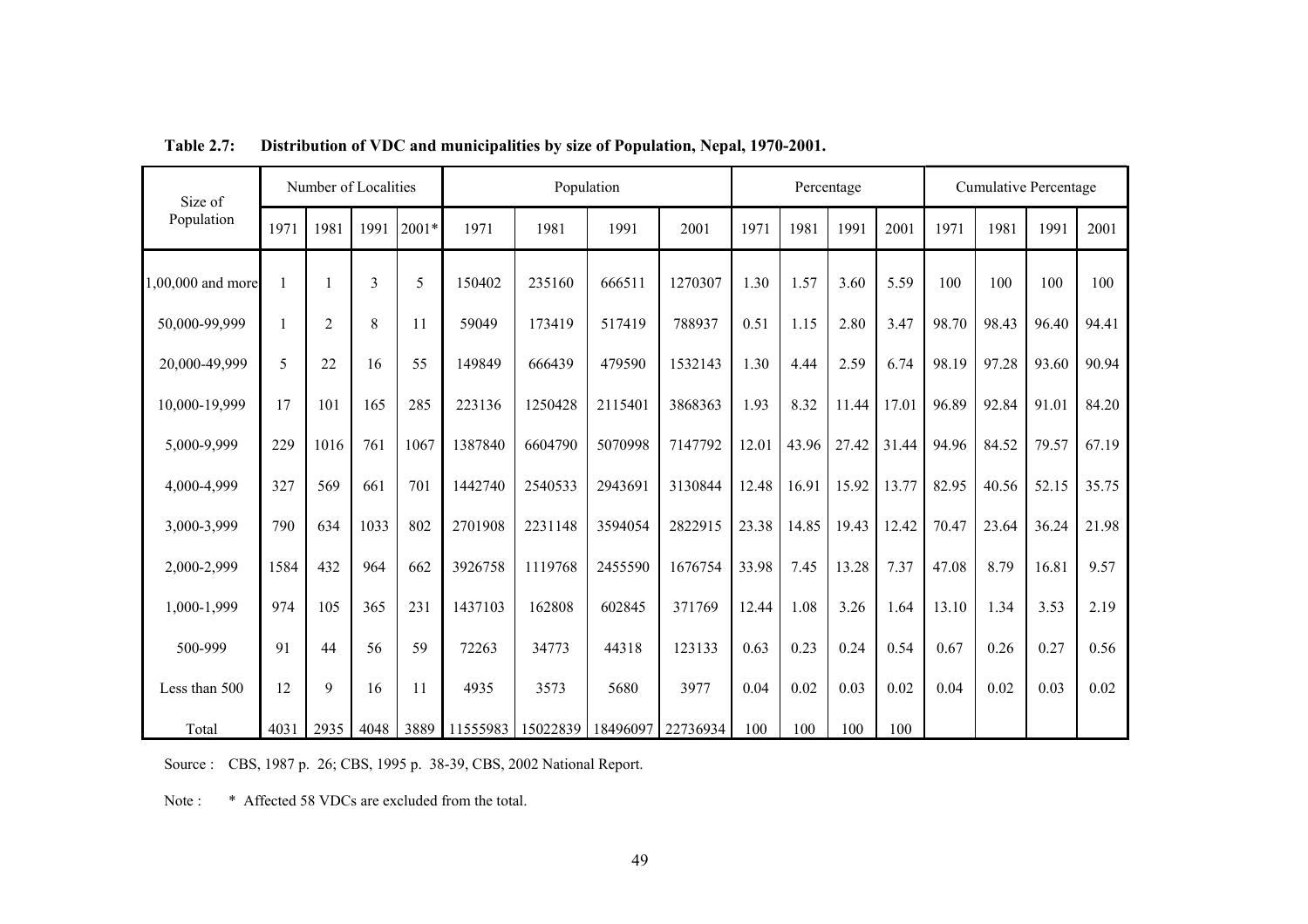# **2.4 Population Growth Variation**

### **2.4.1 Population Growth by Ecological Zone**

The intercensal population growth rates by Ecological Zones from the census year 1961-2001 are presented in Table 2.8. From the table it can be noted that the population of Terai is growing up at a rapid rate of growth. The table also reveals that the population growth rate for the Mountain and Hill was decreasing until 1991 and increased for the period 1991-2001, however the increment rate is low. On the other hand, the growth for the Terai highly increased from 2.39 per annum in 1961-71 to 4.11 per annum in 1971-1981 periods, whereas marked decrease is observed for the period 1981-91 (2.75 per annum) and also decreased to 2.62 per annum for the period 1991-2001. This indicates that the flow of people from Mountains and Hill to Terai has slowed down in later period compared to the earlier period. Mainly two pull factors; agricultural land and employment opportunities are the reasons behind the high rate of flow of people from Mountain and Hill to Terai.

|           | Average Annual Growth Rate of Population 1961-2001 |      |      |       |       |  |  |  |  |
|-----------|----------------------------------------------------|------|------|-------|-------|--|--|--|--|
| Period    | Hill<br>Mountain $+$ Hill<br>Mountain              |      |      | Terai | Total |  |  |  |  |
| 1961-1971 | $\overline{\phantom{0}}$                           | -    | 1.85 | 2.39  | 2.05  |  |  |  |  |
| 1971-1981 | 1 35                                               | 1.65 | 1.61 | 4 1 1 | 2.62  |  |  |  |  |
| 1981-1991 | 1.02                                               | 1.61 | 1.52 | 2.75  | 2.08  |  |  |  |  |
| 1991-2001 | 157                                                | 197  | 191  | 2.62  | 2.25  |  |  |  |  |

**Table 2.8: Population growth rates by ecological zones, Nepal, 1961-2001.** 

Source : CBS, 1995 p 27

CBS, 2002, National Report

Note : Growth rates are exponential rate of growth

## **2.4.2 Population Growth by Ecological Zone and Development Regions**

The population growth rate by Ecological and Development Regions for the period 1991-2001 is shown in Table 2.9. The population growth rate per annum seems least in Eastern Development Region (1.84) and highest in Central Development Region (2.61). The population growth rate is also observed less than two per annum in Western Development Region.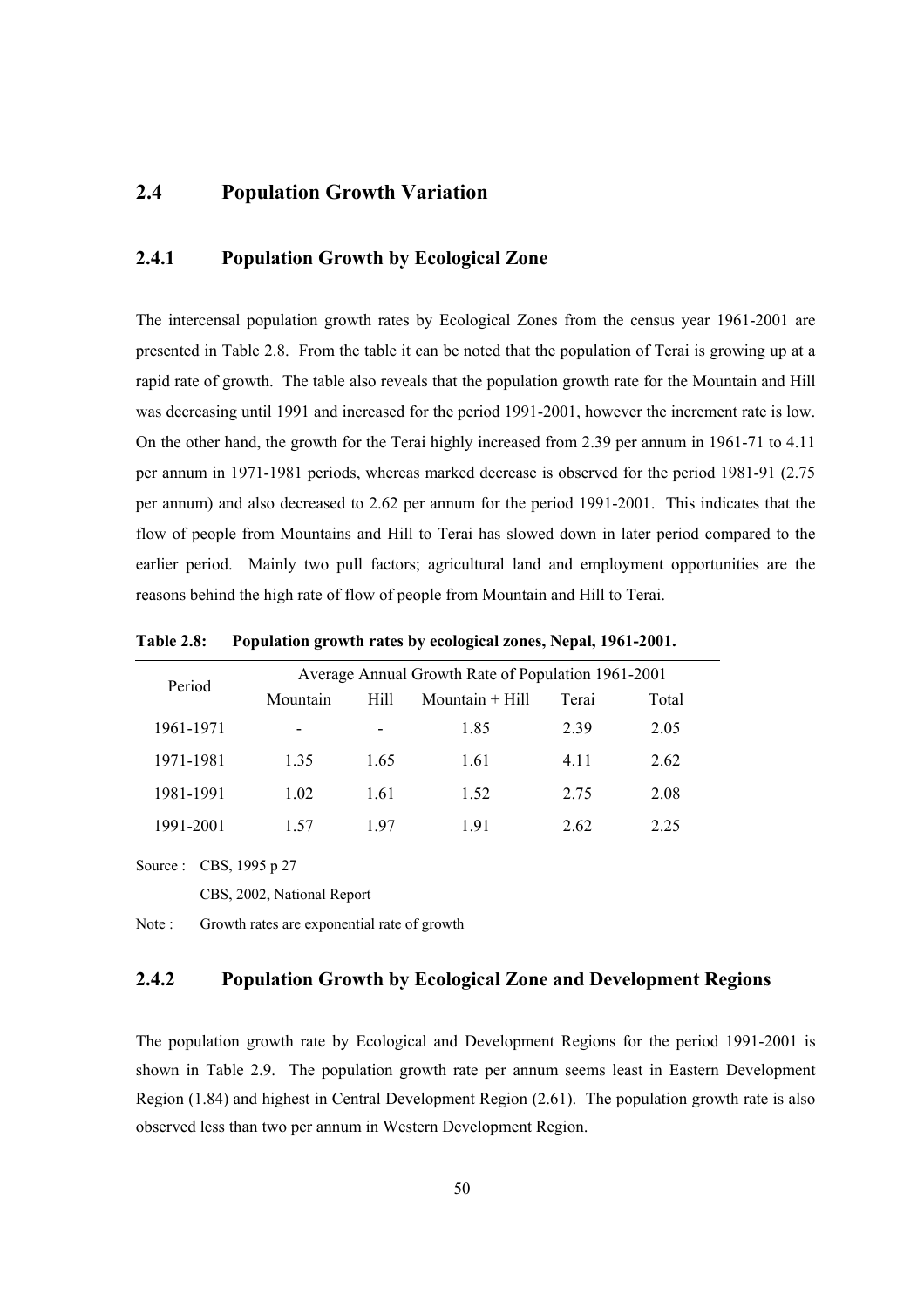The Table 2.9 shows that all the Eco-development regions in the Mountains has the population growth rates less than two percent except in Western Mountain. Western mountain has reported 2.23 percent per annum growth rate for the period 1991-2001 whereas it was negative (-0.15) for the period 1981-91. The population growth rate may have been affected by Manang District, which has enumerated nearly double the population in 2001 than that in 1991 Census.

For Hill, also all the Eco-development Regions has less than two percent population growth rates except the Central Hill, which includes Kathmandu District and has second highest population growth rates among the Districts.

On the other hand, all the Eco-development Regions in Terai have reported more than two percent population growth rates and the highest is in the Far western Terai (3.86%).

| Development Regions | Average Annual Growth Rate of Population |      |       |       |  |  |  |
|---------------------|------------------------------------------|------|-------|-------|--|--|--|
|                     | Mountain                                 | Hill | Terai | Total |  |  |  |
| Eastern             | 1.12                                     | 1.40 | 2.16  | 1.84  |  |  |  |
| Central             | 1.64                                     | 2.79 | 2.60  | 2.61  |  |  |  |
| Western             | 2.23                                     | 1.43 | 2.76  | 1.92  |  |  |  |
| Mid-western         | 1.71                                     | 1.89 | 2.80  | 2.26  |  |  |  |
| Far western         | 1.78                                     | 1 75 | 3.86  | 2.26  |  |  |  |

**Table 2.9 : Population growth rates by ecological & development regions, Nepal, 1991-2001.** 

Source : Same as in Table 2.5

#### **2.4.3 Population Growth by District**

Population growth rates by District are shown in Table 2.5 for the period 1991-2001. From the table it can be noted that human settlements are spread throughout the District, however wide variation is observed in the population growth rates among the Districts. The population growth rate is highest in Manang (5.81 % per annum) and followed by Kathmandu (4.71% per annum), whereas Manang was the lowest in the rank of population growth for the period 1981-1991. Also, the population growth rate is observed least in Bhojpur (0.21% per annum) and is followed by Mustang (0.47%).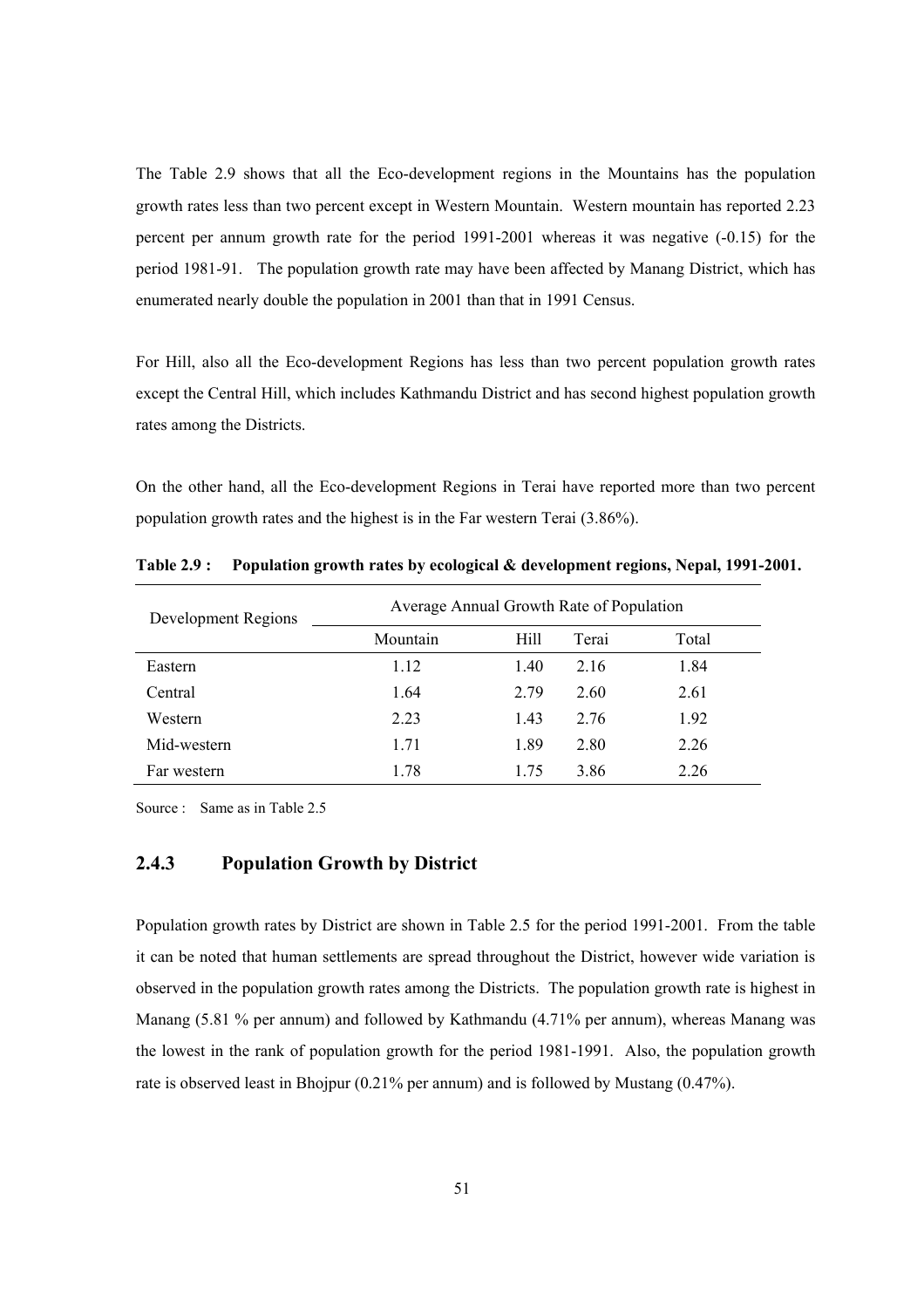| Growth rate % per annum | <b>Mountains</b> | Hill | <b>Terai</b> |
|-------------------------|------------------|------|--------------|
| Less than $1.00$        |                  |      |              |
| $1.00 - 1.99$           | 14               | 24   |              |
| $2.00 - 2.99$           |                  | 8    | 14           |
| $3.00 - 3.99$           |                  |      | 5            |
| $4.00 - 4.99$           |                  |      |              |
| 5.00 and above          |                  |      |              |
| <b>Total Districts</b>  | 16               | 39   | 20           |
|                         |                  |      |              |

**Table 2.10: Ranking of district population growth rates by ecological zones** 

Source : Same as in Table 2.5

Table 2.10 reveals that population growth rates of the mountainous Districts varied between 1 to 1.99 percent per annum except in Mustang and Manang. Mustang has less than one percent (0.47%) growth rate whereas Manang has more than 5 percent per annum (5.81) population growth rate. This indicates wide variation of the population growth for the Mountainous District.

Similarly in the Hill, most of the District's population growth rates is varied between 1 to 1.99 percent per annum, however the population growth is less than one percent and more than two percent per annum in some Districts. In Hill, one District has reported population growth rate in the range of 4 to 4.99 percent per annum i.e. Kathmandu (4.71%).

In Terai, no District has the population growth rates less than one percent and most of the District's population rate varies between 2 to 2.99 percent per annum (see Table 2.10), however one district has accounted population growth rate of less than two percent i.e. Jhapa (1.48%) and five Districts have reported population growth rate in the range of 3 to 3.99 percent per annum.

| <b>Growth Rate % per</b><br>Annum | <b>EDR</b> | CDR | <b>WDR</b> | <b>MWDR</b> | <b>FWDR</b>                   |
|-----------------------------------|------------|-----|------------|-------------|-------------------------------|
| Less than $1.00$                  | 3          |     |            |             |                               |
| $1.00 - 1.99$                     |            |     |            |             |                               |
| $2.00 - 2.99$                     |            | 11  |            | 3           |                               |
| $3.00 - 3.99$                     |            |     |            |             | $\mathfrak{D}_{\mathfrak{p}}$ |
| $4.00 - 4.99$                     |            |     |            |             |                               |
| 5.00 and above                    |            |     |            |             |                               |
| <b>Total Districts</b>            | 16         | 19  | 16         |             |                               |

**Table 2.11: Ranking of district wise population growth rates by development regions** 

Source : Same as in Table 2.5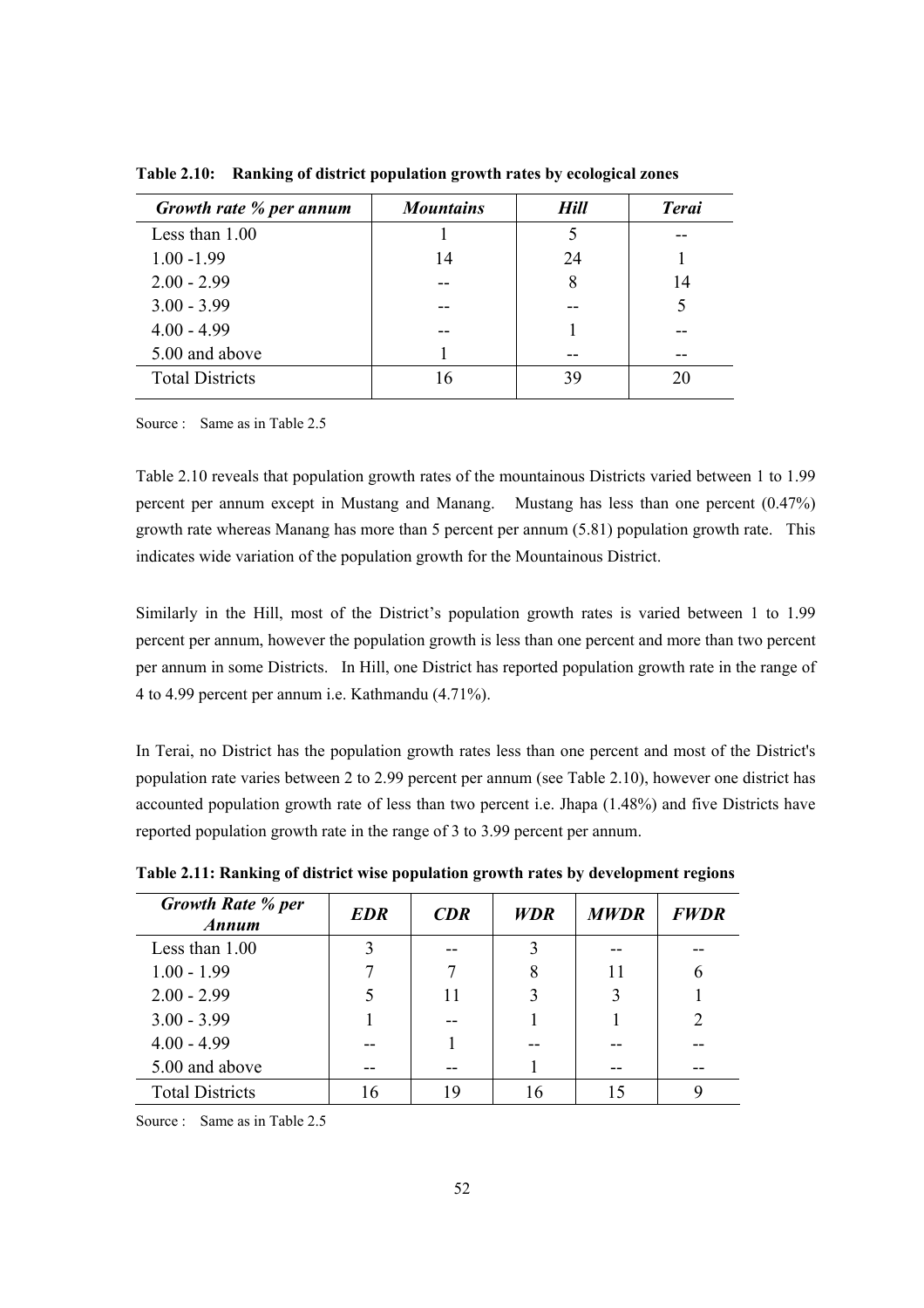From the table it can be noted that more than the fifty percent of the Districts have population growth rates in the range of 1 to 1.99 percent and about one third of Districts have population growth rates in the range of 2-2.99 percent per annum. Very few Districts have observed less than one and more than three percentage population growth rates (see Table 2.11). More Districts in the Central Development Regions have population growth rates in the range of 2 to 2.99 percent per annum.

# **2.5 Population Density**

Population density is an effective index to measure the pressure of population on Land. The population per square kilometer of total area measures the population density. The population density by Ecological Zones, Development Regions and Districts are presented here.

## **2.5.1 Population Density by Ecological Zones**

The pressure of population is increasing in all increased the Ecological Zones, the high increasing pattern is observed in Terai as density in Terai by 71 percent during the last 20 years from 1981 to 2001. As discussed earlier it is mainly due to the flow of people from Mountain and Hill to Terai. The population pressure is reported very high in Terai and is followed by Hill and Mountain (see Table 2.12).

### **2.5.2 Population Density by Development Regions**

From the Table 2.12 it may be noted that the population density is highest in Central Development Region and lowest in the Far Western Development Region. However, compared to 1981 2001, the increasing rate of population pressure is high in Far Western Development Regions (66 %) followed by Central Development Region (63.6%). Moreover, the lowest increasing rate is observed in Eastern Development Region (44%) followed by Western Development Region (46%). However, the national increment rate is 54 percent (102.01 in 1981 to 157.30 in 2001) during the same 20 years period.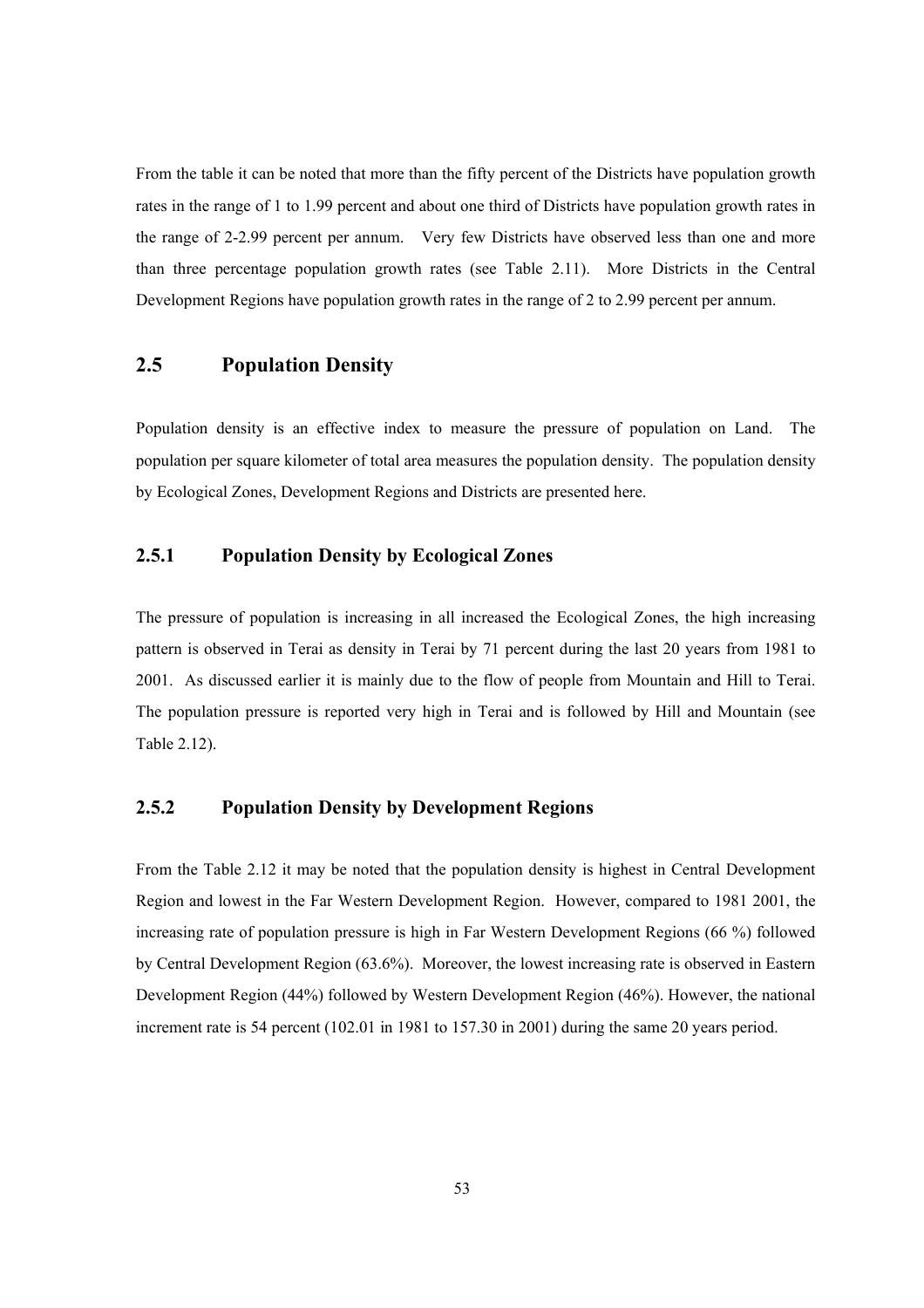| Zones/Regions         |             | Eastern | Central | Western | Mid              | Far             | Total  |
|-----------------------|-------------|---------|---------|---------|------------------|-----------------|--------|
|                       |             | 10438   | 6277    | 5819    | Western<br>21351 | Western<br>7932 | 51817  |
| Mountain              | Area sq.km. |         |         |         |                  |                 |        |
| <b>Density Person</b> | 1981        | 32.41   | 65.82   | 3.43    | 11.35            | 36.42           | 25.14  |
| per sq.km.            | 1991        | 34.40   | 75.03   | 3.37    | 12.20            | 41.95           | 27.85  |
|                       | 2001        | 38.47   | 88.39   | 4.22    | 14.48            | 50.15           | 32.57  |
|                       |             |         |         |         |                  |                 |        |
| Hill                  | Area sq.km. | 10749   | 11805   | 18319   | 13710            | 6762            | 61345  |
| <b>Density Person</b> | 1981        | 116.94  | 178.60  | 117.41  | 76.03            | 89.37           | 116.76 |
| per sq.km.            | 1991        | 132.95  | 226.98  | 132.15  | 88.95            | 99.18           | 137.25 |
|                       | 2001        | 152.87  | 300.10  | 152.47  | 107.44           | 118.15          | 167.11 |
|                       |             |         |         |         |                  |                 |        |
| Terai                 | Area sq.km. | 7269    | 9328    | 5260    | 7317             | 4845            | 34024  |
| <b>Density Person</b> | 1981        | 290.70  | 255.97  | 182.11  | 91.67            | 88.23           | 192.71 |
| per sq.km.            | 1991        | 365.72  | 325.18  | 252.87  | 127.14           | 139.62          | 253.58 |
|                       | 2001        | 453.93  | 421.75  | 333.32  | 168.22           | 205.28          | 329.59 |
|                       |             |         |         |         |                  |                 |        |
| Total                 | Area sq.km. | 28456   | 27410   | 29398   | 42378            | 19539           | 147181 |
| <b>Density Person</b> | 1981        | 130.32  | 179.10  | 106.43  | 46.14            | 67.56           | 102.01 |
| per sq.km.            | 1991        | 156.25  | 225.61  | 128.26  | 56.87            | 85.95           | 125.63 |
|                       | 2001        | 187.82  | 293.02  | 155.49  | 71.10            | 112.15          | 157.30 |

**Table 2.12: Population density by ecological zones & development regions, Nepal, 1981-2001.** 

Source : CBS, 1995 p. 54

CBS, 2002, National Report

#### **2.5.3 Population Density by Ecological Zones and Development Regions**

The population Density of each Region in Terai is observed higher than that of the each Region of Hill and Mountain in 1991 and 2001. Interestingly, the population density of the Far-western Region in the Terai (88.23) was slightly lower than the density of Hill areas of the corresponding Region (89.37) in 1981 (see Table 2.12). This table also reveals that, in terms of population pressure Western Mountain was the least populated region of Nepal followed by Mid Western Mountain. On the other hand, highest population density is observed in Eastern Terai followed by Central Terai. Although, Western Mountain has seen slight decline in population density from 3.43 in 1981 to 3.37 in 1991, no region has reported decline in population density in 2001. During the last 20 years period, the increment rate in the population density is high in Far western Terai (123%) and least in Western Mountain (23%).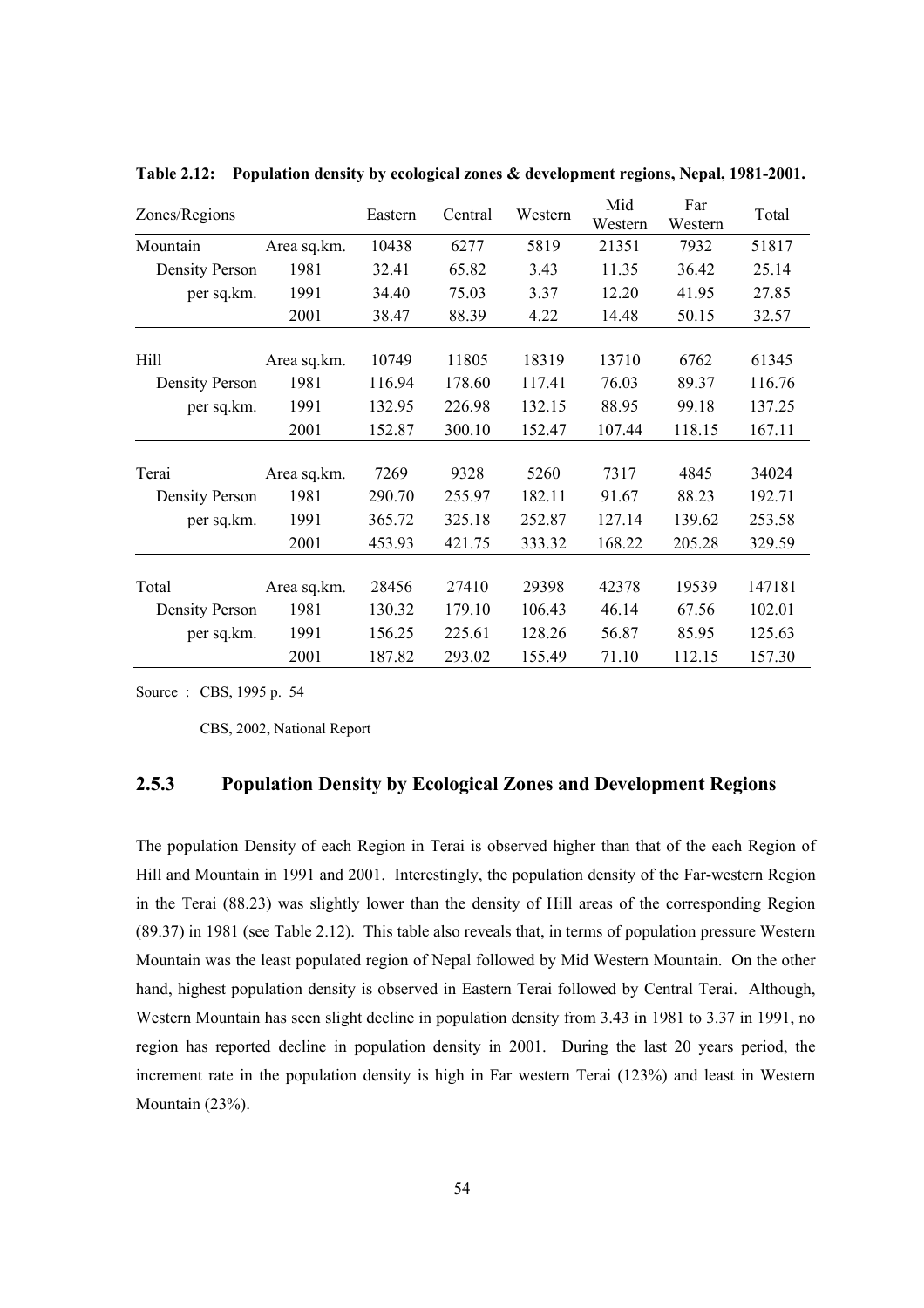#### **2.5.4 Population Density by Districts**

Kathmandu was the most densely populated District followed by Bhaktapur and Lalitpur in 1991 and 2001, whereas Kathmandu was only in the second position in 1981. Dhanusa and Mahottari occupied the fourth and fifth positions in 1981 and they also retained their position in 1991 and 2001.

The Districts with least population pressure are Manang, Dolpa, Mustang and Humla. However, slight change in the rank is observed during the 20 years' period. Compared to 1981, Manang reported slightly decreased population density in 1991, however it increased again in 2001. Only one District, namely Mustang has reported almost same population density during the 20 years period (see Table 2.13).

| District                |                 | Population Density (Person/Sq. Km.) |      |      |  |
|-------------------------|-----------------|-------------------------------------|------|------|--|
|                         | Area in sq. Km. | 1981                                | 1991 | 2001 |  |
| <b>Eastern Mountain</b> | 10,438          | 32                                  | 34   | 38   |  |
| Taplejung               | 3,646           | 33                                  | 33   | 37   |  |
| Sankhuwasabha           | 3,480           | 37                                  | 41   | 46   |  |
| Solukhumbu              | 3,312           | 27                                  | 29   | 33   |  |
| <b>Eastern Hill</b>     | 10,749          | 117                                 | 133  | 153  |  |
| Panchthar               | 1,241           | 126                                 | 141  | 163  |  |
| Ilam                    | 1,703           | 105                                 | 135  | 166  |  |
| Dhankuta                | 891             | 146                                 | 164  | 187  |  |
| Terhathum               | 679             | 136                                 | 152  | 167  |  |
| Bhojpur                 | 1,507           | 128                                 | 132  | 135  |  |
| Okhaldhunga             | 1,074           | 128                                 | 130  | 146  |  |
| Khotang                 | 1,591           | 134                                 | 136  | 145  |  |
| Udayapur                | 2,063           | 77                                  | 107  | 139  |  |
| Eastern Tarai           | 7,269           | 291                                 | 366  | 454  |  |
| Jhapa*                  | 1,606           | 299                                 | 370  | 428  |  |
| Morang                  | 1,855           | 288                                 | 364  | 455  |  |
| Sunsari                 | 1,257           | 274                                 | 369  | 498  |  |
| Saptari                 | 1,363           | 278                                 | 342  | 418  |  |
| Siraha*                 | 1,188           | 316                                 | 388  | 482  |  |
| <b>Central Mountain</b> | 6,277           | 66                                  | 75   | 88   |  |
| Dolakha*                | 2,191           | 69                                  | 79   | 93   |  |

#### **Table 2.13 : Population densities by districts, Nepal, 1981-2001**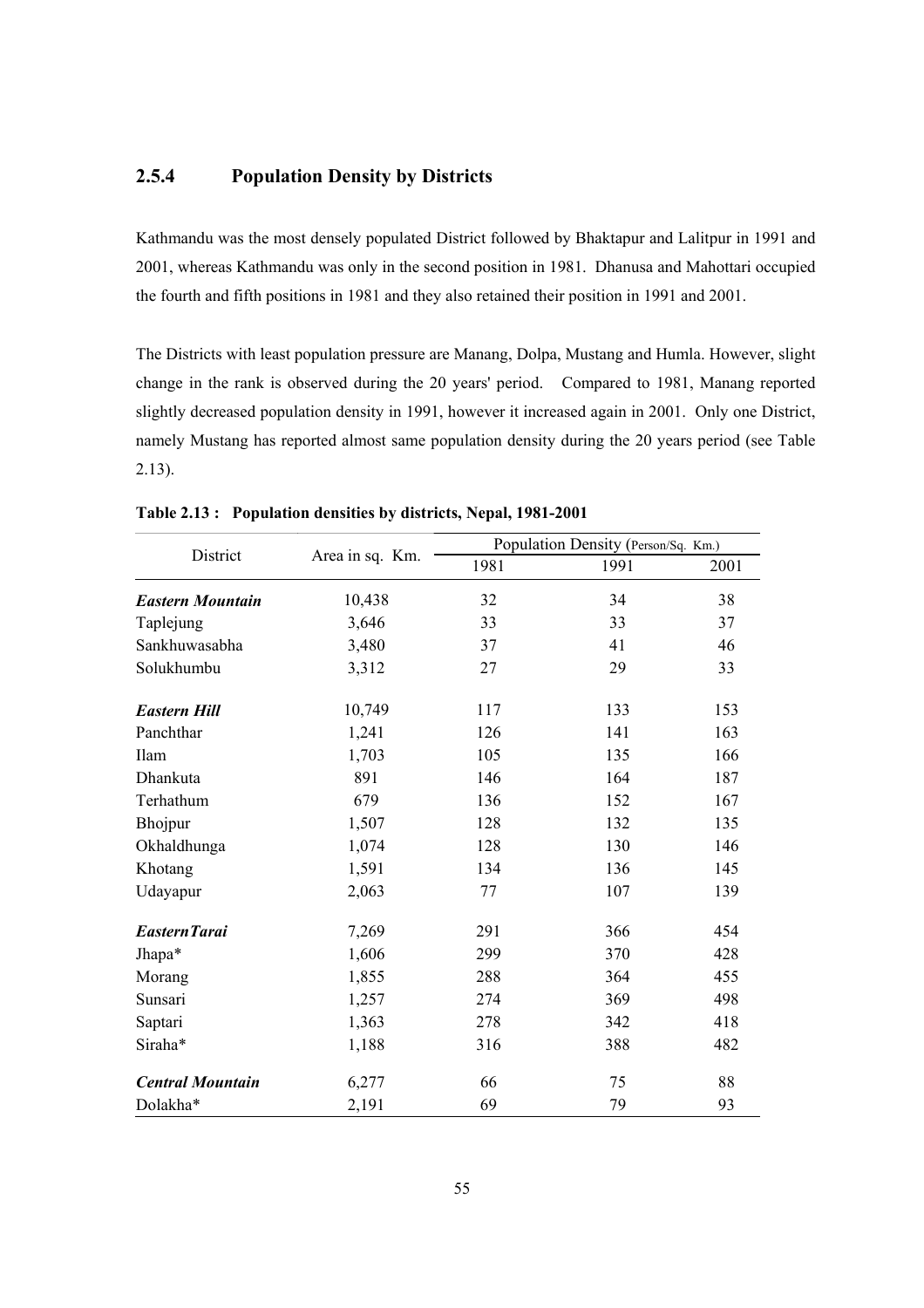|                         |                 | Population Density (Person/Sq. Km.) |                |                |  |  |
|-------------------------|-----------------|-------------------------------------|----------------|----------------|--|--|
| District                | Area in sq. Km. | 1981                                | 1991           | 2001           |  |  |
| Sindhupalchok*          | 2,542           | 91                                  | 103            | 120            |  |  |
| Rasuwa                  | 1,544           | 20                                  | 24             | 29             |  |  |
| <b>Central Hill</b>     | 11,805          | 179                                 | 227            | 300            |  |  |
| Sindhuli*               | 2,491           | 74                                  | 90             | 112            |  |  |
| Ramechhap               | 1,546           | 104                                 | 122            | 137            |  |  |
| Kavrepalanchok          | 1,396           | 220                                 | 232            | 276            |  |  |
| Lalitpur                | 385             | 479                                 | 670            | 877            |  |  |
| Bhaktapur               | 119             | 1343                                | 1453           | 1,895          |  |  |
| Kathmandu               | 395             | 1069                                | 1710           | 2,739          |  |  |
| Nuwakot                 | 1,121           | 181                                 | 219            | 257            |  |  |
| Dhading                 | 1,926           | 126                                 | 144            | 176            |  |  |
| Makwanpur               | 2,426           | 100                                 | 130            | 162            |  |  |
| <b>CentralTarai</b>     | 9,328           | 256                                 | 325            | 422            |  |  |
| Dhanusa                 | 1,180           | 367                                 | 461            | 569            |  |  |
| Mahottari               | 1,002           | 360                                 | 439            | 552            |  |  |
| Sarlahi                 | 1,259           | 317                                 | 291            | 505            |  |  |
| Rautahat                | 1,126           | 295                                 | 368            | 484            |  |  |
| Bara                    | 1,190           | 268                                 | 349            | 470            |  |  |
| Parsa                   | 1,353           | 210                                 | 275            | 367            |  |  |
| Chitawan                | 2,218           | 117                                 | 160            | 213            |  |  |
| <b>Western Mountain</b> | 5,819           | 3                                   | $\mathfrak{Z}$ | $\overline{4}$ |  |  |
| Manang                  | 2,246           | $\overline{\mathbf{3}}$             | $\overline{2}$ | $\overline{4}$ |  |  |
| Mustang                 | 3,573           | $\overline{\mathcal{L}}$            | $\overline{4}$ | $\overline{4}$ |  |  |
| Western Hill            | 18,319          | 117                                 | 132            | 152            |  |  |
| Gorkha                  | 3,610           | 64                                  | 70             | 80             |  |  |
| Lamjung                 | 1,692           | 90                                  | 91             | 105            |  |  |
| Tanahu                  | 1,546           | 145                                 | 173            | 204            |  |  |
| Syangja                 | 1,164           | 234                                 | 252            | 273            |  |  |
| Kaski                   | 2,017           | 110                                 | 145            | 189            |  |  |
| Myagdi                  | 2,297           | 42                                  | 44             | 50             |  |  |
| Parbat                  | 494             | 260                                 | 291            | 319            |  |  |
| <b>Baglung</b>          | 1,784           | 121                                 | 130            | 151            |  |  |
| Gulmi                   | 1,149           | 207                                 | 232            | 258            |  |  |
| Palpa                   | 1,373           | 156                                 | 172            | 196            |  |  |
| Arghakhanchi            | 1,193           | 132                                 | 152            | 175            |  |  |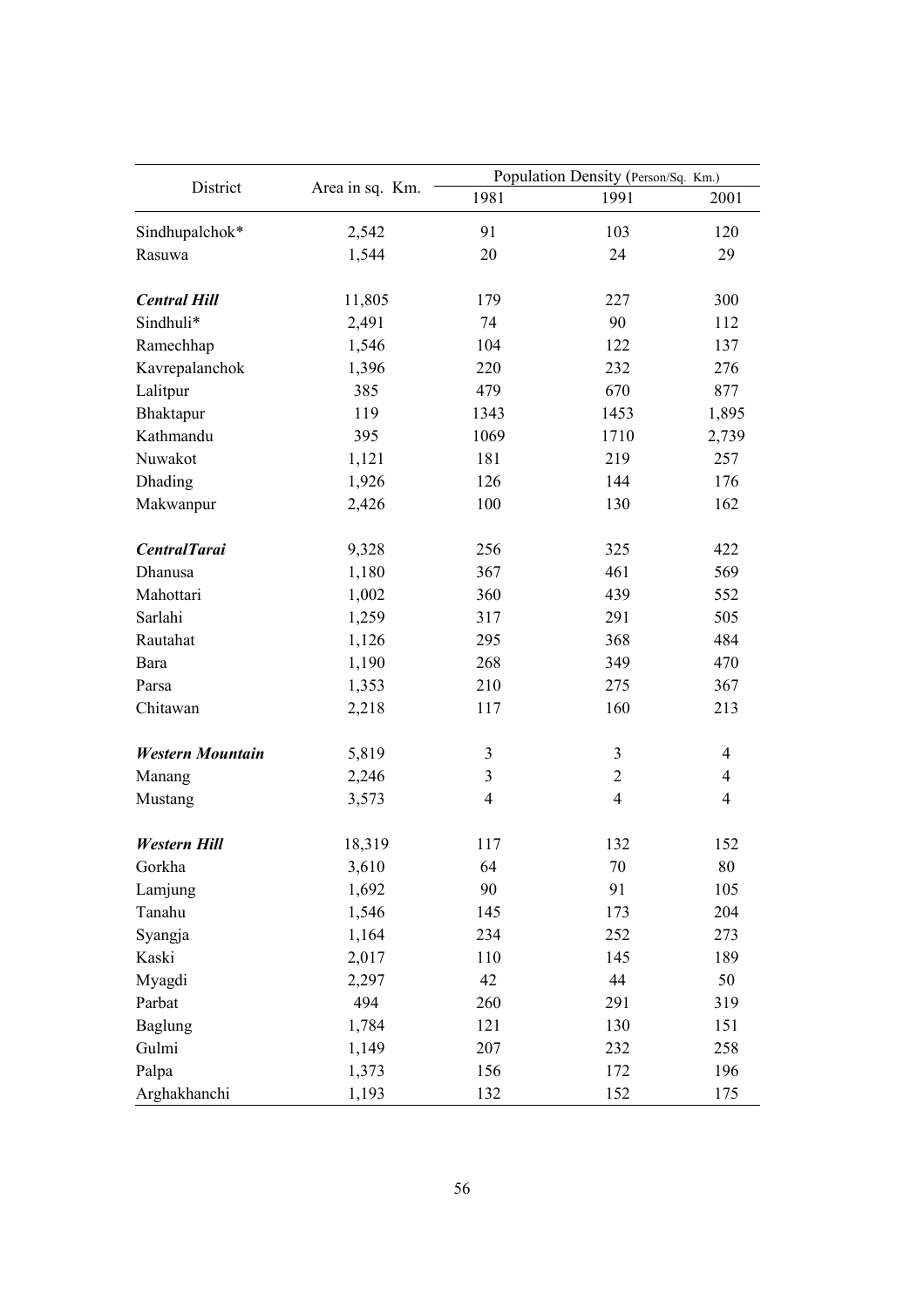|                     |                 | Population Density (Person/Sq. Km.) |      |                  |  |
|---------------------|-----------------|-------------------------------------|------|------------------|--|
| District            | Area in sq. Km. | 1981                                | 1991 | 2001             |  |
| WesternTarai        | 5,260           | 182                                 | 253  | 333              |  |
| Nawalparasi         | 2,162           | 143                                 | 282  | 260              |  |
| Rupandehi           | 1,360           | 279                                 | 284  | 521              |  |
| Kapilbastu          | 1,738           | 155                                 | 214  | 277              |  |
| Mid-westernMountain | 21,351          | 11                                  | 12   | 14               |  |
| Dolpa*              | 7,889           | $\mathfrak{Z}$                      | 3    | $\overline{4}$   |  |
| Jumla*              | 2,531           | 27                                  | 30   | 35               |  |
| Kalikot*            | 1,741           | 50                                  | 51   | 61               |  |
| Mugu*               | 3,535           | 12                                  | 10   | 12               |  |
| Humla               | 5,655           | $\overline{4}$                      | 6    | $\boldsymbol{7}$ |  |
| Mid-westernHill     | 13,710          | 76                                  | 89   | 107              |  |
| Pyuthan             | 1,309           | 120                                 | 134  | 162              |  |
| Rolpa               | 1,879           | 89                                  | 96   | 112              |  |
| Rukum               | 2,877           | 46                                  | 54   | 65               |  |
| Salyan*             | 1,462           | 104                                 | 124  | 146              |  |
| Surkhet*            | 2,451           | 68                                  | 92   | 118              |  |
| Dailekh             | 1,502           | 111                                 | 125  | 150              |  |
| Jajarkot            | 2,230           | 45                                  | 57   | 60               |  |
| Mid-westernTarai    | 7,317           | 92                                  | 127  | 168              |  |
| Dang                | 2,955           | 68                                  | 120  | 156              |  |
| Banke               | 2,337           | 88                                  | 122  | 165              |  |
| Bardiya             | 2,025           | 98                                  | 143  | 189              |  |
| Far-westernMountain | 7,932           | 36                                  | 42   | 50               |  |
| Bajura*             | 2,188           | 34                                  | 42   | 50               |  |
| Bajhang             | 3,422           | 36                                  | 41   | 49               |  |
| Darchula            | 2,322           | 39                                  | 44   | 53               |  |
| Far-westernHill     | 6,762           | 89                                  | 99   | 118              |  |
| Achham              | 1,680           | 110                                 | 118  | 138              |  |
| Doti                | 2,025           | 76                                  | 83   | 102              |  |
| Dadeldhura          | 1,538           | 56                                  | 68   | 82               |  |
| Baitadi             | 1,519           | 118                                 | 132  | 154              |  |
| Far-western Tarai   | 4,845           | 88                                  | 140  | 205              |  |
| Kailali             | 3,235           | 80                                  | 129  | 191              |  |
| Kanchanpur          | 1,610           | 105                                 | 160  | 235              |  |

Source : CBS, 1995 p. 55

CBS, 2002, National Report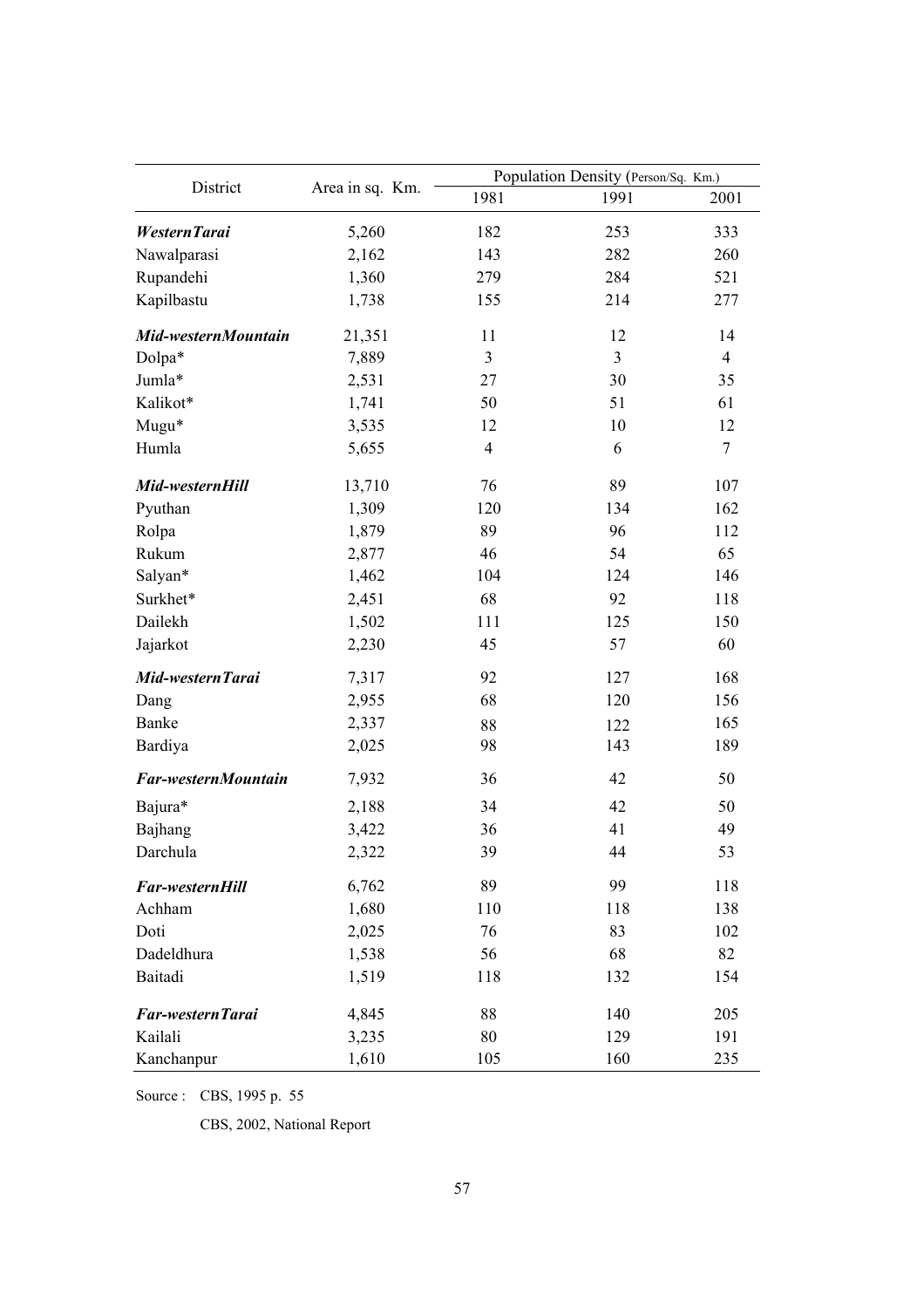## **2.6 Age and Sex Composition**

The two characteristics of the population that receive the most attention in demographic analysis are age and sex. Although, sex is a personal characteristic of a person, information on sex can normally be obtained without difficulty. Questions on age, however, may be subject to different interpretations in different cultures. The age-sex composition of a population is important in demographic analysis for various reasons. Age-sex structure is the product of past trends in fertility, mortality and migration and influences in turn the current levels of birth, death and migration rates. Moreover, the age-sex composition of a population has significant implications for the reproductive potential, manpower supply, school attendance, household formation, child-mother health care and family planning service delivery, ageing etc. This chapter deals with this topic in two sections. The first section analyses sex composition and the second section analyses age composition.

# **2.6.1 Sex Composition**

The personal characteristics of sex hold a position of prime importance in demographic studies. Many types of planning, such as military, community constitutions and services, particularly health services require separate population data for males and females. The balance of sexes affects social and economic relationships within a community. Social roles and cultural patterns may be affected. The tabulations by sex are useful in the evaluation of census and survey data particularly with respect to the coverage of the population by sex and age.

The numerical measures of sex composition are few and simple to calculate. In this analysis two basic measures are taken into consideration.

- Sex ratio or masculinity ratio
- The percentage of males in the population or masculinity proportion.

The sex ratio and masculinity proportion for the various censuses is shown in Table 2.14.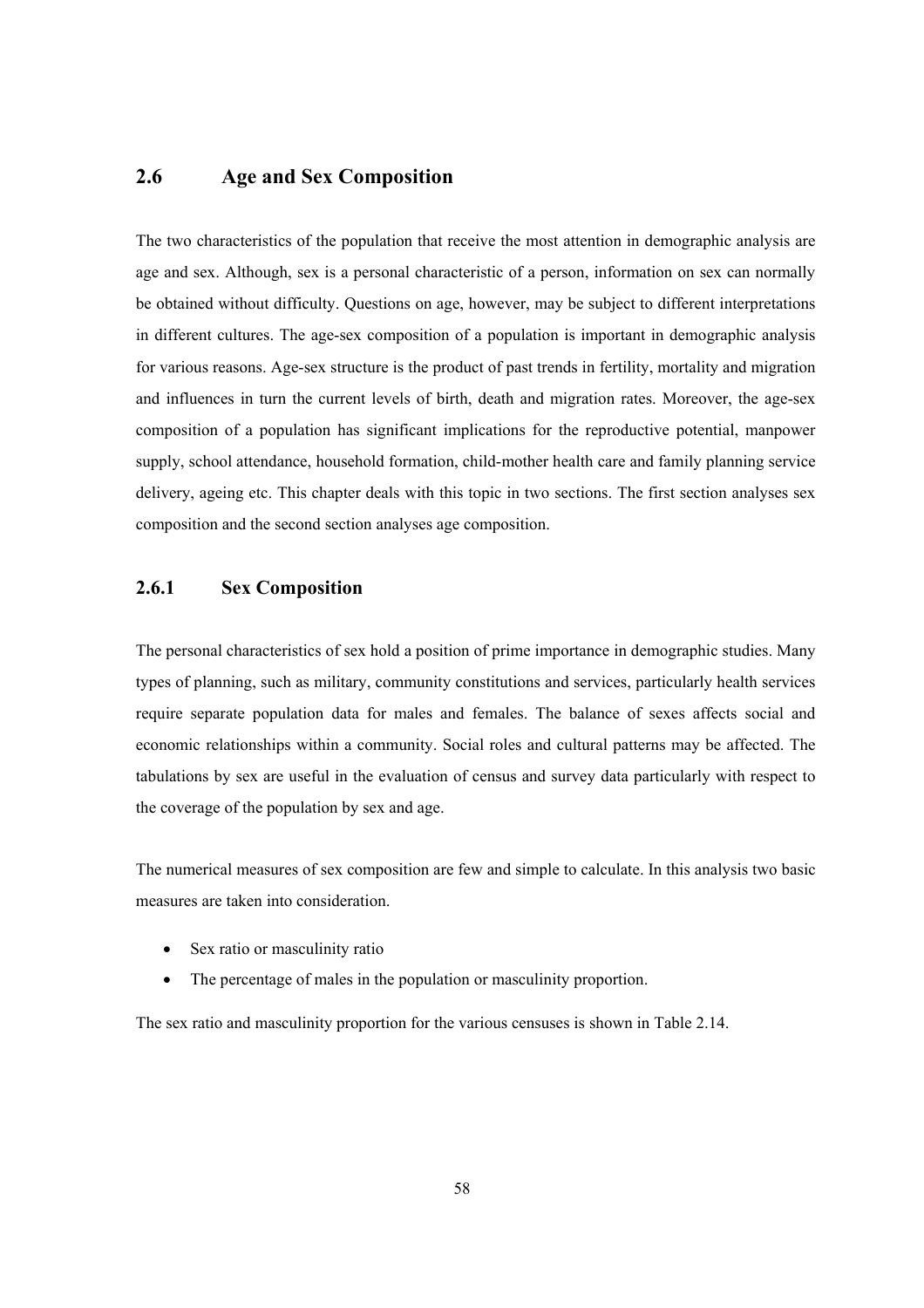| Year    | Sex Ratio<br>$(M/F)*100$ | Masculinity<br>Proportion<br>$(M/T)*100$ |
|---------|--------------------------|------------------------------------------|
| 1952/54 | 96.8                     | 49.19                                    |
| 1961    | 97.3                     | 49.25                                    |
| 1971    | 101.4                    | 50.34                                    |
| 1981    | 105.0                    | 51.22                                    |
| 1991    | 99.5                     | 49.87                                    |
| 2001    | 99.8                     | 49.95                                    |

**Table 2.14: Sex ratio of total population in censuses, Nepal , 1952/54-2001.** 

Source : CBS, 1958, Table 2, p.60,

CBS, 1975 Vol. I, Table 6

 CBS, 1984 Vol. I, Table 4 CBS, 1991 Vol. I, Table 5

CBS, 2002 National Report Vol. I, Table 1

The sex ratio is usually expressed as the number of males per hundred females. It can also be expressed as number of females per 100 males. However, in this analysis the first measure has been used.



Source : CBS (1995); CBS, National Report, 2002.

Note \* For 1952/54 urban sex ratios are based on three towns of Kathmandu valley only.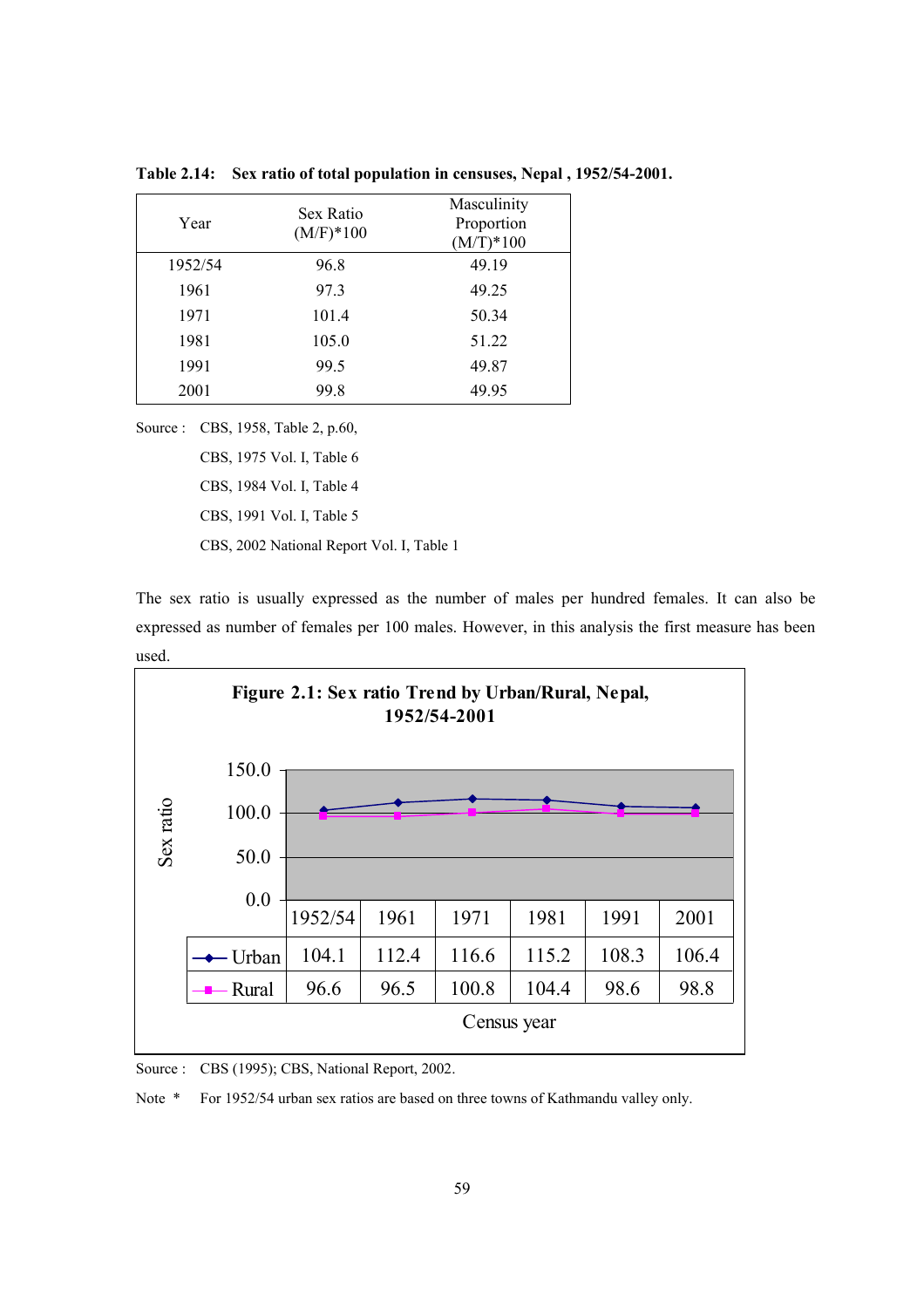Table 2.14 shows that sex ratios are found low in 1952/54, 1961,1991 and 2001 censuses while in 1971 and 1981 censuses sex ratio are found higher. This indicates that most of the time females in Nepal are more in number than males. This low sex ratio might be because of the males used to go abroad for seeking jobs and female lived in Nepal. This is supported partially when we analyze the urban and rural sex ratios. Figure 2.1 shows that sex ratios are always more than hundred in urban areas but in rural areas lower than hundred except 1971 and 1981 censuses. But in these two censuses both in urban as well as rural areas male population was more than female population.

The sex ratios by age groups obtained in various censuses may further be analyzed and differentiated by age groups. Sex ratio by age groups in various censuses is presented in Table 2.15.

| Age       | Census Year |      |      |      |      |      |
|-----------|-------------|------|------|------|------|------|
| Group     | 1952/54     | 1961 | 1971 | 1981 | 1991 | 2001 |
| $0 - 4$   | 98          | 98   | 94   | 106  | 103  | 103  |
| $5-9$     | 103         | 103  | 103  | 104  | 104  | 103  |
| $10 - 14$ | 114         | 114  | 118  | 117  | 108  | 106  |
| $15-19$   | 102         | 102  | 110  | 110  | 96   | 99   |
| $20 - 24$ | 88          | 86   | 93   | 91   | 85   | 88   |
| 25-29     | 89          | 90   | 96   | 96   | 89   | 91   |
| 30-34     | 89          | 91   | 91   | 92   | 92   | 95   |
| 35-39     | 100         | 104  | 108  | 107  | 101  | 99   |
| 40-44     | 89          | 89   | 98   | 100  | 95   | 99   |
| 45-49     | 102         | 101  | 114  | 114  | 104  | 104  |
| 50-54     | 92          | 92   | 104  | 115  | 106  | 105  |
| 55-59     | 102         | 100  | 107  | 119  | 116  | 112  |
| $60+$     | 76          | 80   | 89   | 109  | 100  | 101  |

**Table 2.15 : Sex ratios by five-year age groups, Nepal, 1952/54 – 2001.** 

Source : Same as Table 2.14 and

CBS, 2002, National Report Vol. I, Table 10

Table 2.15 shows that the sex ratio in the age group 0-4 was less than hundred until 1971 census then greater than hundred. The sex ratio at birth is the number of male births per 100 female births. It is normally around 105, that is, 105 boys are born for every 100 girls, but do vary somewhat between populations and sub-groups. It would appear, that the sex-ratio pattern by age group in Nepal differs from that in other countries. However, it is not surprising, Karki (2002) pointed about studies of Vaidhyanathan and Gauge (1973), Guvaju (1974), Krotki and Thakur, (1971); CBS (1976 and 1978) and Thapa and Retherford, (1982) all these studies indicated that male infant mortality rate is higher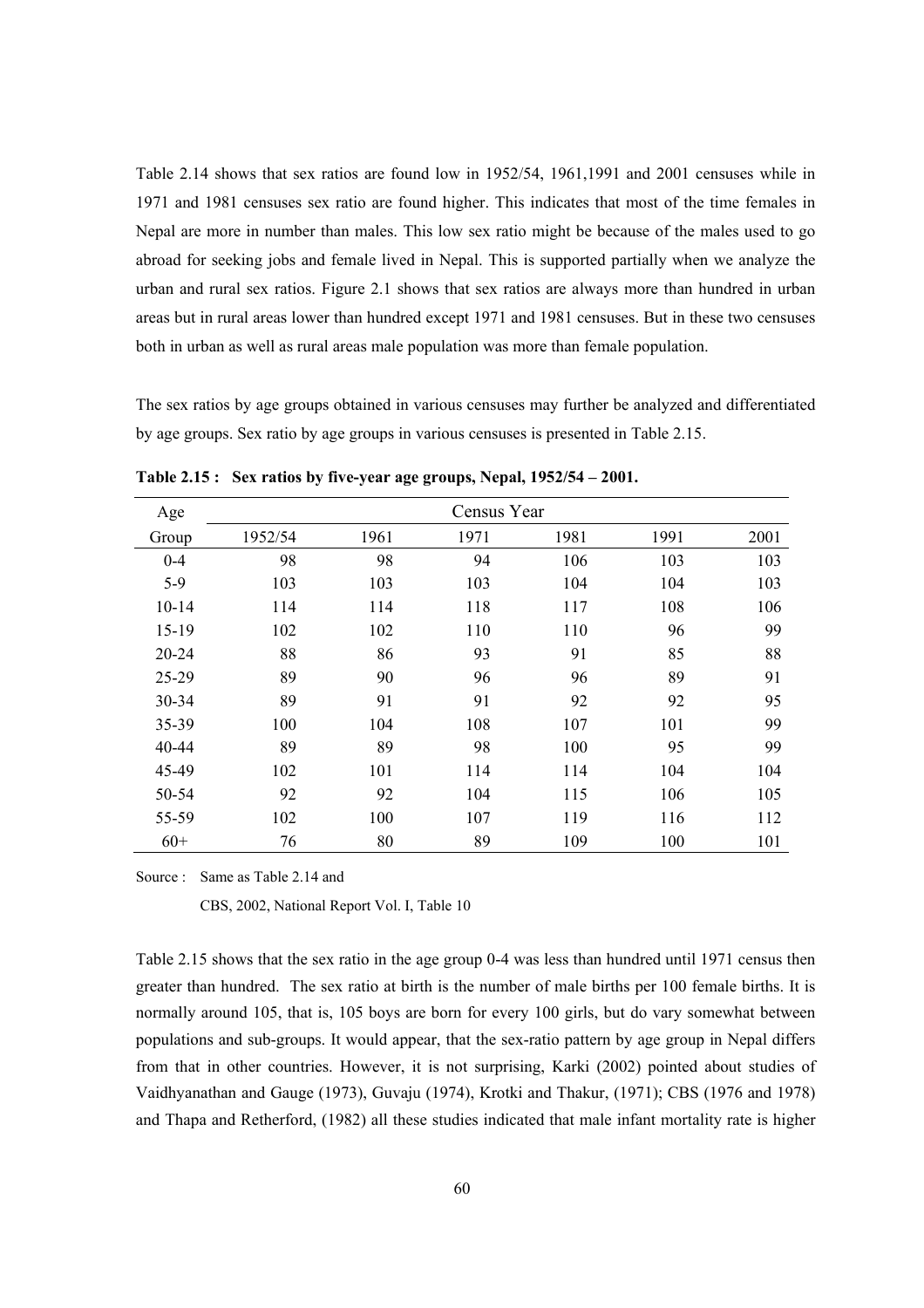than female infant mortality rate. However, since mortality is usually higher for males than females, all populations have more male than female births, so the sex ratio at the early ages is expected to be slightly over 100 (Arriga, 1994). This would seem to indicate that there is more accurate age reporting of infants, as well as reduction in male infant-mortality in 2001.

Sex ratio in the 10 -14-age groups is consistently high in all the censuses. Only since 1991 the sex ratio for 10 – 14 has been increasingly lowering and by 2001 it has become 106. The sex ratio for the population between the ages 25 to 34 is low throughout. This is quite consistent with Nepal's long tradition of male migration. In 2001, sex ratio becomes low from age group 15-19 and remains so until age group 40-44. It may be that male out migration started earlier than usual in recent years and their return home takes longer time than in the past. The higher sex ratios after ages 45 reflect male migrants generally returning home to join their families during retired life. This also indicates lower mortality in male and higher mortality in female population in the age group.

#### **2.6.1.1 Sex Ratios of Population by Ecological Zone**

Sex ratios by ecological zones are presented in Table 2.19 for the period 1952/54-2001. In Nepal, overall sex ratio is balanced with slightly more female than male in 1952/54, 1961, 1991, 2001 and slightly more male in 1971. However, marked dominance of male on sex ratio is observed in 1981. There are some variations in the sex ratios by Ecological Zone in Nepal. In 1981, all the Ecological Zones reported male dominance in sex ratios, whereas in 1991 and 2001 only Terai has male dominance in sex ratios. Table 2.19 also shows the increasing trend of male dominance in the sex ratios till 1981 for Terai, however compared to 1981, it slowed down in later years. On the other hand, Mountain and Hill also reported increasing male dominance till 1981; however female dominance in sex ratios is observed in 1991 and 2001 with slightly more female dominance in Hill. On of the reason of this may be sex selective out migration from Hill and Mountains, with probably more male than female net migrants in the Hill.

| $\text{Zone}\Y$ ear | 1952/54 | 1961   | 1971   | 1981   | 1991   | 2001   |
|---------------------|---------|--------|--------|--------|--------|--------|
| Mountain            | ٠       | ۰      | 100.79 | 104.71 | 98.43  | 98.39  |
| Hill                | 9595    | 94.26  | 98.02  | 102.14 | 95 34  | 95.84  |
| Terai               | 100.1   | 102 14 | 106.39 | 108.33 | 103.85 | 103.77 |
| Nepal               | 96.8    | 97.05  | 101 37 | 105.02 | 99.47  | 99.80  |

**Table 2.16 : Sex ratios of population by ecological zones, 1952/54-2001** 

Source : CBS, 1995, p. 46

CBS, 2002 National Report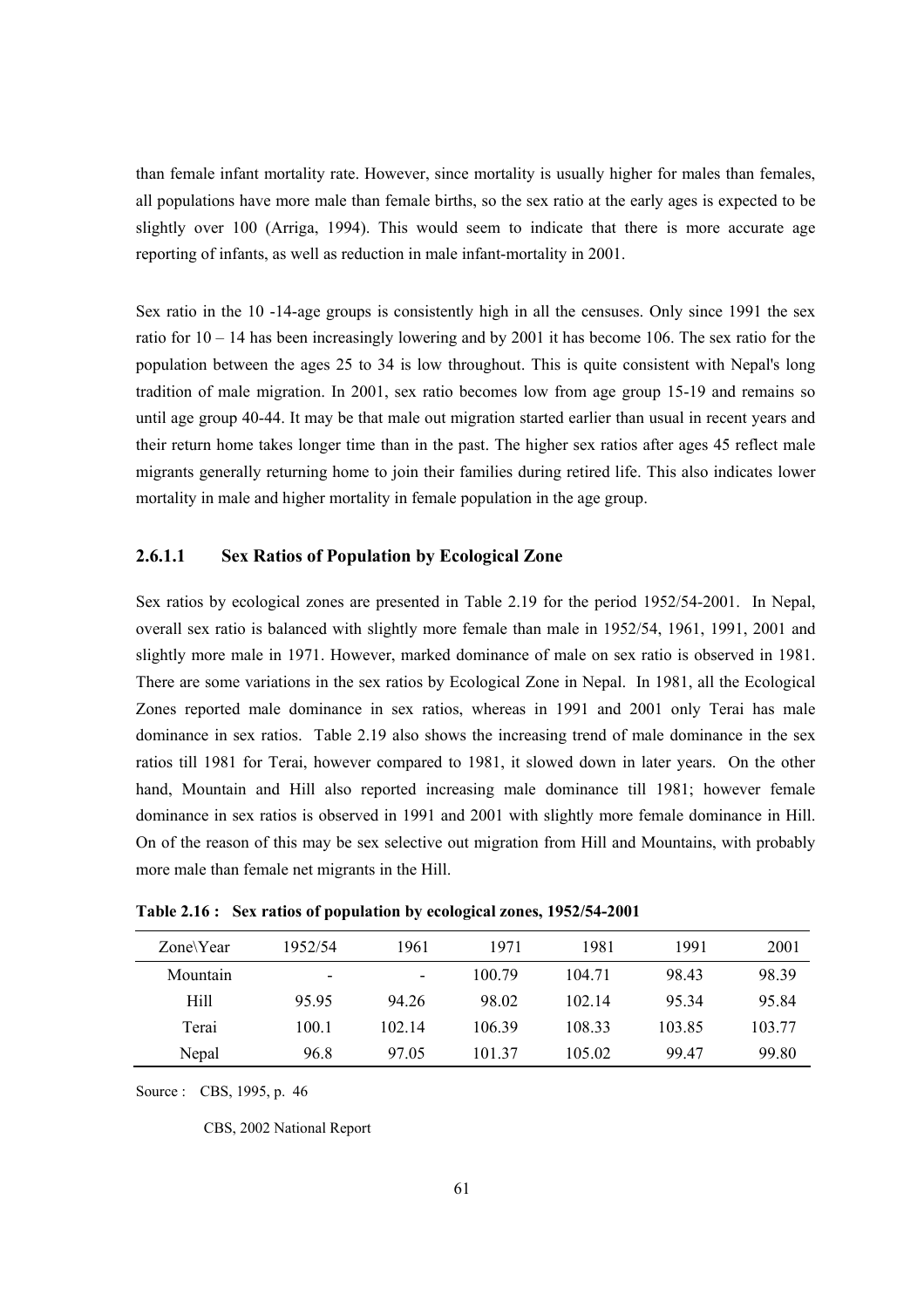#### **2.6.1.2 Sex Ratios of Population by Ecological Zones and Development Regions**

Sex ratios by Ecological and Development Regions are presented in Table 2.17 for the period 1981- 2001. Table shows the dramatic changes in the sex ratios by Development Regions in the Census years. In 1981, all the Development Regions had reported male dominance in the sex ratios, whereas in 1991 and 2001, Western, Mid-western and Far Western Development Regions observed female dominance with more females in Western Development Region.

The table also reveals that all Eco-development in the Terai has male dominance in sex ratios. In 1991, either male dominance or sex balance is observed except in Far western Hill, whereas female dominance is reported except in Central Hill in 1991 and 2001. It may be due to inclusion of Kathmandu in Central Hill, where more male are counted than female. In Western Hill, high female dominance in sex ratios is observed. In the case of Mountain, the entire eco development region has reported male dominance in 1981; interestingly the situation changed in 1991 and 2001. The male dominance is observed in Western and mid Western Mountains in 1991 and 2001, with very high male dominance in Western Mountain

| <b>Ecological Zones</b> | Year | Development Regions |         |         |                         |     |       |
|-------------------------|------|---------------------|---------|---------|-------------------------|-----|-------|
|                         |      | Eastern             | Central | Western | Mid Western Far-western |     | Total |
| Mountain                | 1981 | 102                 | 107     | 108     | 107                     | 102 | 105   |
|                         | 1991 | 96                  | 100     | 109     | 103                     | 94  | 98    |
|                         | 2001 | 97                  | 99      | 116     | 103                     | 96  | 98    |
| Hill                    | 1981 | 101                 | 106     | 100     | 100                     | 92  | 102   |
|                         | 1991 | 97                  | 102     | 88      | 96                      | 92  | 95    |
|                         | 2001 | 97                  | 103     | 87      | 97                      | 94  | 96    |
| Terai                   | 1981 | 108                 | 107     | 109     | 107                     | 116 | 108   |
|                         | 1991 | 103                 | 106     | 103     | 102                     | 101 | 104   |
|                         | 2001 | 102                 | 107     | 102     | 101                     | 103 | 104   |
| Nepal                   | 1981 | 105                 | 107     | 103     | 103                     | 105 | 105   |
|                         | 1991 | 100                 | 104     | 93      | 99                      | 96  | 99    |
|                         | 2001 | 100                 | 105     | 93      | 99                      | 98  | 100   |

**Table 2.17: Sex ratio of population by ecological & development regions, Nepal, 1981-2001.** 

Source : CBS, 1995, p. 47

CBS, 2002 National Report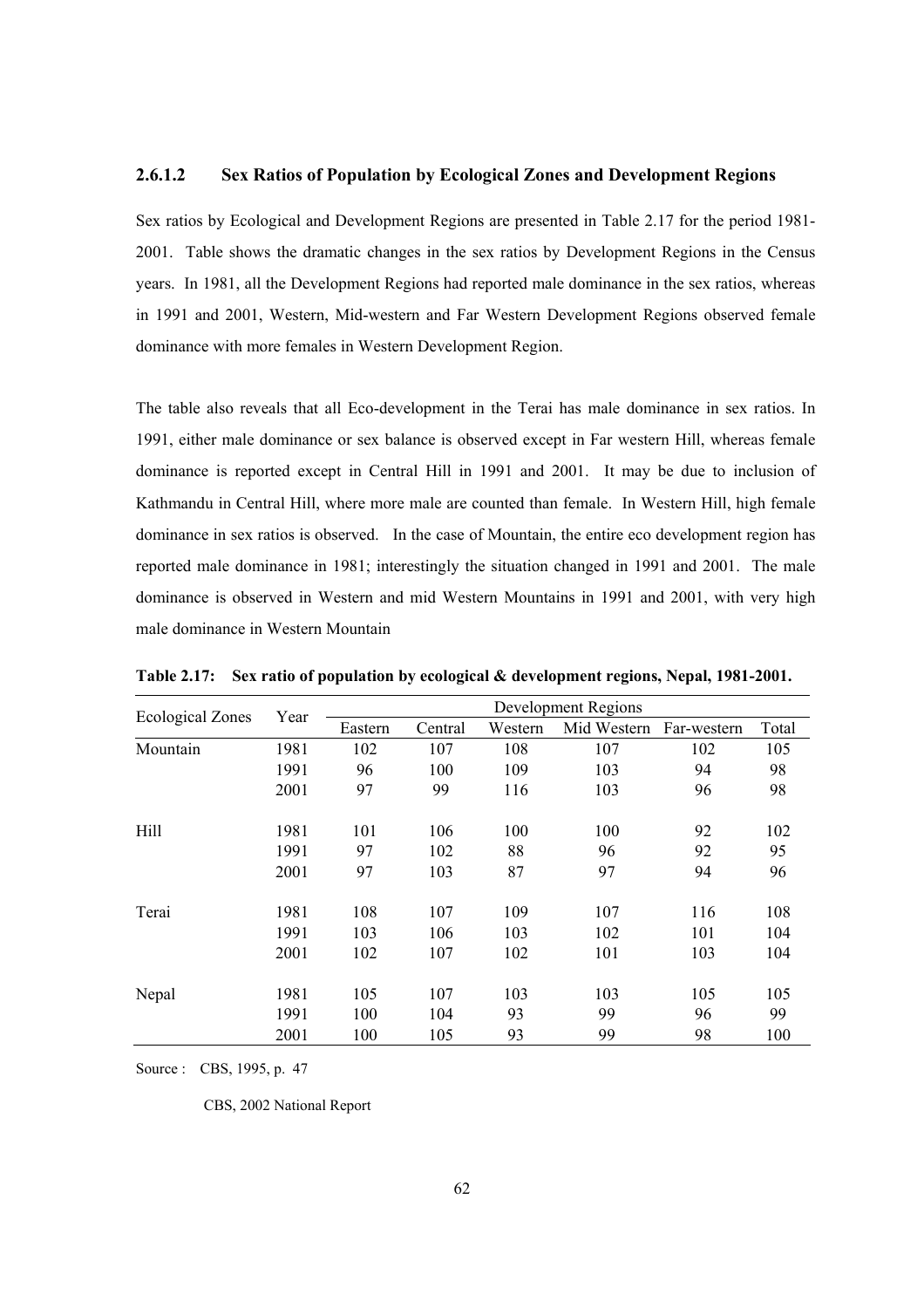#### **2.6.1.3 Sex Ratios of Population by District**

The Sex ratios of Population by District are presented in Table 2.18. The table reveals that the sex ratios by district are varied according to Census years. In 1981, the sex ratio of population was reported least in Lamgung (90) followed by Shyangja (91) and Ramechap (93), whereas it was highest in Kanchanpur (123) and followed by Arghakhachi (122). Similarly in 1991, the sex ratios were lowest in Gulmi (83) followed by Shyangja (90), whereas it was Highest in Mustang (109) followed by Manang (108), Parsa (108) and Kathmandu (108). On the other hand in 2001, least sex ratio was reported in Gulmi (82) followed by Kaski (83) and highest was in Mustang (120) and followed by Kathmandu (114).

| District         |      | Sex Ratio |      |
|------------------|------|-----------|------|
|                  | 1981 | 1991      | 2001 |
| Eastern mountain |      |           |      |
| Taplejung        | 101  | 95        | 97   |
| Sankhuwasabha    | 102  | 96        | 96   |
| Solukhumbu       | 102  | 97        | 98   |
| Eastern Hill     |      |           |      |
| Panchthar        | 99   | 97        | 96   |
| Ilam             | 107  | 101       | 101  |
| Dhankuta         | 104  | 97        | 97   |
| Terhathum        | 98   | 95        | 94   |
| Bhojpur          | 102  | 93        | 93   |
| Okhaldhunga      | 96   | 95        | 93   |
| Khotang          | 101  | 94        | 95   |
| Udayapur         | 105  | 98        | 100  |
| Eastern Terai    |      |           |      |
| Jhapa *          | 111  | 102       | 99   |
| Morang           | 108  | 103       | 101  |
| Sunsari          | 107  | 102       | 102  |
| Saptari          | 105  | 103       | 104  |
| Siraha           | 108  | 105       | 106  |
| Central Mountain |      |           |      |
| Dolakha          | 99   | 96        | 96   |
| Sindhupalchok*   | 112  | 101       | 99   |
| Rasuwa           | 108  | 107       | 109  |
| Central Hill     |      |           |      |
| Kavrepalanchok   | 103  | 97        | 96   |
| Lalitpur         | 113  | 103       | 104  |
| Bhaktapur        | 105  | 100       | 104  |
| Kathmandu        | 117  | 108       | 114  |

**Table 2.18 : Sex ratios of population by districts, Nepal, 1981-2001.**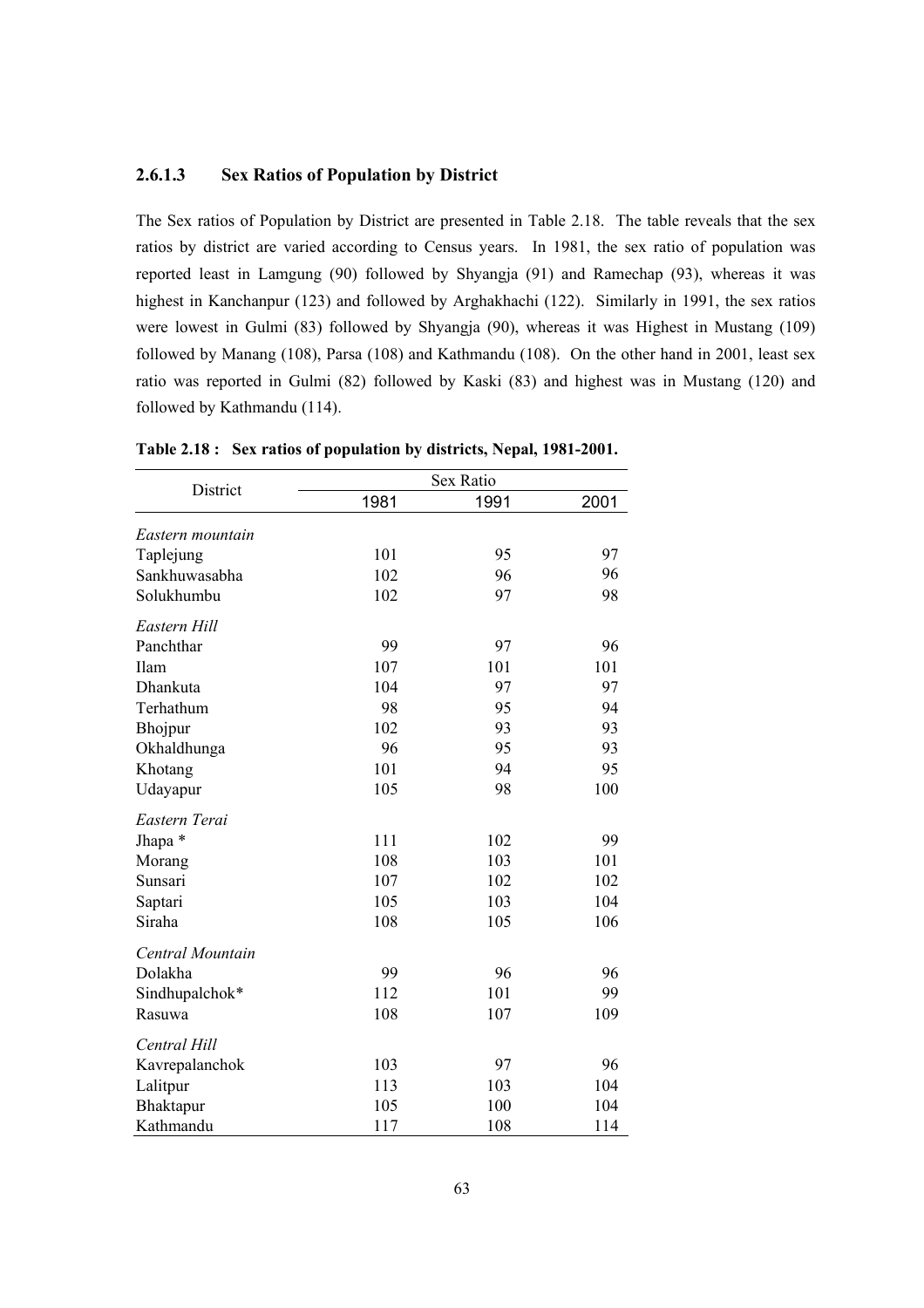|                      |      | Sex Ratio |      |
|----------------------|------|-----------|------|
| District             | 1981 | 1991      | 2001 |
| Nuwakot              | 106  | 99        | 98   |
| Sindhuli*            | 103  | 99        | 99   |
| Ramechhap            | 93   | 93        | 90   |
| Dhading              | 105  | 98        | 96   |
| Makwanpur            | 106  | 103       | 103  |
| Central Terai        |      |           |      |
| Dhanusa              | 108  | 107       | 109  |
| Mahottari            | 107  | 107       | 108  |
| Sarlahi              | 107  | 107       | 107  |
| Rautahat             | 108  | 107       | 107  |
| Bara                 | 107  | 107       | 107  |
| Parsa                | 106  | 108       | 110  |
| Chitawan             | 106  | 98        | 99   |
| Western Mountain     |      |           |      |
| Manang               | 102  | 108       | 111  |
| Mustang              | 112  | 109       | 120  |
| Western Hill         |      |           |      |
| Gorkha               | 98   | 92        | 87   |
| Lamjung              | 90   | 90        | 89   |
| Tanahu               | 103  | 90        | 87   |
| Syangja              | 91   | 86        | 83   |
| Kaski                | 102  | 93        | 95   |
| Myagdi               | 115  | 90        | 87   |
| Parbat               | 94   | 86        | 86   |
| <b>Baglung</b>       | 99   | 87        | 85   |
| Gulmi                | 94   | 83        | 82   |
| Palpa                | 103  | 87        | 87   |
| Arghakhanchi         | 122  | 87        | 86   |
| Western Terai        |      |           |      |
| Nawalparasi          | 106  | 99        | 98   |
| Rupandehi            | 108  | 103       | 104  |
| Kapilbastu           | 113  | 106       | 106  |
| Mid-Western Mountain |      |           |      |
| Dolpa*               | 108  | 103       | 99   |
| Jumla*               | 109  | 103       | 105  |
| Kalikot*             | 106  | 101       | 102  |
| Mugu*                | 108  | 104       | 103  |
| Humla                | 109  | 106       | 107  |
| Mid-Western Hill     |      |           |      |
| Pyuthan              | 96   | 87        | 86   |
| Rolpa                | 96   | 92        | 94   |
| Rukum                | 103  | 98        | 103  |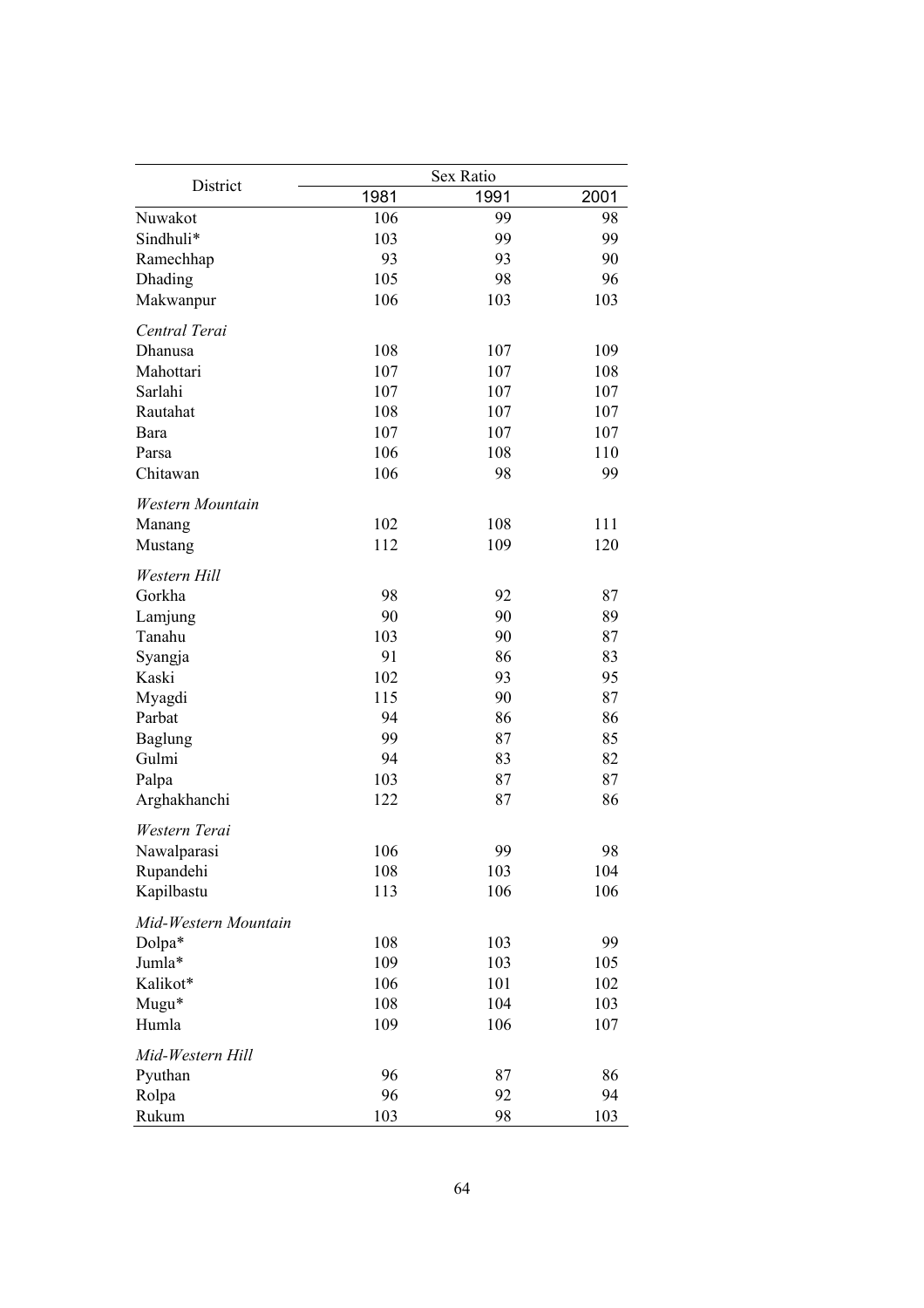|                          |      | Sex Ratio |      |
|--------------------------|------|-----------|------|
| District                 | 1981 | 1991      | 2001 |
| Salyan *                 | 100  | 98        | 100  |
| Surkhet*                 | 101  | 98        | 98   |
| Dailekh                  | 100  | 99        | 96   |
| Jajarkot                 | 109  | 101       | 103  |
| Mid-Western Terai        |      |           |      |
| Dang                     | 104  | 98        | 98   |
| Banke                    | 109  | 107       | 106  |
| Bardiya                  | 109  | 102       | 101  |
| Far-Western Mountain     |      |           |      |
| Bajura                   | 102  | 96        | 98   |
| Bajhang                  | 101  | 92        | 93   |
| Darchula                 | 105  | 97        | 96   |
| Far-Western Hill         |      |           |      |
| Achham                   | 94   | 89        | 89   |
| Doti                     | 96   | 93        | 100  |
| Dadeldhura               | 106  | 93        | 94   |
| Baitadi                  | 103  | 92        | 94   |
| <b>Far-Western Terai</b> |      |           |      |
| Kailali                  | 112  | 101       | 103  |
| Kanchanpur               | 123  | 102       | 103  |

Source : CBS, 1995 p. 48

CBS, 2002, National Report

|  | Table 2.19: Ranking of sex ratios by number of districts, 1981-2001. |  |  |  |
|--|----------------------------------------------------------------------|--|--|--|
|--|----------------------------------------------------------------------|--|--|--|

| Group         | 1981 | 1991 | 2001 |
|---------------|------|------|------|
| Less than 100 | 15   | 43   | 44   |
| 100 and more  | 60   | 32   | 31   |
| Total         | 75   | 75   | 75   |

Source : Same as Table 2.18

Almost all Districts in the Terai are observed of having Male dominance in the sex ratios (Table 2.20). Female dominance in sex ratios is seen only in few Districts in 1991 and 2001, with slight increase in such Districts in 2001. Interestingly in the Hill, female dominance in the sex ratios are observed in large number of Districts in 1991 and 2001, however the District number has decreased in 2001. In Mountain, however female dominance in the sex ratios has been increasing, there is no variation in the number of Districts in 1991 and 2001.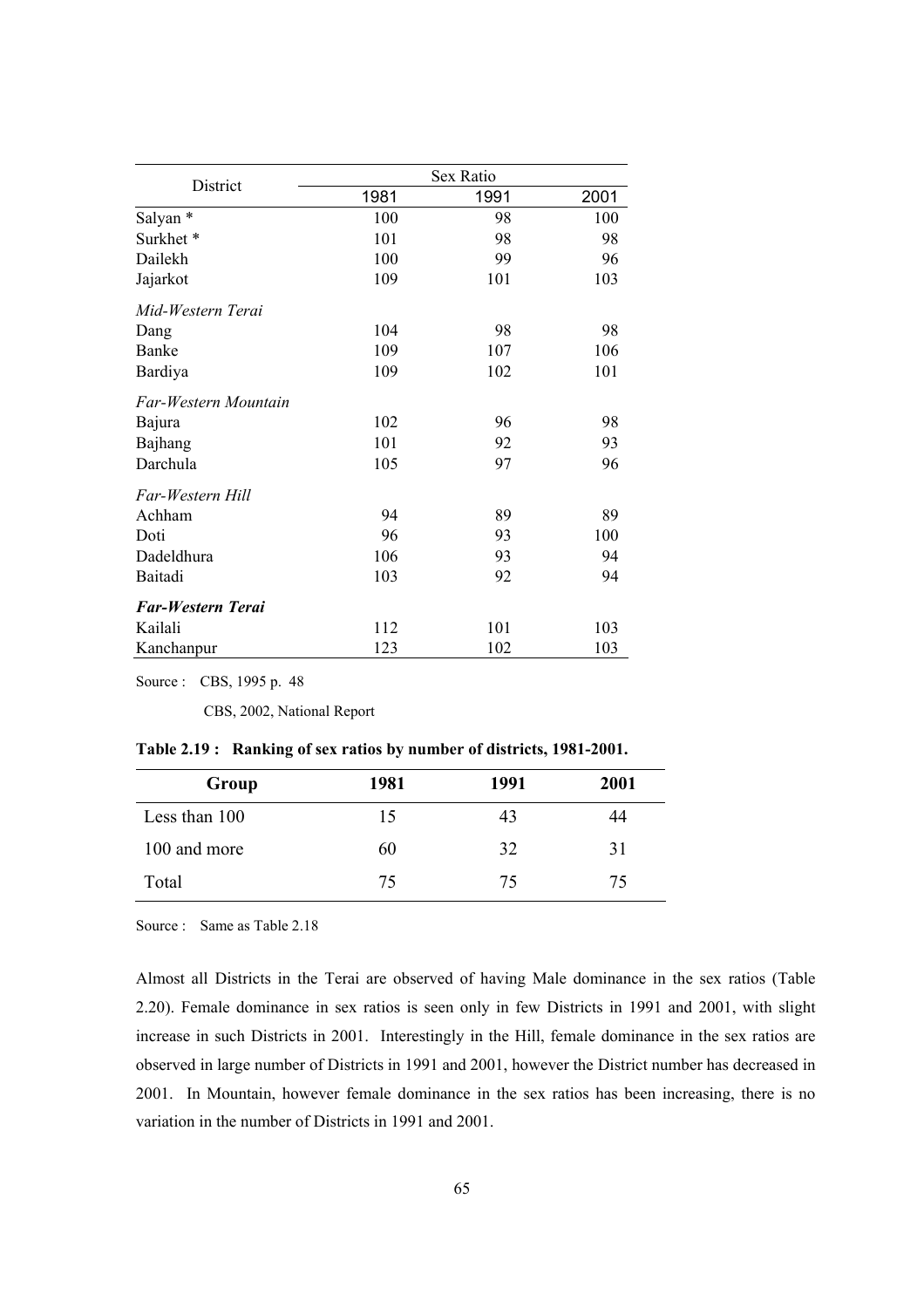|                   |      | Mountain |      |      | Hill         |      |                          | Terai |      |
|-------------------|------|----------|------|------|--------------|------|--------------------------|-------|------|
| <b>Sex ratios</b> | 1981 | 1991     | 2001 | 1981 | 1991         | 2001 | 1981                     | 1991  | 2001 |
| Less than 100     |      |          | 9    | 14   | 33           | 29   | $\overline{\phantom{m}}$ |       |      |
| 100 and more      | 15   | 9        |      | 25   | <sub>6</sub> | 10   | 20                       |       | 16   |
| Total             | 16   | I6       | 16   | 39   | 39           | 39   | 20                       | 20    | 20   |

**Table 2.20 : Ranking of sex ratios by ecological zones and number of districts.** 

Source: Same as Table 2.18

#### **2.6.2 Age Composition**

A significant feature of any population is the distribution of its members according to age, which facilitate the planners and policy makers in formulating effective socio-economic development plans for the population of different age groups. The percentage distribution of the population by sex and five-year age groups for the various censuses from 1971 to 2001 censuses of Nepal is presented in Table 2.21.

|           |         | 1971    |         | 1981    |         | 1991    |       | 2001*             |  |
|-----------|---------|---------|---------|---------|---------|---------|-------|-------------------|--|
| Age group | Male    | Female  | Male    | Female  | Male    | Female  | Male  | Female            |  |
| 00-04     | 13.6    | 14.7    | 15.5    | 15.3    | 14.9    | 14.4    | 12.3  | 11.9              |  |
| 05-09     | 15.2    | 14.9    | 14.5    | 14.6    | 15.5    | 14.8    | 14.4  | 13.9              |  |
| $09-14$   | 12.1    | 10.4    | 11.9    | 10.8    | 13.1    | 12.1    | 13.5  | 12.7              |  |
| $15-19$   | 9.4     | 8.7     | 9.0     | 8.6     | 9.5     | 9.9     | 10.4  | 10.6              |  |
| 20-24     | 8.0     | 8.8     | 8.3     | 9.5     | 7.9     | 9.3     | 8.3   | 9.4               |  |
| 25-29     | 7.8     | 8.3     | 7.4     | 8.1     | 7.0     | 7.8     | 7.2   | 7.9               |  |
| 30-34     | 6.6     | 7.4     | 6.1     | 6.9     | 6.0     | 6.5     | 6.4   | 6.7               |  |
| 35-39     | 6.6     | 6.2     | 6.0     | 5.9     | 5.6     | 5.5     | 5.7   | 5.8               |  |
| 40-44     | 5.2     | 5.4     | 4.9     | 5.1     | 4.5     | 4.7     | 4.8   | 4.8               |  |
| 45-49     | 4.2     | 3.8     | 4.3     | 3.9     | 4.1     | 3.9     | 4.1   | 4.0               |  |
| 50-54     | 3.5     | 3.4     | 3.8     | 3.4     | 3.3     | 3.1     | 3.5   | 3.3               |  |
| 55-59     | 2.3     | 2.2     | 2.4     | 2.2     | 2.7     | 2.3     | 2.8   | 2.5               |  |
| 60-64     | 2.4     | 2.7     | 2.5     | 2.4     | 2.3     | 2.3     | 2.3   | 2.3               |  |
| $65+$     | 3.0     | 3.2     | 3.4     | 3.1     | 3.6     | 3.4     | 4.2   | 4.2               |  |
| All ages  | 100.0   | 100.0   | 100.0   | 100.0   | 100.0   | 100.0   | 100.0 | 100.0             |  |
| Total No. | 5817203 | 5738780 | 7695336 | 7327503 | 9220974 | 9270123 |       | 11359378 11377556 |  |

**Table 2.21: Percent distribution of population by five year age groups, Nepal, 1971-2001.** 

Source : Same as Table 2.15

\* Enumerated Population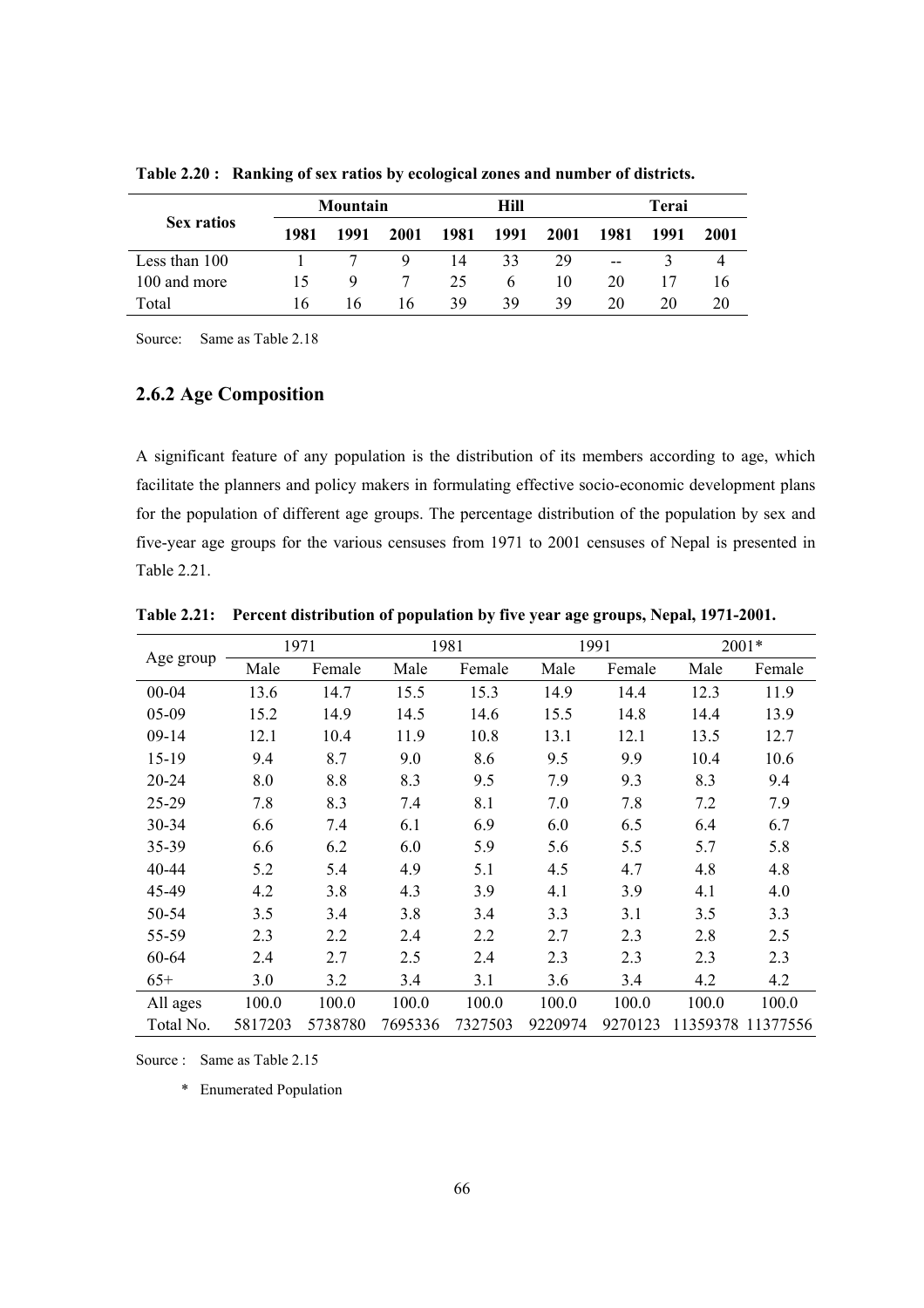Table 2.21 shows that in most cases except in 1981 census, the proportion of population of the age group 0-4 is relatively less than that of the age group 5-9. In general, a normal population, age distribution tends to be a smooth one in the sense that the proportions of the persons in each successive age group are less than in the proceeding one. However, data shown in Table 2.21 and figure 2.2 is in contradicting this statement.

A population's age structure may be considered as a map of its demographic history. Population researchers often graphically illustrate the age composition of a population by use of the population pyramid. Graphical analysis of age-sex distribution (age-sex pyramid) technique has become a standard method in the evaluation of all population censuses (Shryock et al., 1976; US Bureau of the Census, 1985). Age sex pyramids graphically display demographic characteristics to improve understanding and easy comparison.

The population pyramid shown in figure 2.2 is constructed by computing a percentage distribution of a population simultaneously cross-classified by sex and age.



**Figure 2.2: Population pyramids for 1971-2001 censuses.** 

**<sup>1971</sup>**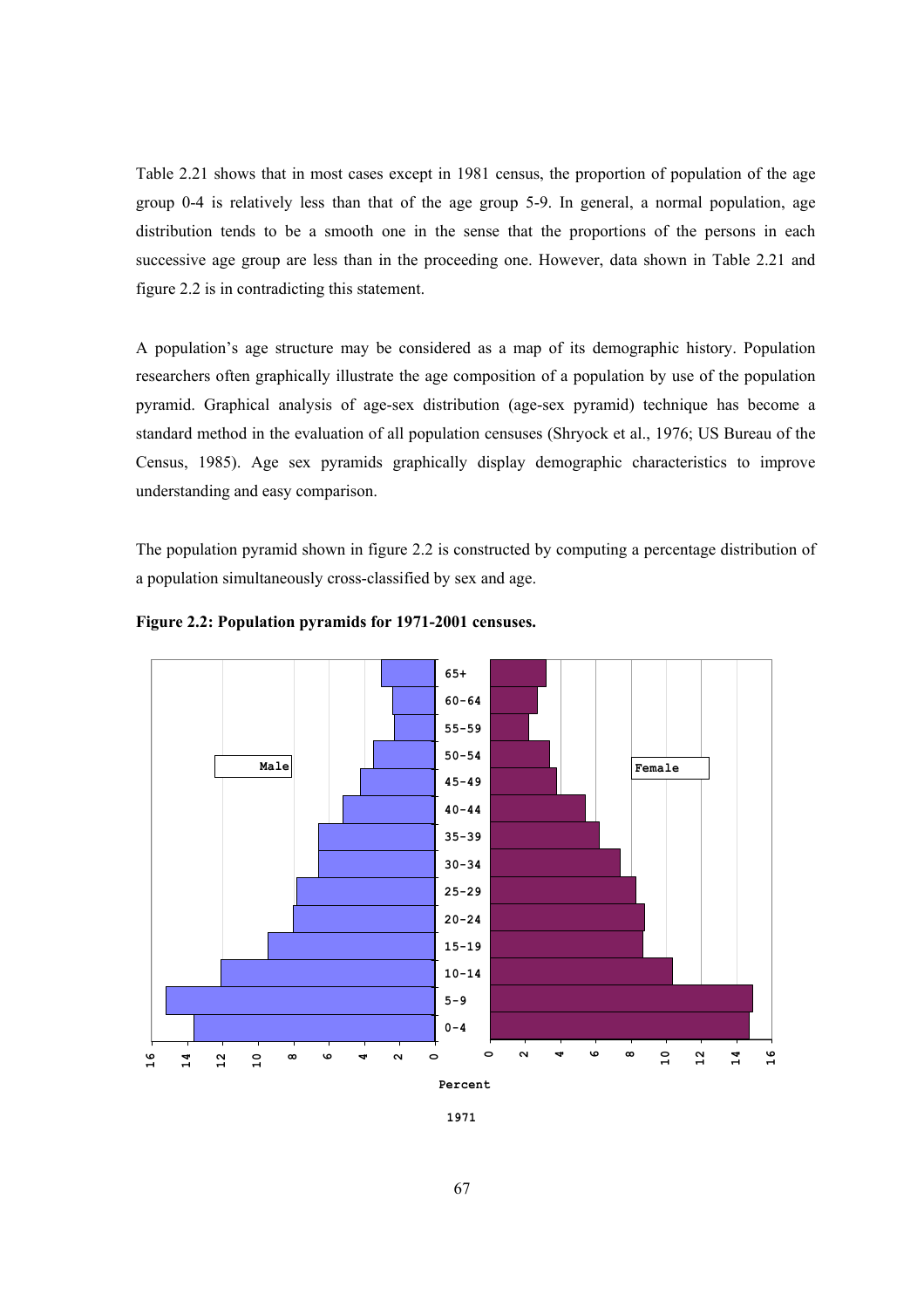





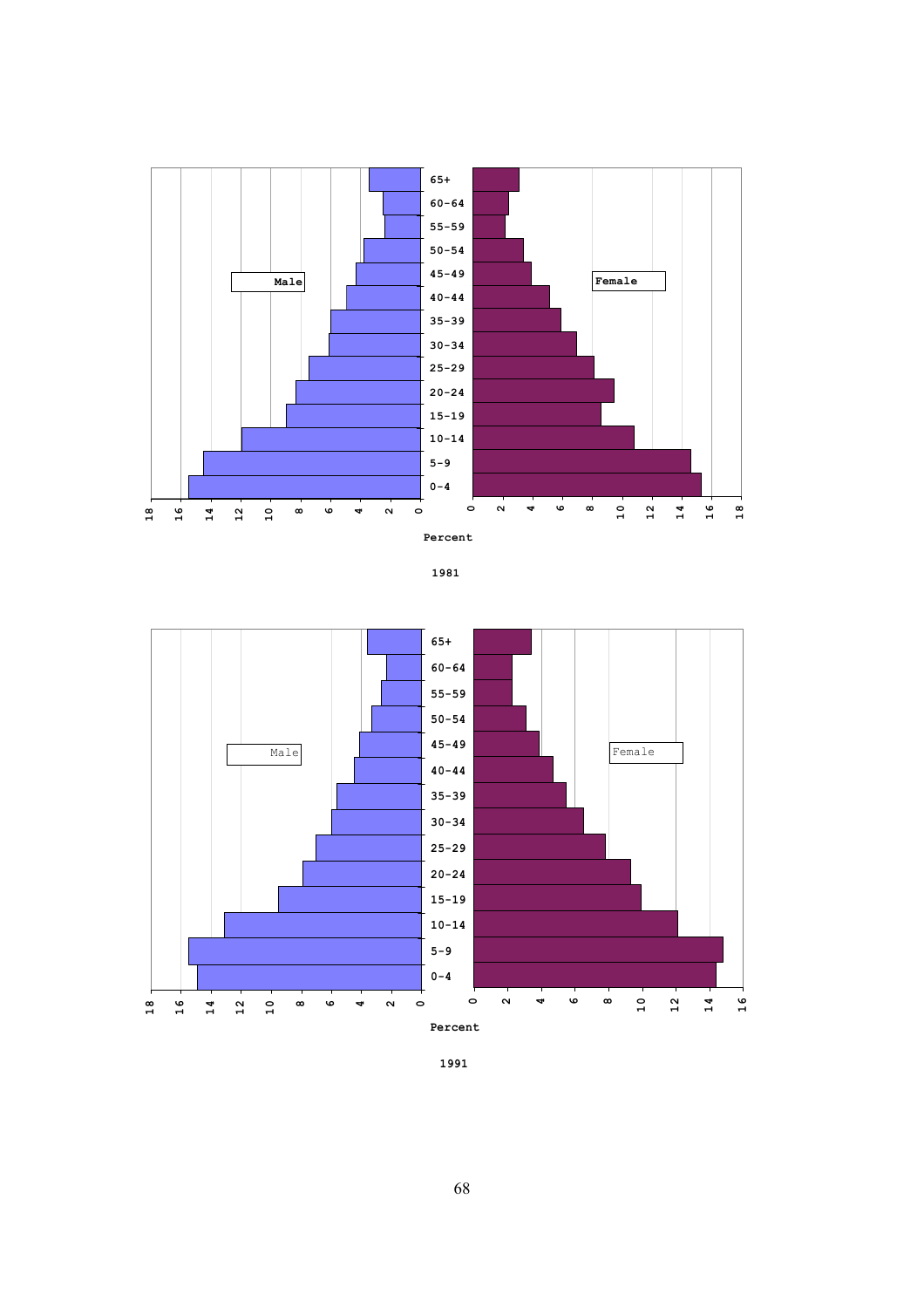

Source: Same as Table 2.21.

Figure 2.2 indicates Nepal's population growing rapidly. The overall shape of the pyramid indicates the potential for future growth. Four representations of population age-sex structure shown in figure 2.3 provide an overall example of what a pyramid for different levels of population growth would look like. Figure 2.3 presents pyramids for population with rapid growth, slow growth, zero growth, and negative growth.

**Figure 2.3: Patterns of population change.** 

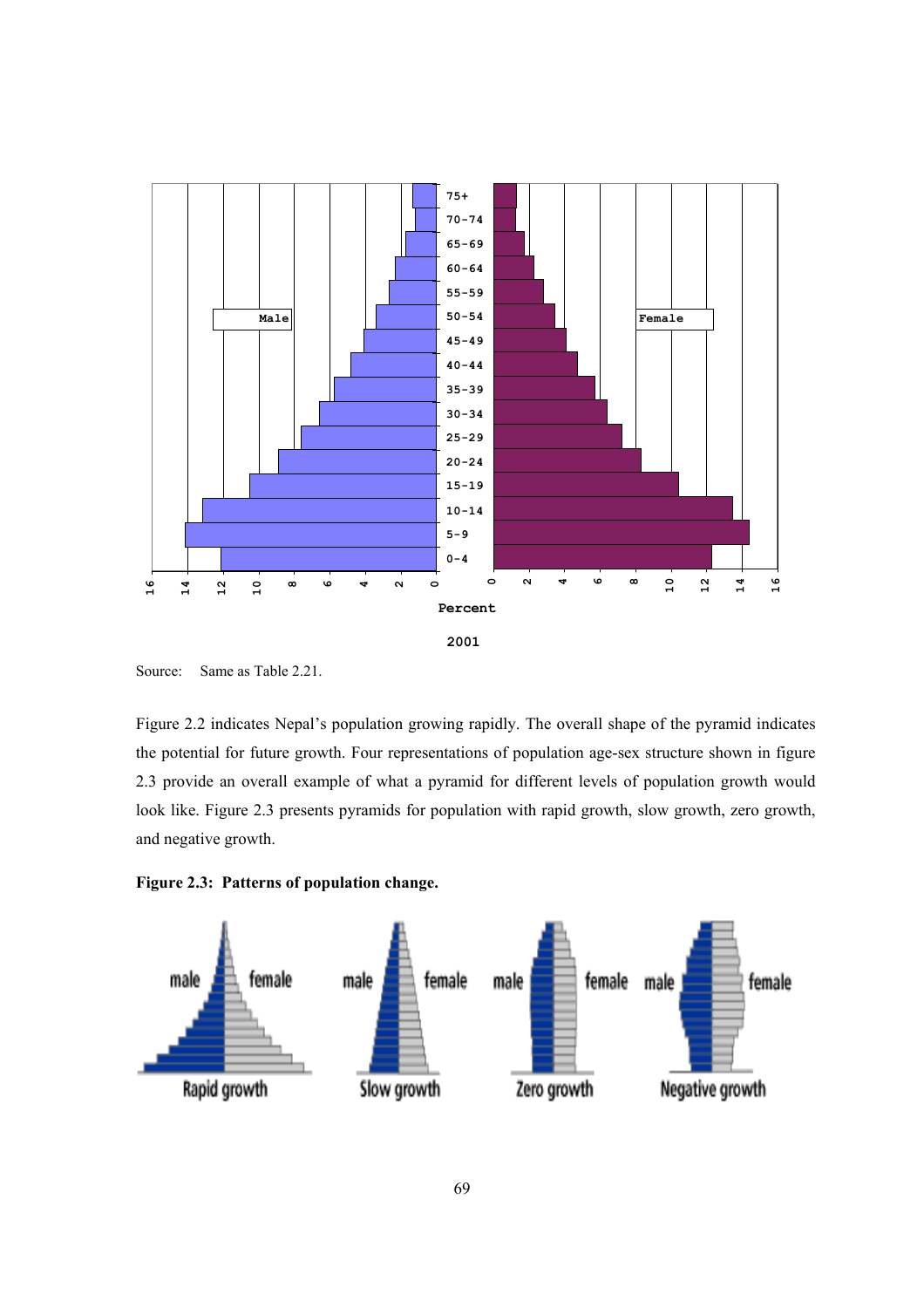In the comparison if figure 2.2 and 2.3-population pyramid constructed for census data of Nepal look likes the first example of figure 2.3 i.e. rapid growth. This shape is the result of high birth rates that feed more and more people into the lowest bars and in turn shrink the relative proportion at the oldest ages. As the death rate declines, more people survive to the reproductive ages and beyond, and the births they have further widen the base of the pyramid. It reflects both a history of rapid population growth and the potential for future rapid growth.

#### **2.6.2.1 Age Composition of Population for Urban/Rural Residence**

The percentage distribution of the population by sex and five-year age groups for urban/rural areas of population census 2001 is presented in Table 2.22.

Percent distribution by age groups is shown in Table 2.22, for males as well as females. It is clearly seen that in the early age groups, There is a higher proportion of the population in the rural areas than in the urban areas. However in the working age group, a higher proportion of population, in the urban areas than in the rural areas have been reported. Similarly significant differences in proportion of population in the old age group can also be noted, with a higher proportion in the rural areas than in the urban areas. This indicates younger people (15-49) of rural areas might have gone to urban areas for work or study. In general, urban areas have facilities and many opportunities like schools, offices and industries etc. It is also noticed in Table 2.22, the population in age group 0-4 years is lower than the age group 5-9 and 10-14 years. This could be the effect of fertility and this is not surprising nowadays because fertility is declining. Although, both urban and rural areas have less population for age groups 0-4 years, in urban areas it is much less than in the rural areas, this reveals urban fertility is rapidly declining than the rural fertility.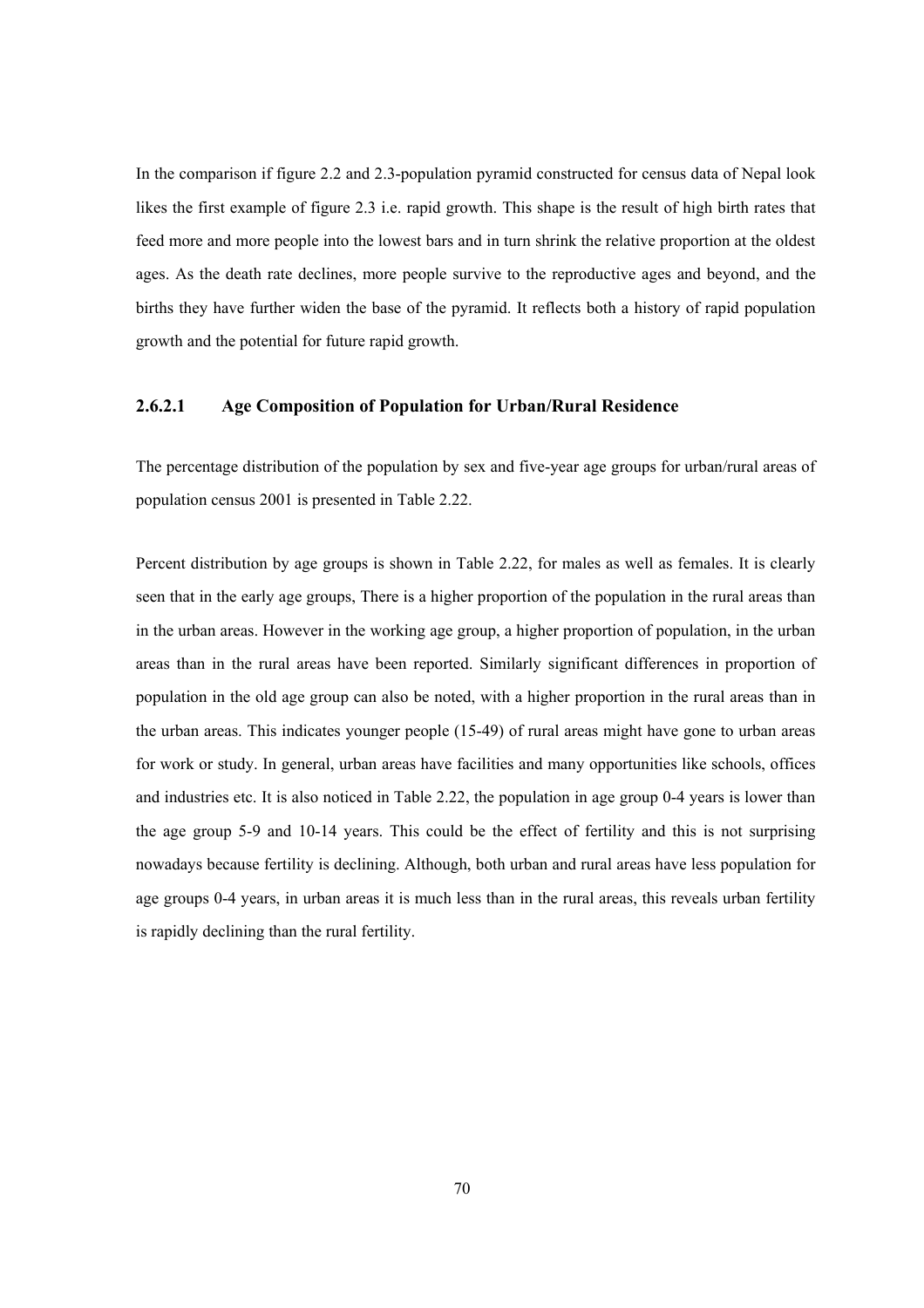|            | Urban   |         | Rural   |         |
|------------|---------|---------|---------|---------|
| Age Group  | Male    | Female  | Male    | Female  |
| $00 - 04$  | 9.42    | 9.55    | 12.78   | 12.33   |
| 05-09      | 11.58   | 11.52   | 14.86   | 14.25   |
| $10 - 14$  | 12.03   | 12.02   | 13.76   | 12.84   |
| $15 - 19$  | 11.56   | 11.29   | 10.25   | 10.46   |
| $20 - 24$  | 10.96   | 11.31   | 7.88    | 9.10    |
| 25-29      | 9.12    | 9.60    | 6.90    | 7.69    |
| 30-34      | 7.95    | 7.85    | 6.12    | 6.53    |
| 35-39      | 6.61    | 6.53    | 5.58    | 5.68    |
| $40 - 44$  | 5.30    | 4.94    | 4.66    | 4.80    |
| 45-49      | 4.23    | 3.90    | 4.12    | 4.00    |
| 50-54      | 3.32    | 3.13    | 3.48    | 3.31    |
| 55-59      | 2.56    | 2.29    | 2.85    | 2.52    |
| 60-64      | 1.87    | 2.00    | 2.38    | 2.32    |
| 65-69      | 1.39    | 1.57    | 1.78    | 1.70    |
| 70-74      | 0.99    | 1.09    | 1.29    | 1.17    |
| $75+$      | 1.11    | 1.40    | 1.30    | 1.31    |
| All ages   | 100.00  | 100.00  | 100.00  | 100.00  |
| Total No.* | 1664362 | 1563517 | 9695016 | 9814039 |

**Table 2.22 : Age distribution of population by sex and five years age groups for rural and urban, Nepal, 2001 Census.** 

Source : CBS 2002

\* Enumerated Population

#### **2.6.2.2 Age Composition of Population for Development Regions**

The percentage distribution of the population by sex and five-year age groups for development regions of population census 2001 is presented in Table 2.23.

The Table 2.23 shows that the highest proportion of population has been found in the age group 5-9 years followed by a systematic decline in the subsequent age groups except in male population of mid western and far western regions, which is more or less the expected pattern. Like national and urban/distribution of population, the population in age group 0-4 years is lower than in the age group 5-9 years, this indicates the onset of fertility decline may have started. On the other hand one possible reason may be the under enumeration of 0-4 age group, which is discussed earlier in this chapter. In Table 2.23, it is also noticed that in proportion of the population in working age groups, the highest proportion of population is found in central development region. One reason for this may be because of the capital city, which lies in this region and many opportunities are obtained for work and study in this region.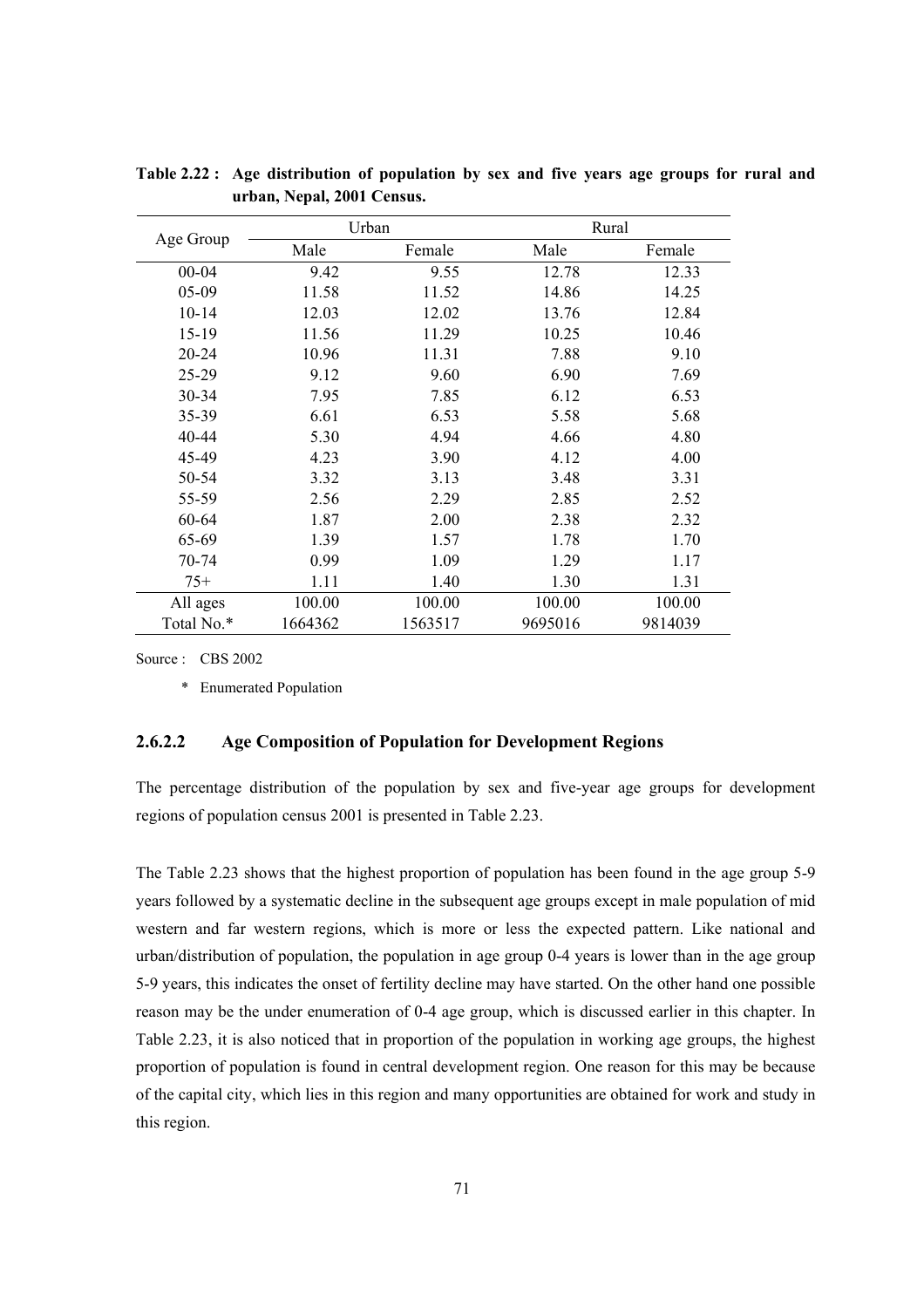| Age             |        | Eastern |        | Central | Western                                                                         |        |        | Mid Western |        | Far Western |
|-----------------|--------|---------|--------|---------|---------------------------------------------------------------------------------|--------|--------|-------------|--------|-------------|
| Group           | Male   | Female  | Male   | Female  | Male                                                                            | Female | Male   | Female      | Male   | Female      |
| $00 - 04$       | 11.71  | 11.38   | 11.54  | 11.76   | 12.65                                                                           | 11.36  | 13.63  | 13.42       | 14.10  | 13.44       |
| 05-09           | 14.25  | 13.77   | 13.72  | 13.78   | 14.85                                                                           | 13.37  | 15.03  | 14.64       | 15.38  | 14.59       |
| $10 - 14$       | 13.26  | 12.59   | 12.69  | 12.18   | 14.59                                                                           | 13.11  | 14.14  | 13.42       | 14.17  | 13.31       |
| $15-19$         | 10.66  | 10.71   | 10.25  | 10.05   | 10.74                                                                           | 10.98  | 10.20  | 11.07       | 10.28  | 10.63       |
| 20-24           | 8.23   | 9.43    | 8.98   | 9.60    | 7.29                                                                            | 9.05   | 8.29   | 9.49        | 8.33   | 9.30        |
| 25-29           | 7.17   | 8.00    | 7.99   | 8.38    | 6.03                                                                            | 7.44   | 7.22   | 7.75        | 6.95   | 7.66        |
| 30-34           | 6.46   | 6.87    | 7.06   | 7.15    | 5.43                                                                            | 6.35   | 6.14   | 6.26        | 5.93   | 6.12        |
| 35-39           | 6.00   | 5.99    | 6.13   | 5.97    | 5.05                                                                            | 5.68   | 5.52   | 5.47        | 5.26   | 5.36        |
| 40-44           | 5.01   | 4.97    | 4.98   | 4.89    | 4.47                                                                            | 4.89   | 4.46   | 4.52        | 4.18   | 4.41        |
| 45-49           | 4.34   | 4.08    | 4.18   | 3.93    | 4.08                                                                            | 4.16   | 3.97   | 3.81        | 3.77   | 3.82        |
| 50-54           | 3.53   | 3.33    | 3.41   | 3.19    | 3.62                                                                            | 3.52   | 3.36   | 3.12        | 3.24   | 3.18        |
| 55-59           | 2.81   | 2.49    | 2.71   | 2.48    | 3.05                                                                            | 2.72   | 2.76   | 2.26        | 2.72   | 2.33        |
| 60-64           | 2.30   | 2.19    | 2.24   | 2.29    | 2.67                                                                            | 2.49   | 2.09   | 1.98        | 2.16   | 2.30        |
| 65-69           | 1.74   | 1.68    | 1.68   | 1.75    | 2.13                                                                            | 1.88   | 1.40   | 1.24        | 1.47   | 1.52        |
| 70-74           | 1.24   | 1.16    | 1.20   | 1.22    | 1.64                                                                            | 1.37   | 0.94   | 0.80        | 1.02   | 0.96        |
| $75+$           | 1.30   | 1.37    | 1.24   | 1.38    | 1.69                                                                            | 1.61   | 0.84   | 0.77        | 1.03   | 1.07        |
| All ages        | 100.00 | 100.00  | 100.00 | 100.00  | 100.00                                                                          | 100.00 | 100.00 | 100.00      | 100.00 | 100.00      |
| Total<br>$No.*$ |        |         |        |         | 2642320 2644570 4088292 3900320 2198170 2372843 1349073 1358171 1081523 1101652 |        |        |             |        |             |

**Table 2.23 : Age distribution of population by sex and five years age groups for development regions, Nepal, 2001 Census.** 

Source : CBS 2002

\* Enumerated Population

### **2.6.2.3 Age Composition of Population for Ecological Zones**

The percentage distribution of the population by sex and five-year age groups for ecological zones of population census 2001 is presented in Table 2.24.

Percent distribution by age groups shown in Table 2.24, reveals, as discussed earlier, the lower proportion of population in age group 0-4 years in all regions and this shows in the onset of fertility decline in all regions of the country. After age group 5-9 years the percentage decreases more or less with increasing age in the expected pattern.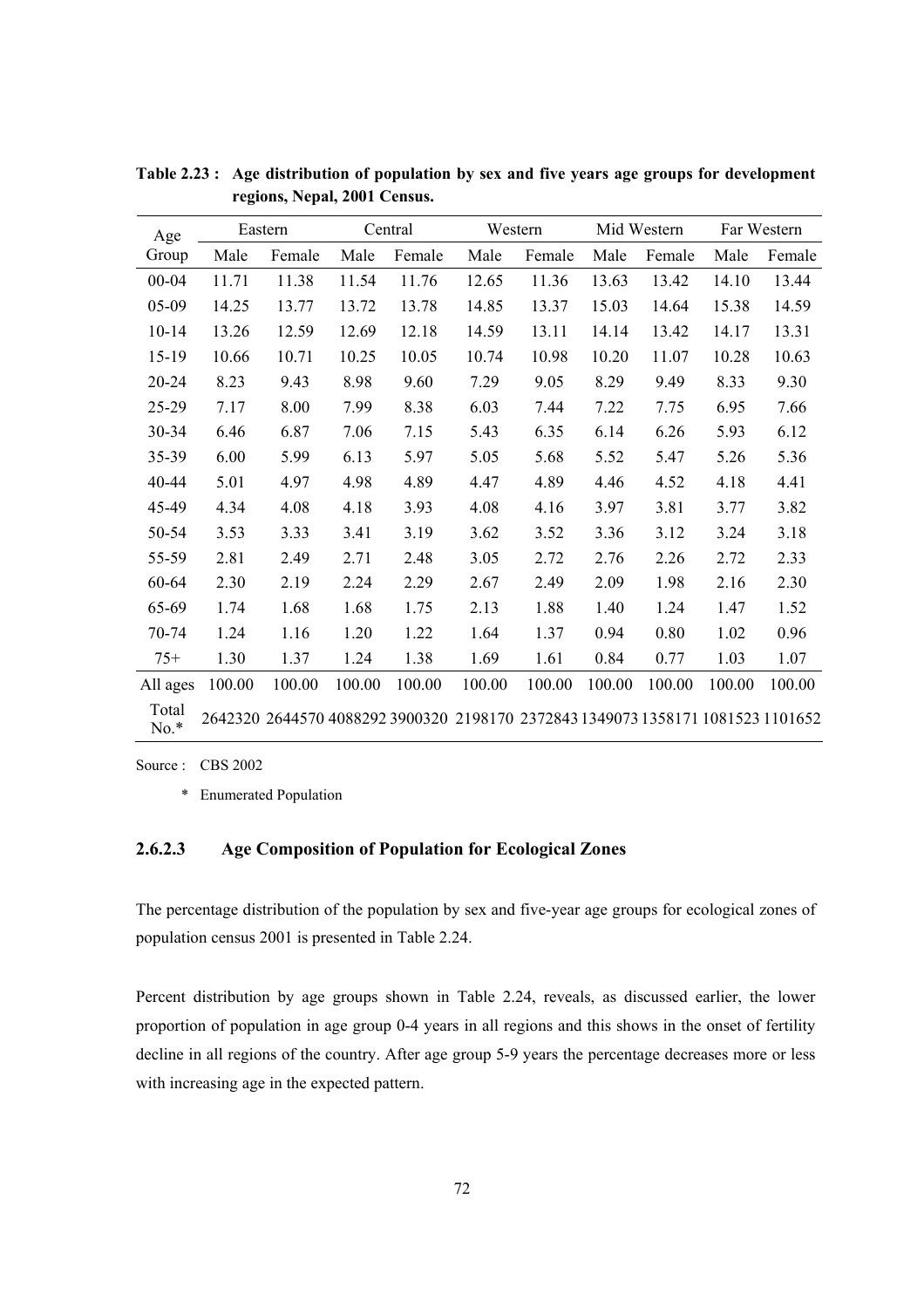|            |        | Mountain |         | Hill    | Terai   |         |
|------------|--------|----------|---------|---------|---------|---------|
| Age Group  | Male   | Female   | Male    | Female  | Male    | Female  |
| $00 - 04$  | 12.69  | 12.40    | 12.10   | 11.32   | 12.39   | 12.48   |
| 05-09      | 14.49  | 14.00    | 13.98   | 13.16   | 14.71   | 14.52   |
| $10 - 14$  | 13.68  | 13.10    | 14.00   | 13.11   | 13.05   | 12.32   |
| 15-19      | 10.18  | 10.44    | 10.82   | 11.14   | 10.14   | 10.06   |
| 20-24      | 7.87   | 8.74     | 8.45    | 9.57    | 8.29    | 9.34    |
| 25-29      | 6.64   | 7.26     | 6.88    | 7.76    | 7.61    | 8.22    |
| 30-34      | 6.23   | 6.23     | 6.29    | 6.50    | 6.50    | 6.97    |
| 35-39      | 5.52   | 5.58     | 5.40    | 5.68    | 6.05    | 5.94    |
| 40-44      | 4.79   | 4.89     | 4.65    | 4.79    | 4.84    | 4.84    |
| 45-49      | 4.19   | 4.02     | 3.94    | 3.98    | 4.29    | 3.99    |
| 50-54      | 3.61   | 3.57     | 3.49    | 3.45    | 3.41    | 3.08    |
| 55-59      | 2.93   | 2.67     | 2.90    | 2.61    | 2.71    | 2.35    |
| 60-64      | 2.60   | 2.65     | 2.40    | 2.39    | 2.19    | 2.11    |
| 65-69      | 1.88   | 1.83     | 1.88    | 1.81    | 1.58    | 1.54    |
| 70-74      | 1.35   | 1.26     | 1.36    | 1.24    | 1.14    | 1.08    |
| $75+$      | 1.37   | 1.36     | 1.46    | 1.50    | 1.10    | 1.16    |
| All ages   | 100.00 | 100.00   | 100.00  | 100.00  | 100.00  | 100.00  |
| Total No.* | 746814 | 758218   | 4930807 | 5146228 | 5681757 | 5473110 |

**Table 2.24 : Age distribution of population by sex and five years age groups for ecological zones, Nepal, 2001 census.** 

Source : CBS 2002

\* Enumerated Population

# **2.7 Age Data and its Accuracy**

One of the basic but vital information provided by a census is the age profile of the population. It is therefore important to evaluate the accuracy of the age distribution. Age misreporting, in particular, digit preference for ages ending in 0 or 5, is common in censuses and surveys in most developing countries. It is also very common for one person to become the main respondent and to supply all the information on all the members of the households. This is also evident in the censuses of Nepal. Experience shows that proxy respondents contribute a large part of age misreporting. In other hand, in many developing countries exact knowledge of one's age is not important and registration of births is uncommon, so it is difficult to obtain correct information on age.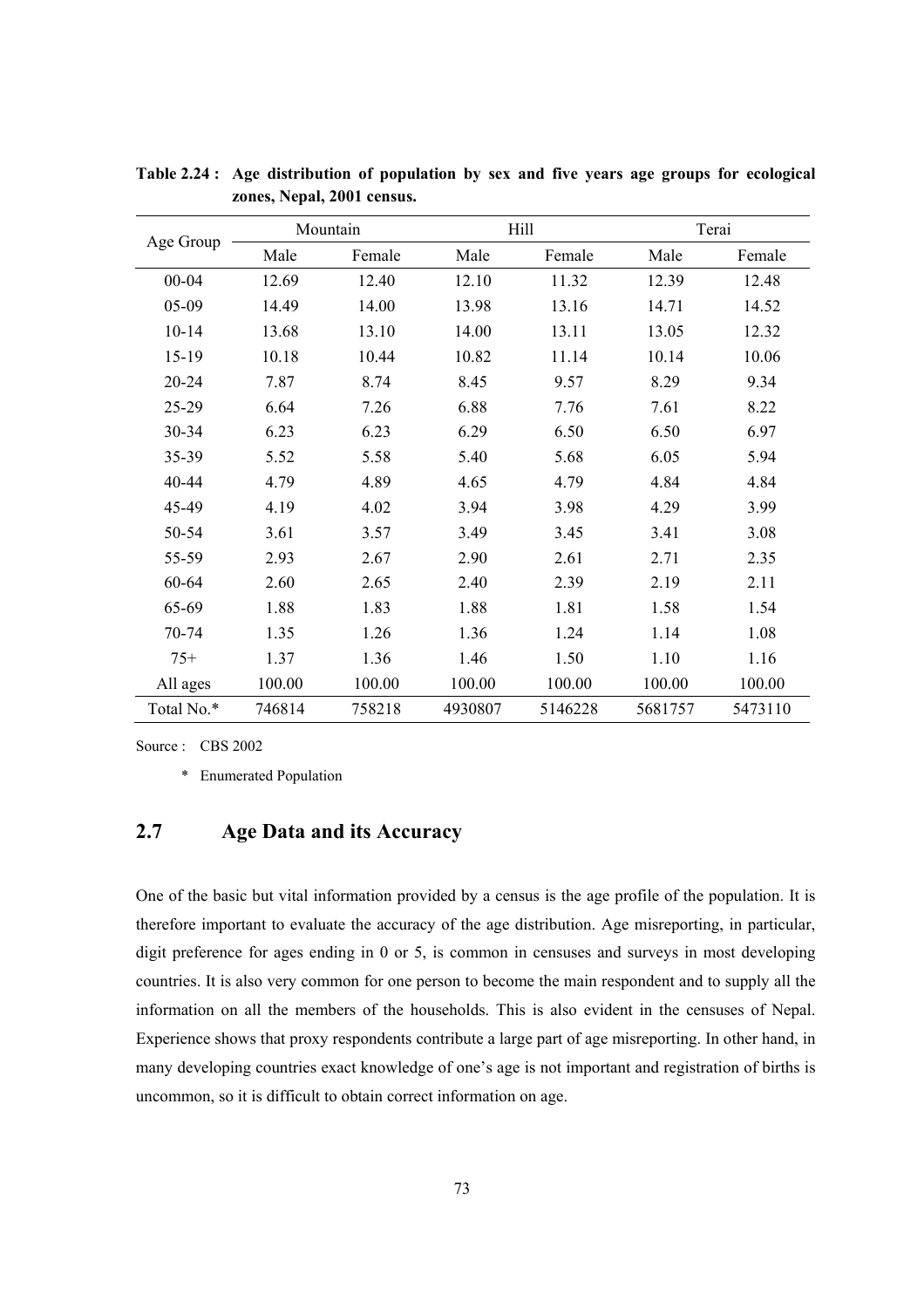The single year age distribution by sex of population in census 2001 is shown in figure 2.4.



Source: CBS, National Report, Volume I, Table 9

Figure 2.4 shows that the age distribution of both male and female clearly suggests heaping of ages ending in certain digits. It is also observed that age heaping before 20 in both sexes are not clearly seen in figure but after age 20 age heaping is found in ages ending in 0 and 5 digit. So, for analysis before age 20, age distribution of single age up to age 20 is shown Table 2.25.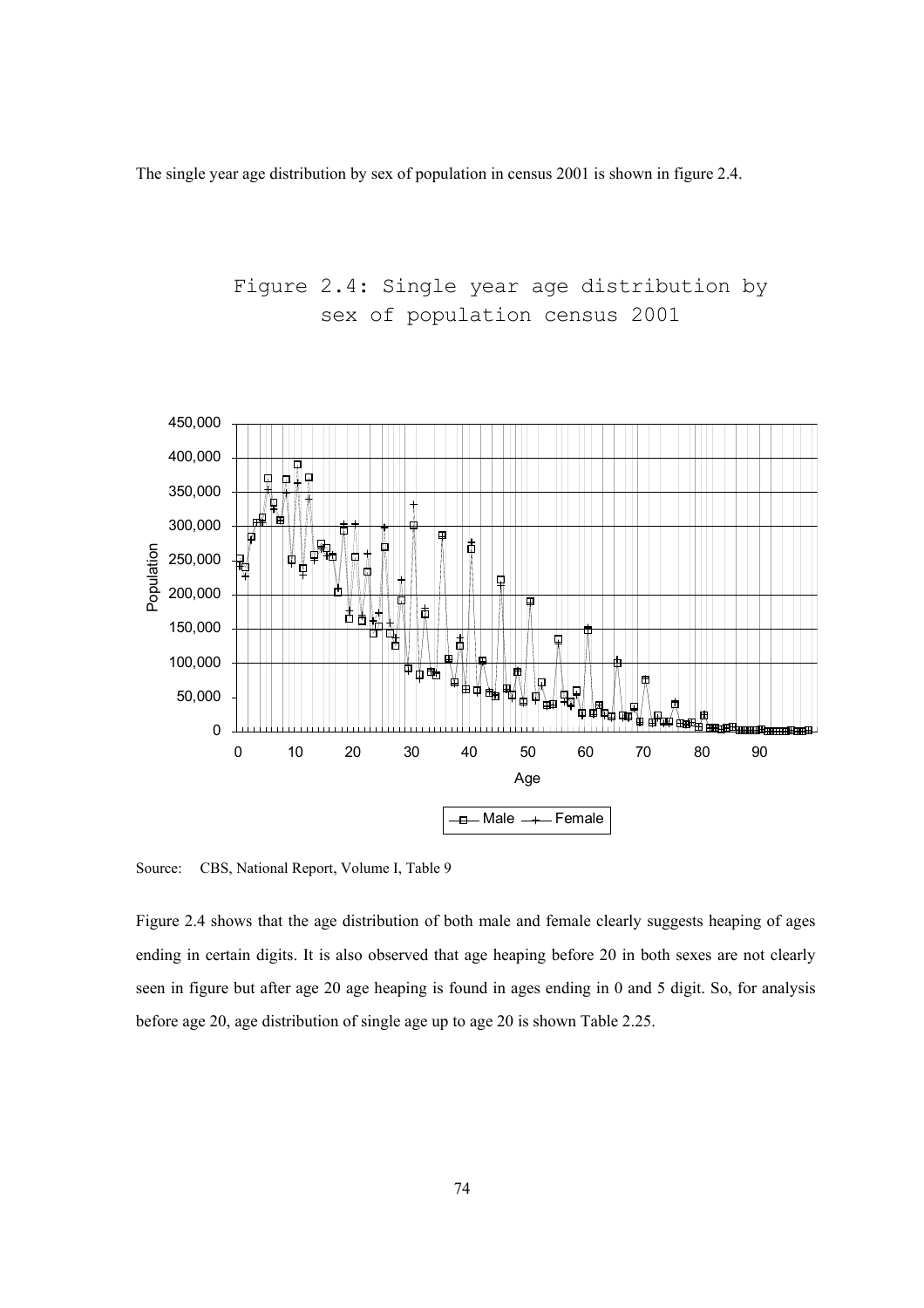|                         |      | 2001   |      | 1991   |                | 1981   |      | 1971   |  |
|-------------------------|------|--------|------|--------|----------------|--------|------|--------|--|
| Age                     | Male | Female | Male | Female | Male           | Female | Male | Female |  |
| $\boldsymbol{0}$        | 2.22 | 2.13   | 3.12 | 3.00   | 2.3            | 2.67   | 2.48 | 2.55   |  |
| $\mathbf{1}$            | 2.11 | 1.99   | 2.55 | 2.43   | 3.42           | 3.06   | 2.26 | 2.39   |  |
| $\overline{2}$          | 2.51 | 2.46   | 2.92 | 2.85   | 3.21           | 3.3    | 2.87 | 3.17   |  |
| $\overline{\mathbf{3}}$ | 2.69 | 2.68   | 3.16 | 3.15   | 3.06           | 3.24   | 3.12 | 3.56   |  |
| $\overline{4}$          | 2.76 | 2.68   | 3.13 | 2.98   | 3.08           | 3.07   | 2.86 | 3.03   |  |
| 5                       | 3.25 | 3.10   | 3.54 | 3.34   | 3.53           | 3.51   | 4.04 | 4.06   |  |
| 6                       | 2.95 | 2.85   | 3.16 | 3.02   | 2.93           | 3.04   | 2.73 | 2.74   |  |
| $\boldsymbol{7}$        | 2.72 | 2.71   | 3.02 | 2.95   | 2.72           | 2.87   | 2.76 | 2.88   |  |
| 8                       | 3.25 | 3.05   | 3.18 | 2.98   | 3.01           | 2.89   | 3.03 | 2.73   |  |
| 9                       | 2.21 | 2.15   | 2.61 | 2.55   | 2.32           | 2.35   | 2.66 | 2.54   |  |
| 10                      | 3.43 | 3.20   | 3.27 | 2.97   | 3.2            | 2.85   | 3.26 | 2.69   |  |
| 11                      | 2.10 | 2.01   | 2.24 | 2.04   | 1.83           | 1.69   | 1.87 | 1.7    |  |
| 12                      | 3.27 | 2.98   | 3.12 | 2.02   | $\overline{3}$ | 2.61   | 3.12 | 2.48   |  |
| 13                      | 2.27 | 2.20   | 2.24 | 2.11   | 1.84           | 1.7    | 1.82 | 1.63   |  |
| 14                      | 2.42 | 2.34   | 2.23 | 2.12   | 2.09           | 1.91   | 2.02 | 1.85   |  |
| 15                      | 2.36 | 2.25   | 2.21 | 2.12   | 2.03           | 1.84   | 2.42 | 2.06   |  |
| 16                      | 2.25 | 2.26   | 2.04 | 2.06   | 2.12           | 1.95   | 2.06 | 1.86   |  |
| 17                      | 1.79 | 1.85   | 1.57 | 1.67   | 1.36           | 1.34   | 1.32 | 1.32   |  |
| 18                      | 2.59 | 2.67   | 2.31 | 2.49   | 2.29           | 2.26   | 2.44 | 2.33   |  |
| 19                      | 1.46 | 1.55   | 1.39 | 1.48   | 1.25           | 1.24   | 1.18 | 1.14   |  |
| 20                      | 2.24 | 2.66   | 1.97 | 2.43   | 2.13           | 2.69   | 1.97 | 2.32   |  |

**Table 2.25 : Percent total population by single years up to age 20, by sex, Nepal 1971-2001.** 

Source : Same as Table 2.15 and

CBS, 2002, National Report Vol. I, Table 10

Table 2.25 shows age 15 in both sexes are not found more reported than the ages 14 and 16 although age 5, 10 and 20 have been found to be reported more than the preceding and succeeding ages. The ages of infants and children are probably reported more accurately than the ages of adults. There are two important reasons for this. First, the ages of children are generally reported by parents and the second is the ability to guess a child's age with reasonable accuracy (UNFPA, 1993).

It is of some interest to measure age accuracy by an index for comparative purposes to establish, for example, whether the age statistics of one census are more accurate than that of another census. In this analysis, Whipple's, Myer's 'Blended' and 'Digit Preference' and United Nations age-sex accuracy indices are carried out for checking age data and comparison between the various censuses.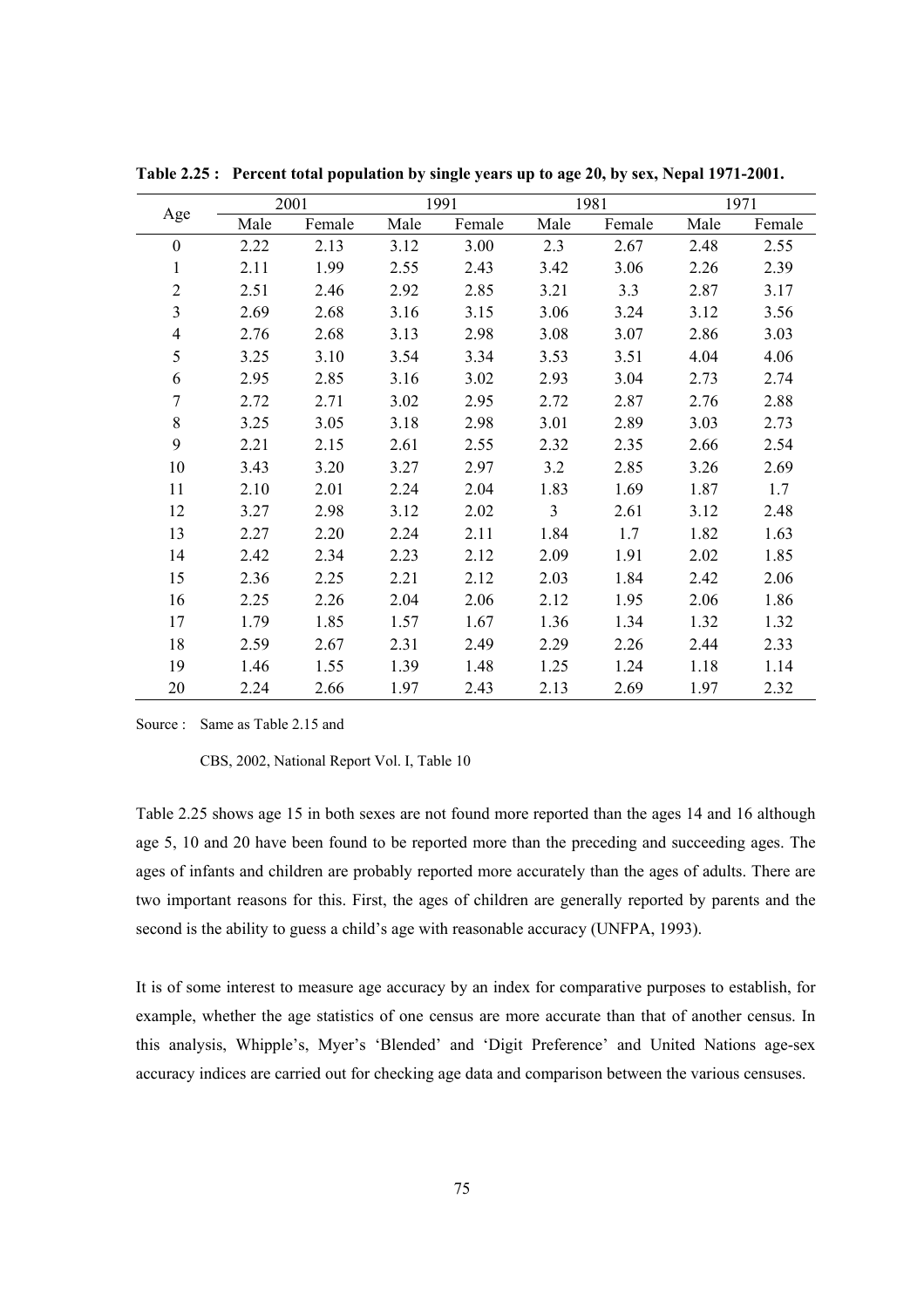### **2.7.1 Whipple's Index**

An indicator of the degree of age heaping is the Whipple's index, which ranges from 100 when there is no preference for 0 and 5 and up to 500, when only ages ending in 0 and 5 are reported (Newell, 1988). Between these extremes, the following scale for estimating the reliability of the age data has been suggested by the United Nations:

| Quality of the Data | Whipple's Index |
|---------------------|-----------------|
| Highly accurate     | Less than 105   |
| Fairly accurate     | 105-109.9       |
| Approximate         | 110-124.9       |
| Rough               | 125-174.9       |
| Very rough          | 175 and over    |

The Whipple's indices calculated for Nepal census data are presented in figure 2.3



Source: Same as figure 2.4

The Whipple's indices in all censuses indicate a high case of digit preference. In all censuses both male and female (figure 2.3) shows that Whipple's indices are more than 175. United Nation's describes data with an index of this magnitude as very rough.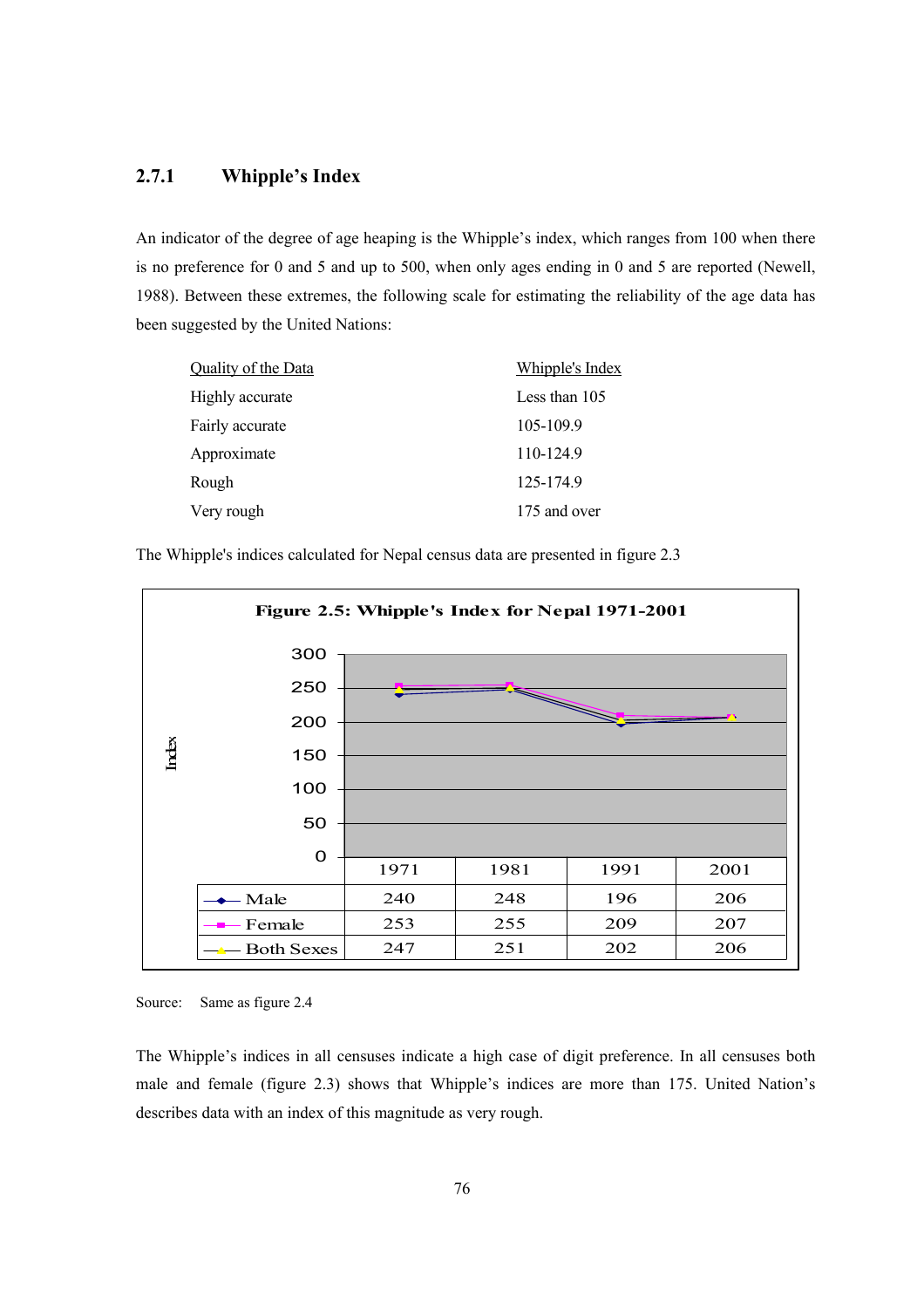#### **2.7.2 Myers' Blended Index**

Another method of measuring age heaping is `Myers' Blended Index' developed by Myers (Myers, R. J. 1940). Myer has developed a 'Blended' method to yield an index of preference for each terminal digit representing the deviation from 10 percent of proportion of the total population reporting the given digit. A summary index of preference for all terminal digits is derived as one half the sum of the deviation from ten percent each taken without regard to sign. The `Myers' Blended Index' calculated for Nepal census data are presented in figure 2.6 and Myer's index of digit preference is shown in Table 2.26.



Source: Same as figure 2.4

Figure 2.6 shows there is no improvement in age reporting between 1971 and 1981 although in 1991 and 2001, the situation looks better Myers' index does not appear to have improved. If age heaping were non-existent, the index would approximate to zero. The theoretical range of the index is 0 representing no heaping and 90 indicating as if all ages are reported at a single digit.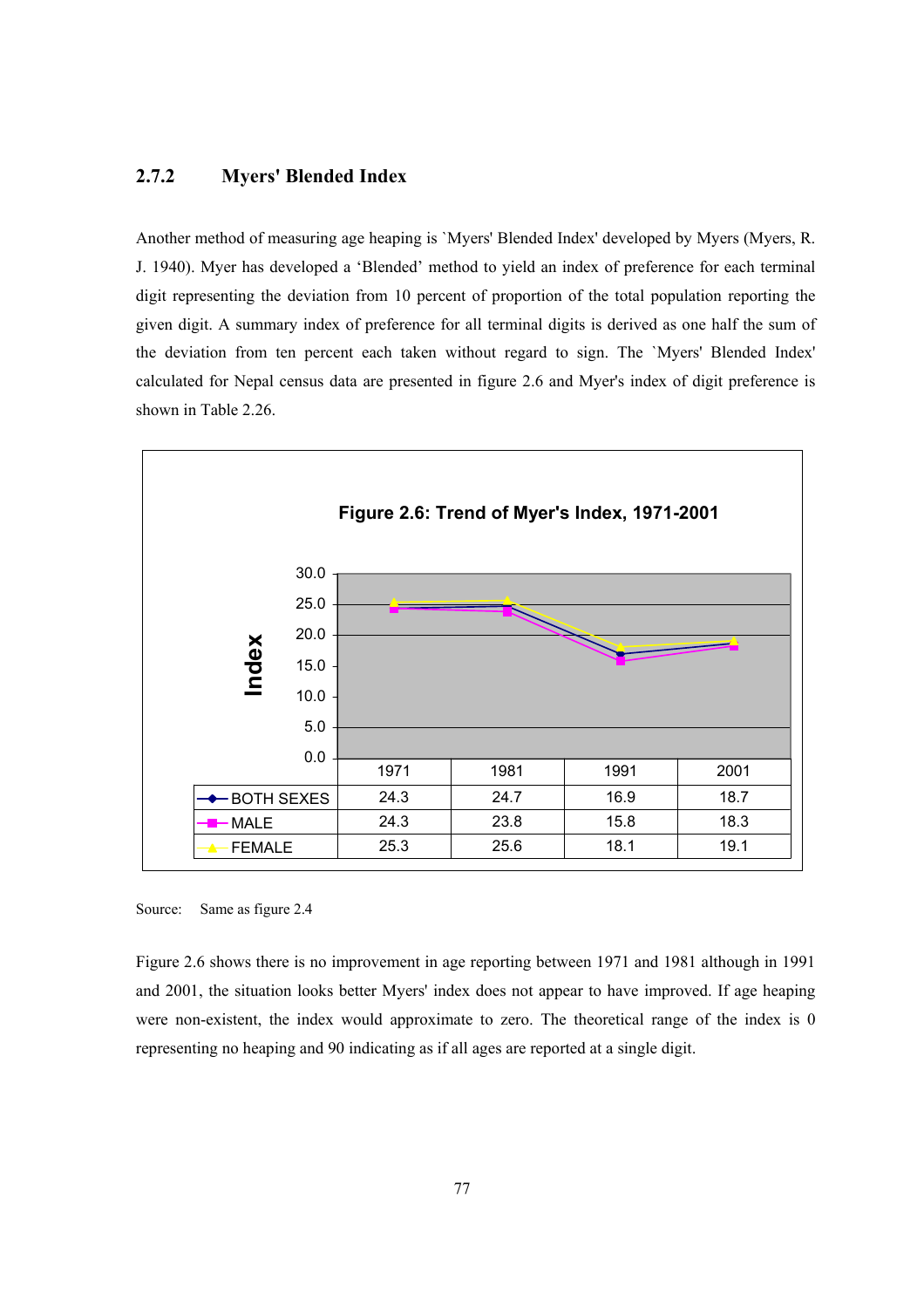|                  |        |        | Male   |        | Female |        |        |        |
|------------------|--------|--------|--------|--------|--------|--------|--------|--------|
| Digits           | 1971   | 1981   | 1991   | 2001   | 1971   | 1981   | 1991   | 2001   |
|                  |        |        |        |        |        |        |        |        |
| $\boldsymbol{0}$ | 10.7   | 12.7   | 7.5    | 8.6    | 13.8   | 14.8   | 9.6    | 9.5    |
| $\mathbf{1}$     | $-3.7$ | $-4.0$ | $-2.5$ | $-3.5$ | $-4.0$ | $-4.3$ | $-3.4$ | $-3.9$ |
| $\overline{2}$   | 1.2    | 0.7    | 0.8    | 0.9    | 0.7    | 0.6    | 1.0    | 0.8    |
| 3                | $-4.8$ | $-4.5$ | $-3.1$ | $-3.2$ | $-5.0$ | $-4.6$ | $-3.5$ | $-3.2$ |
| $\overline{4}$   | $-3.8$ | $-3.8$ | $-2.4$ | $-2.7$ | $-3.7$ | $-3.8$ | $-2.6$ | $-2.7$ |
| 5                | 10.2   | 9.9    | 7.2    | 7.5    | 9.6    | 9.6    | 7.3    | 7.3    |
| 6                | $-1.9$ | $-2.1$ | $-1.6$ | $-1.6$ | $-2.7$ | $-2.8$ | $-2.0$ | $-1.8$ |
| 7                | $-4.2$ | $-4.2$ | $-2.5$ | $-3.0$ | $-4.6$ | $-4.7$ | $-3.1$ | $-3.1$ |
| 8                | 1.3    | 0.5    | 0.7    | 1.2    | 1.2    | 0.7    | 0.7    | 1.5    |
| 9                | $-5.1$ | $-5.1$ | $-3.8$ | $-4.1$ | $-5.3$ | $-5.4$ | $-4.0$ | $-4.3$ |

**Table 2.26: Myer's index of digit preference by sex for census years, Nepal, 1971-2001.** 

Source : Same as Table 2.21

Table 2.26 shows that in all censuses, there was a tendency both among males and females to overstate their ages ending in digits 0 and 5 and understate ages ending in digits 1,3,4, 6, 7 and 9. There is also some overstating in digits 2 and 8. However, all censuses found age heaping in certain digits. However 1991 and 2001 censuses found comparatively better age reporting of both males and females.

# **2.7.3 United Nations Age-Sex Accuracy Index**

The UN age-sex accuracy index or UN joint scores combines indices or accuracy of the distribution and accuracy in sex ratio to come up with single index measuring the accuracy of age-sex distribution of a census. The following scale for estimating the reliability of the age data has been suggested by the United Nations:

| Quality of the Data | UN Age sex Accuracy Index |
|---------------------|---------------------------|
| Accurate            | under 20                  |
| Inaccurate          | 20-40                     |
| Highly inaccurate   | over 40                   |

The UN Age sex Accuracy Index calculated for Nepal census data are presented in figure 2.7.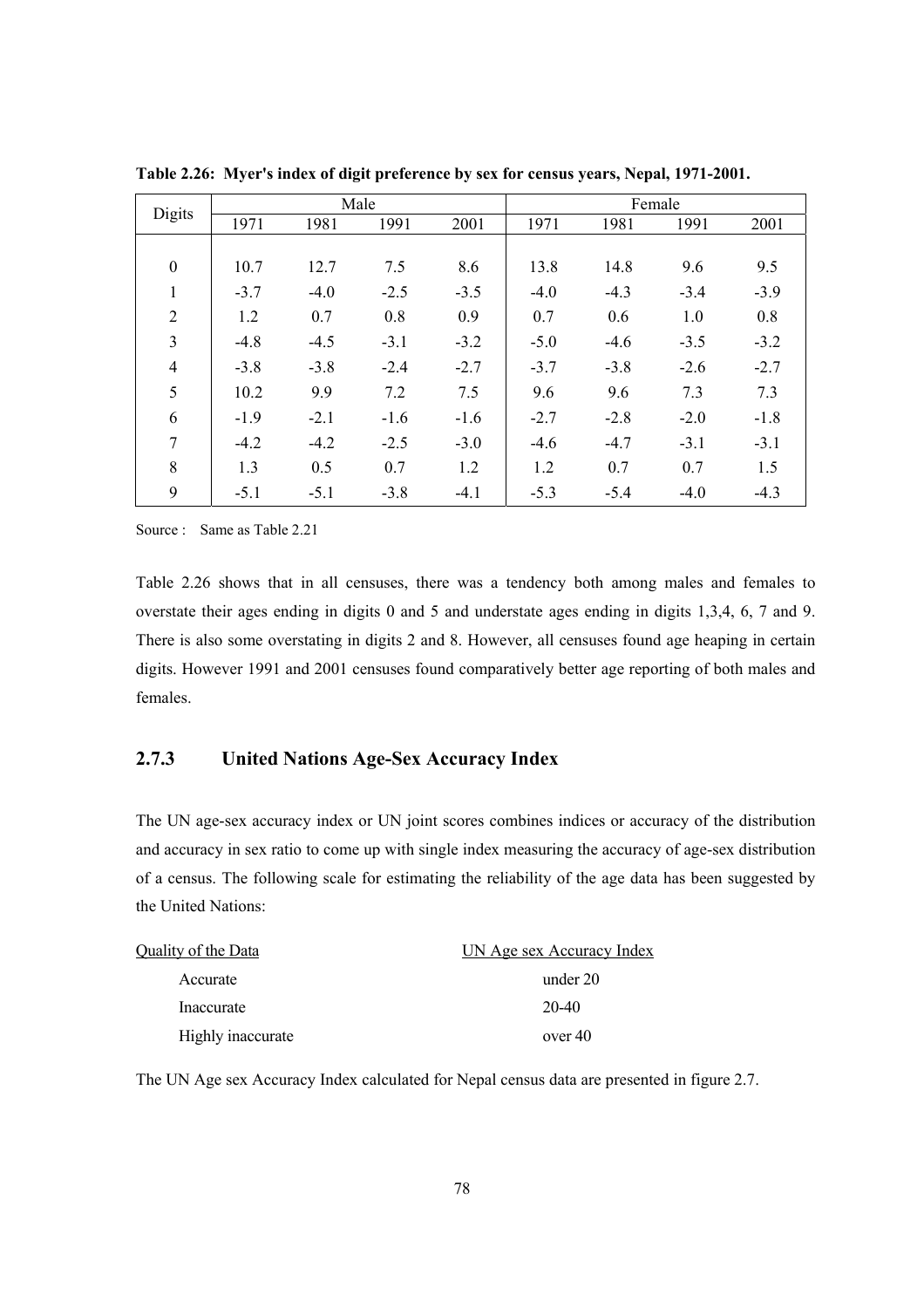

Source: Same as Table 2.21

Figure 2.7 shows that in 2001, there is sharp decline in index eventhough the quality of data rated is inaccurate. The UN Age Sex Indices found very high prior to the census 2001 which all are rated highly inaccurate are found to have declined sharply in 2001. Although, in 2001 census the UN Age Sex Index found the value 21.1 is in boarder line i.e. below 20 considered as accurate. When single year data are grouped into five-year age groups, some of the peaks and troughs are eliminated. This is the advantage of UN Age Sex Index over the Whipple and Myer's Index. This may be the one reason, however, there is not much difference in Whipple and Myer's index in various censuses but UN Age Sex Index is found to have sharply declined.

There are many types of errors and biases in the censuses age data. However, the trend has been toward greater accuracy and reliability.

## **2.8 Index of Ageing and Median Age of Population**

Computing index of ageing or aged-child ratio and median age of the population may further carry out the analysis of age composition. The index of ageing is defined as the ratio of population over 60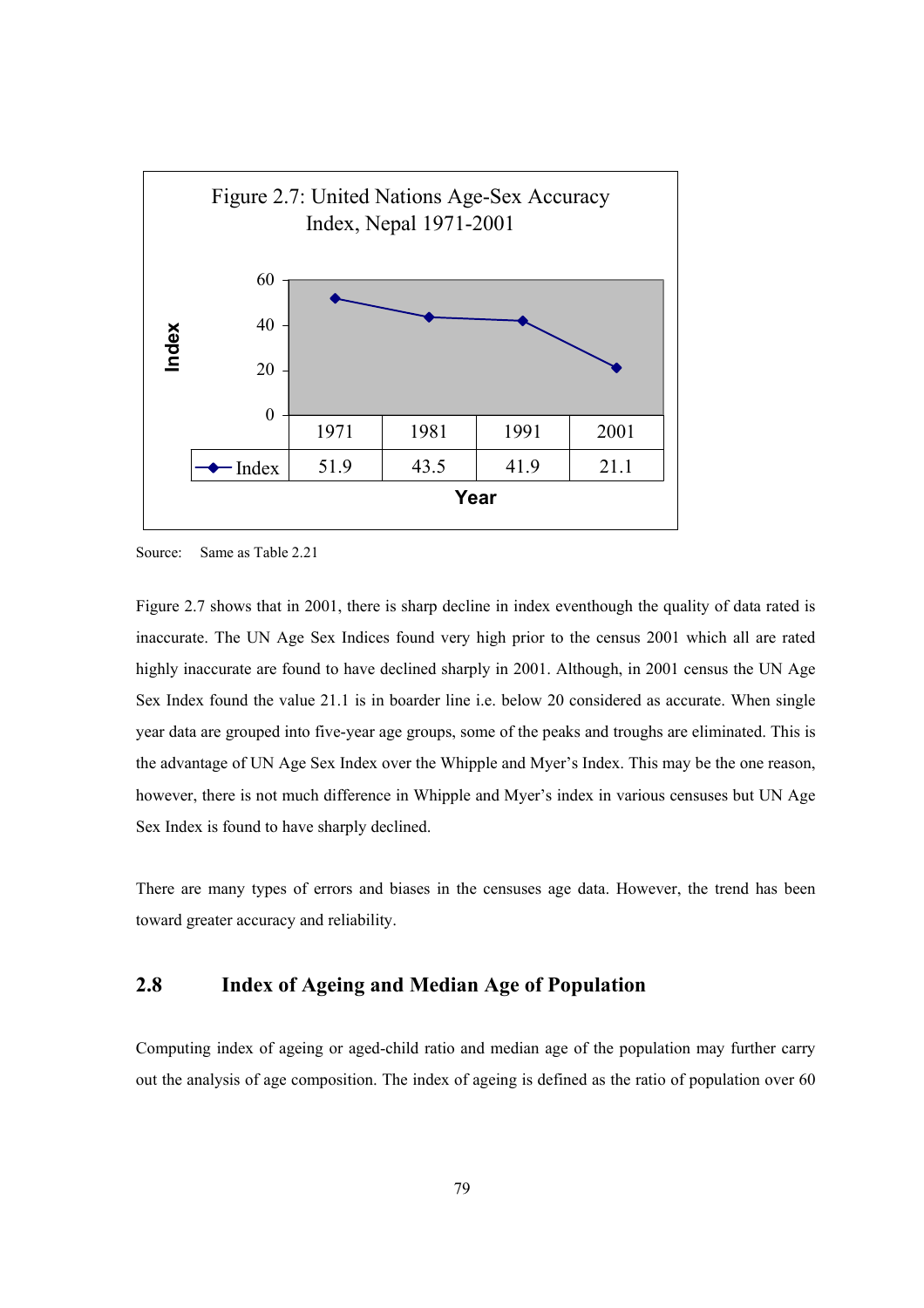to the children under age 14 multiplied by hundred. The index of ageing and median age of population are calculated by sex and presented in Table 2.27.

| Census Year |       | Index of Ageing |       | Median Age |        |       |
|-------------|-------|-----------------|-------|------------|--------|-------|
|             | Male  | Female          | Total | Male       | Female | Total |
| 1971        | 13.20 | 14.75           | 13.86 | 19.80      | 20.70  | 20.30 |
| 1981        | 14.08 | 13.51           | 13.81 | 19.50      | 20.30  | 19.90 |
| 1991        | 13.56 | 13.80           | 13.58 | 18.41      | 1940   | 18.92 |
| 2001        | 16.51 | 16.32           | 16.70 | 19.00      | 20.00  | 20.00 |

**Table 2.27 : Index of ageing and median age by sex, Nepal, 1971-2001.** 

Source: Source: Same as 2.21

Note : Median of age is calculated based on age- grouped data prior to 2001 census data. In 2001 census data median age is calculated based on single year data. If we calculate from grouped data median age found for male = 19.71, female =  $20.47$  and total =  $20.08$  for 2001.

Table 2.27 shows that index of ageing was lower than 15 per cent prior to the census 2001 and in 2001 census it is around 16 percent. This indicates most of the times Nepal's population have young generations, although it is slightly shifting to the old. The population may be described as young if the index of ageing is under 15 percent and old if its value is over 30 percent (Singh and Syami, 1990).

For analysis of age composition median age is also calculated and this measure also indicated that Nepal's population was always young. Median age of the population is defined as that age of the population, which divides the total population below the median as younger and above the median as older. A population may be described as young, intermediate and old if the median age lies under 20, between20 to 29 and over or equal to 30 years respectively. The median age for most of the countries lie in the limit 16 to 36 years.

# **2.9 Age Smoothing**

Census data on age distribution of population, as analyzed earlier are found to have errors due to inaccurate reporting of ages and some of the errors may be due to under enumeration. The UN Age Sex Accuracy Index, is improved in census 2001 than prior censuses. This indicates these errors are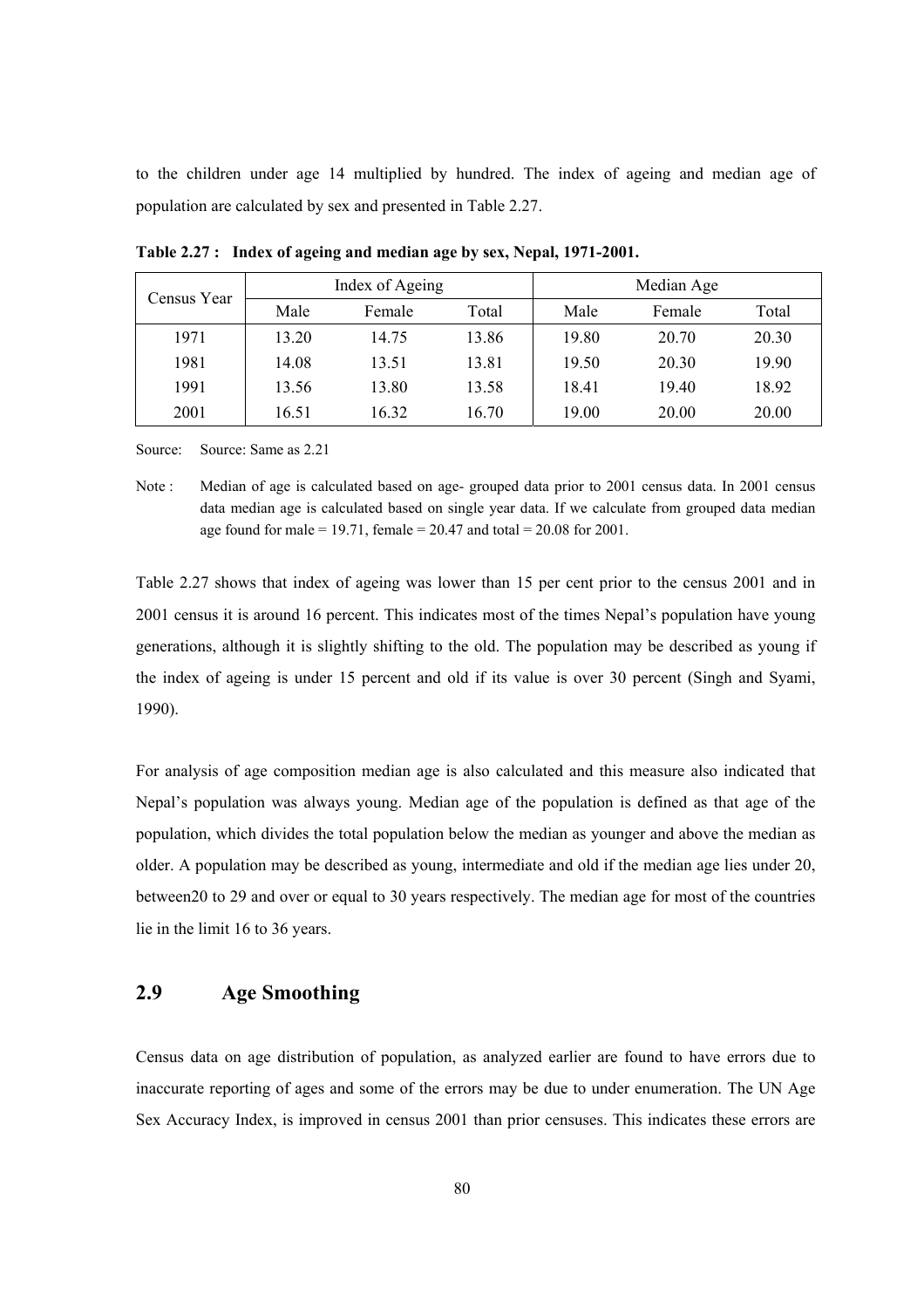less pronounced in five-year age distribution rather than in single year age distribution. When the age structures of the population are not correct, a decision has to be made to adjust the age distribution. Smoothing techniques have frequently been made for correcting data for age misreporting. Mainly two techniques, without modifying the total population size and slightly modifying total population size are used for age smoothing. In both techniques, light smoothing and strong smoothing to be used depends on the errors in the age and sex distribution. In this analysis, Carrier-Farrag, Karup-King Newton, Arriga, United Nations and strong smoothing techniques were carried out for age smoothing in 2001 census data by using software program AGESMTH and is presented in Table 2.28.

| Sex and      |            | Carrier   | K.-King   | Arriaga*** | United    | Strong**** |
|--------------|------------|-----------|-----------|------------|-----------|------------|
| Age          | Reported   | Farrag*   | Newton**  |            | Nations   |            |
| Male         |            |           |           |            |           |            |
| Total, 0-79  | 11,296,859 |           |           | 11,296,859 |           | 11,296,859 |
| Total, 10-69 | 8,044,044  | 8,044,044 | 8,044,044 | 8,044,044  | 8,050,591 | 8,044,044  |
| $0 - 4$      | 1,395,715  |           |           | 1,526,268  |           | 1,566,644  |
| $5-9$        | 1,633,087  |           |           | 1,502,534  |           | 1,462,158  |
| $10 - 14$    | 1,533,806  | 1,451,203 | 1,438,631 | 1,452,021  | 1,516,953 | 1,350,441  |
| 15-19        | 1,185,826  | 1,268,429 | 1,281,001 | 1,267,611  | 1,207,897 | 1,202,574  |
| 20-24        | 946,742    | 958,861   | 967,768   | 956,070    | 952,183   | 1,022,562  |
| 25-29        | 821,014    | 808,895   | 799,988   | 811,686    | 816,506   | 881,142    |
| 30-34        | 726,040    | 736,832   | 736,075   | 735,603    | 728,945   | 741,352    |
| 35-39        | 651,351    | 640,559   | 641,316   | 641,788    | 642,933   | 638,494    |
| 40-44        | 539,993    | 546,456   | 546,477   | 545,033    | 547,838   | 552,419    |
| 45-49        | 469,695    | 463,232   | 463,211   | 464,655    | 466,100   | 472,206    |
| 50-54        | 392,659    | 390,633   | 390,096   | 389,149    | 392,348   | 394,719    |
| 55-59        | 318,610    | 320,636   | 321,173   | 322,120    | 321,251   | 326,237    |
| 60-64        | 262,255    | 262,020   | 259,608   | 259,219    | 259,179   | 261,568    |
| 65-69        | 196,053    | 196,288   | 198,701   | 199,089    | 198,457   | 200,332    |
| 70-74        | 141,678    |           |           | 140,516    |           | 140,860    |
| 75-79        | 82,335     |           |           | 83,497     |           | 83,153     |
| $80+$        | 62,519     |           |           |            |           |            |

**Table 2.28 : Reported and smoothed population by age and sex, Nepal, 2001.**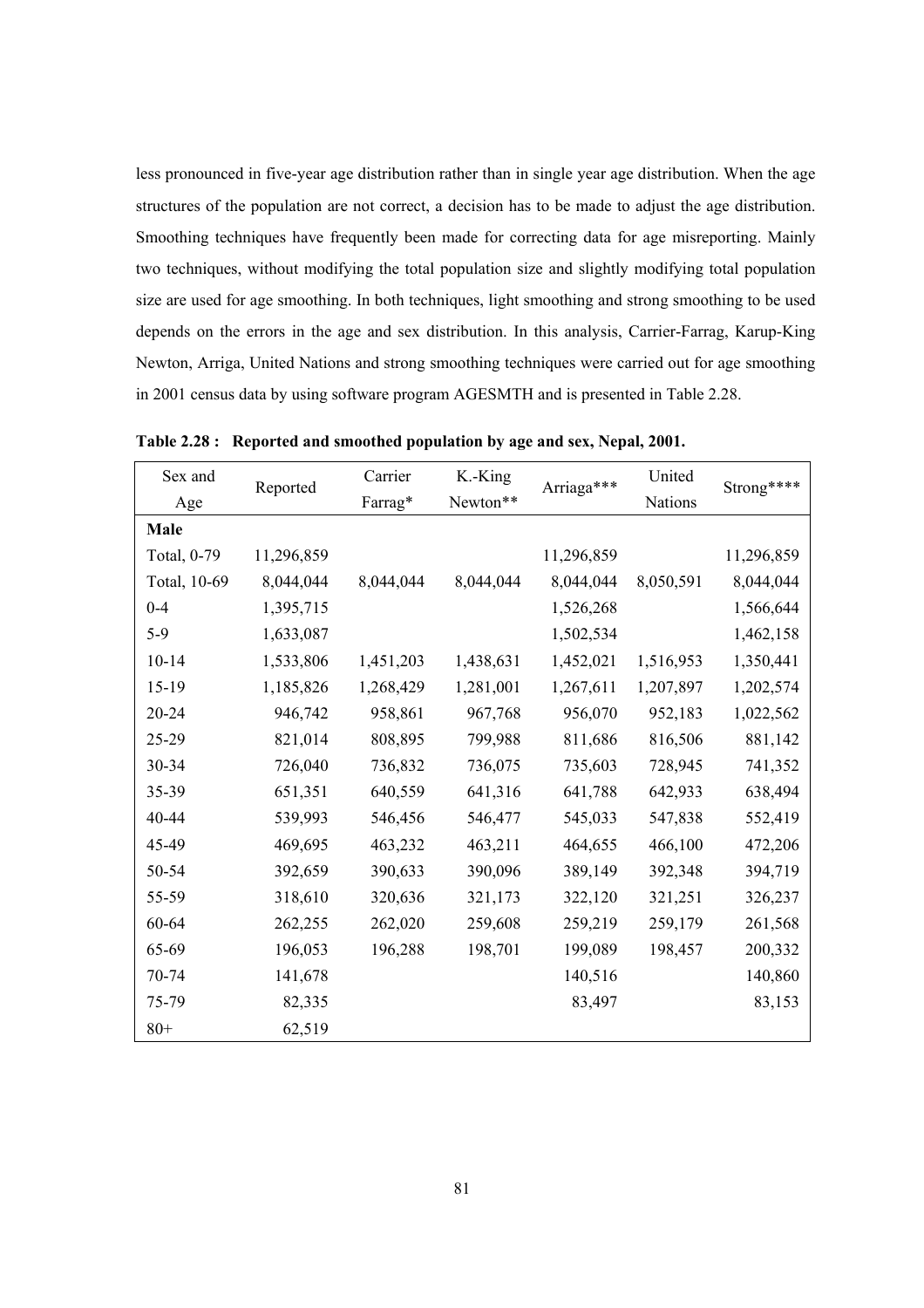| Sex and      | Reported   | Carrier   | K.-King   | Arriaga*** | United    | Strong**** |
|--------------|------------|-----------|-----------|------------|-----------|------------|
| Age          |            | Farrag*   | Newton**  |            | Nations   |            |
| Female       |            |           |           |            |           |            |
| Total, 0-79  | 11,310,380 |           |           | 11,310,380 |           | 11,310,380 |
| Total, 10-69 | 8,156,987  | 8,156,987 | 8,156,987 | 8,156,987  | 8,171,513 | 8,156,987  |
|              |            |           |           |            |           |            |
| $0 - 4$      | 1,359,498  |           |           | 1,488,485  |           | 1,510,831  |
| $5-9$        | 1,578,355  |           |           | 1,449,369  |           | 1,427,022  |
| $10 - 14$    | 1,448,126  | 1,391,443 | 1,385,861 | 1,393,992  | 1,448,616 | 1,336,592  |
| 15-19        | 1,203,176  | 1,259,859 | 1,265,441 | 1,257,310  | 1,226,347 | 1,213,060  |
| 20-24        | 1,070,026  | 1,063,904 | 1,064,029 | 1,061,423  | 1,057,452 | 1,069,860  |
| 25-29        | 904,464    | 910,586   | 910,461   | 913,067    | 907,257   | 932,694    |
| 30-34        | 763,463    | 771,580   | 772,180   | 769,457    | 766,976   | 785,612    |
| 35-39        | 659,302    | 651,185   | 650,585   | 653,308    | 655,058   | 667,497    |
| 40-44        | 548,051    | 549,102   | 548,732   | 547,145    | 549,723   | 555,064    |
| 45-49        | 453,678    | 452,627   | 452,997   | 454,584    | 454,986   | 464,079    |
| 50-54        | 373,395    | 361,199   | 362,933   | 360,062    | 367,243   | 379,475    |
| 55-59        | 283,483    | 295,679   | 293,945   | 296,816    | 294,886   | 310,746    |
| 60-64        | 258,653    | 256,039   | 252,495   | 253,062    | 248,727   | 250,380    |
| 65-69        | 191,170    | 193,784   | 197,328   | 196,761    | 194,240   | 191,927    |
| 70-74        | 132,111    |           |           | 138,190    |           | 135,235    |
| 75-79        | 83,429     |           |           | 77,350     |           | 80,305     |
| $80+$        | 67,176     |           |           |            |           |            |

**Table 2.28: Reported and smoothed population by age and sex, Nepal, 2001(cont.)** 

Source : CBS, National Report 2002, Volume I, Table 9

- \*\* The Karup-King Newton formula assumes a quadratic relationship among each three consecutive 10 year age groups.
- \*\*\* Arriga Formula assumes that a second-degree polynomial passes by the midpoint of each three consecutive 10- year age groups and then integrates a five-year age group.
- \*\*\*\* Strong smoothing procedure follows in the first step smooth the results in ten years age groups then adjusts the results in smooth ages then separates the smoothed 10- year age groups into 5- year age groups. For detail please see Ariga, 1994.

An attempt was made for population projection to smooth the age data of 2001 population census by employing the Hill Technique. The use of the Hill Technique in leveling out the inconsistencies in the age structure was satisfactory everywhere, except at ages between 20 and 29 for females (CBS, 1987). The reported and smoothed age distribution calculated by using Hill Technique is presented in Table 2.29.

Note: \* The Carrier –Farrag technique is based on the assumption that the relationship of a 5- year age group to its constituent 10-year age group is an average of similar relationships in three consecutive 10 year age groups.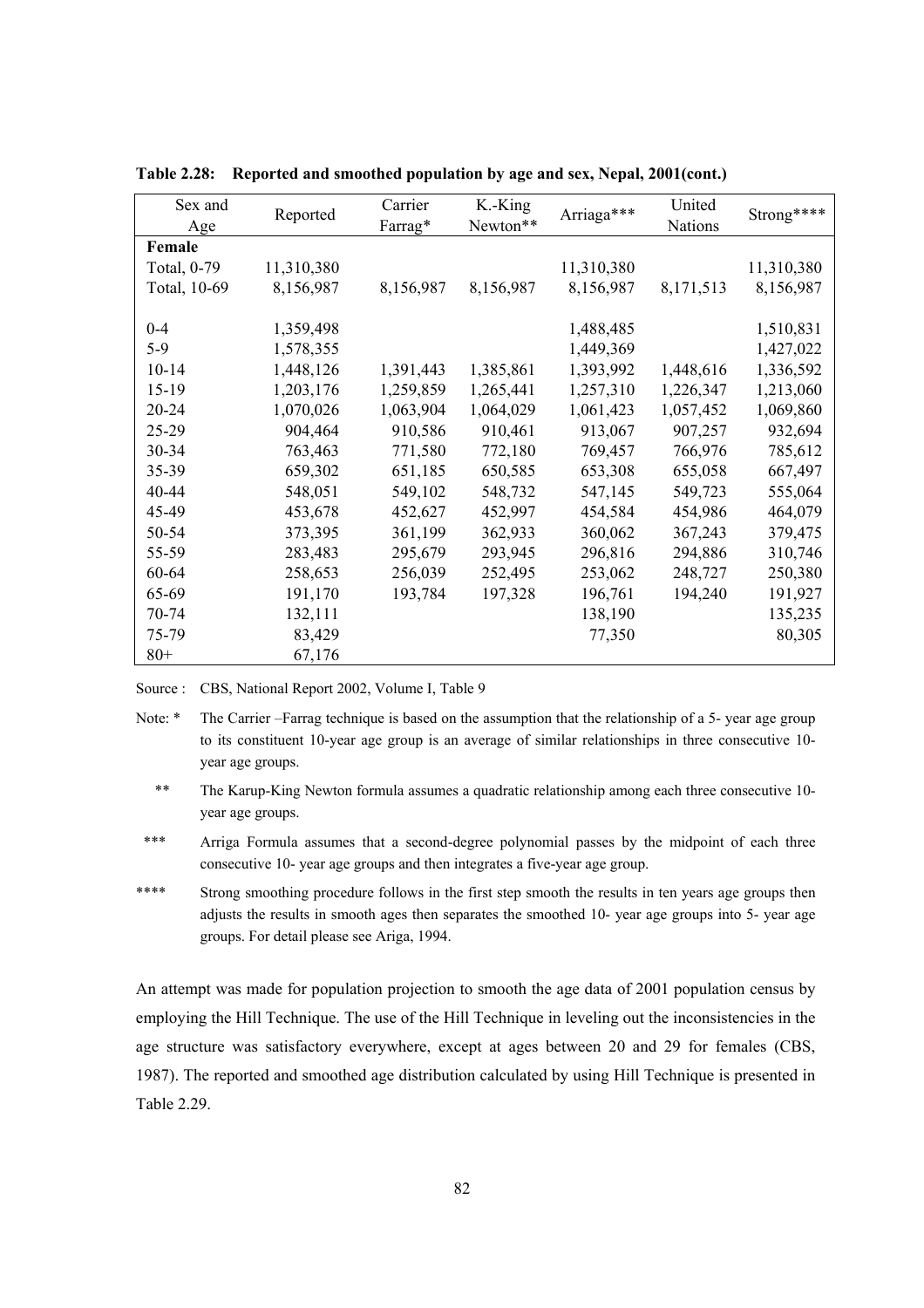| Age Groups | Reported |          |          | Adjusted |          |          |
|------------|----------|----------|----------|----------|----------|----------|
|            | Total    | Male     | Female   | Total    | Male     | Female   |
| $0 - 4$    | 2805432  | 1420848  | 1384585  | 3168560  | 1629110  | 1539450  |
| $5-9$      | 3269974  | 1662494  | 1607480  | 3038060  | 1545440  | 1492620  |
| $10 - 14$  | 3036274  | 1561425  | 1474848  | 2891580  | 1463450  | 1428130  |
| $15-19$    | 2432557  | 1207179  | 1225378  | 2483820  | 1218870  | 1264950  |
| $20 - 24$  | 2053561  | 963790   | 1089771  | 2119350  | 1014630  | 1104720  |
| 25-29      | 1756952  | 835798   | 921154   | 1806373  | 860346   | 946027   |
| $30 - 34$  | 1516665  | 739114   | 777551   | 1544853  | 750970   | 793883   |
| 35-39      | 1334548  | 663080   | 671468   | 1309530  | 648741   | 660789   |
| $40 - 44$  | 1107881  | 549717   | 558164   | 1098296  | 549778   | 548518   |
| 45-49      | 940203   | 478153   | 462050   | 913668   | 463030   | 450638   |
| 50-54      | 780015   | 399730   | 380285   | 755015   | 388062   | 366953   |
| 55-59      | 613061   | 324347   | 288714   | 619807   | 319610   | 300197   |
| 60-64      | 530403   | 266977   | 263426   | 496652   | 253824   | 242828   |
| 65-69      | 394281   | 199583   | 194698   | 374473   | 190162   | 184311   |
| 70-74      | 278778   | 144229   | 134549   | 250738   | 127864   | 122874   |
| 75-79      | 168786   | 83818    | 84969    | 161578   | 82007    | 79571    |
| $80+$      | 132051   | 63639    | 68412    | 119070   | 58027    | 61043    |
| Total      | 23151423 | 11563921 | 11587502 | 23151423 | 11563921 | 11587502 |

**Table 2.29 : Reported and adjusted 5 -year age distribution by Hill technique, Nepal, 2001.** 

Source : CBS, National Report 2002, Volume I.

# **2.10 Conclusion**

This chapter examined the size, growth, distribution and age sex structure of the Nepalese population. Nepal's population of 23.1 million in 2001 census was around 4.6 million greater than in 1991 census and over 17.5 million more than the 1911 population census of 5.6 million. The main component of Nepal's population growth has been natural increase. Although, Nepal's population is small compared to neighboring countries China and India, both having more than billion people, looking at the growth rate and other resources of the country, this is the proper time for thinking about population policies.

The population size, growth and density vary according to geographical and administrative divisions. For many purposes information on the size and characteristics of the total population of a nation is not sufficient. Population data are often needed for geographic divisions of a country and urban and rural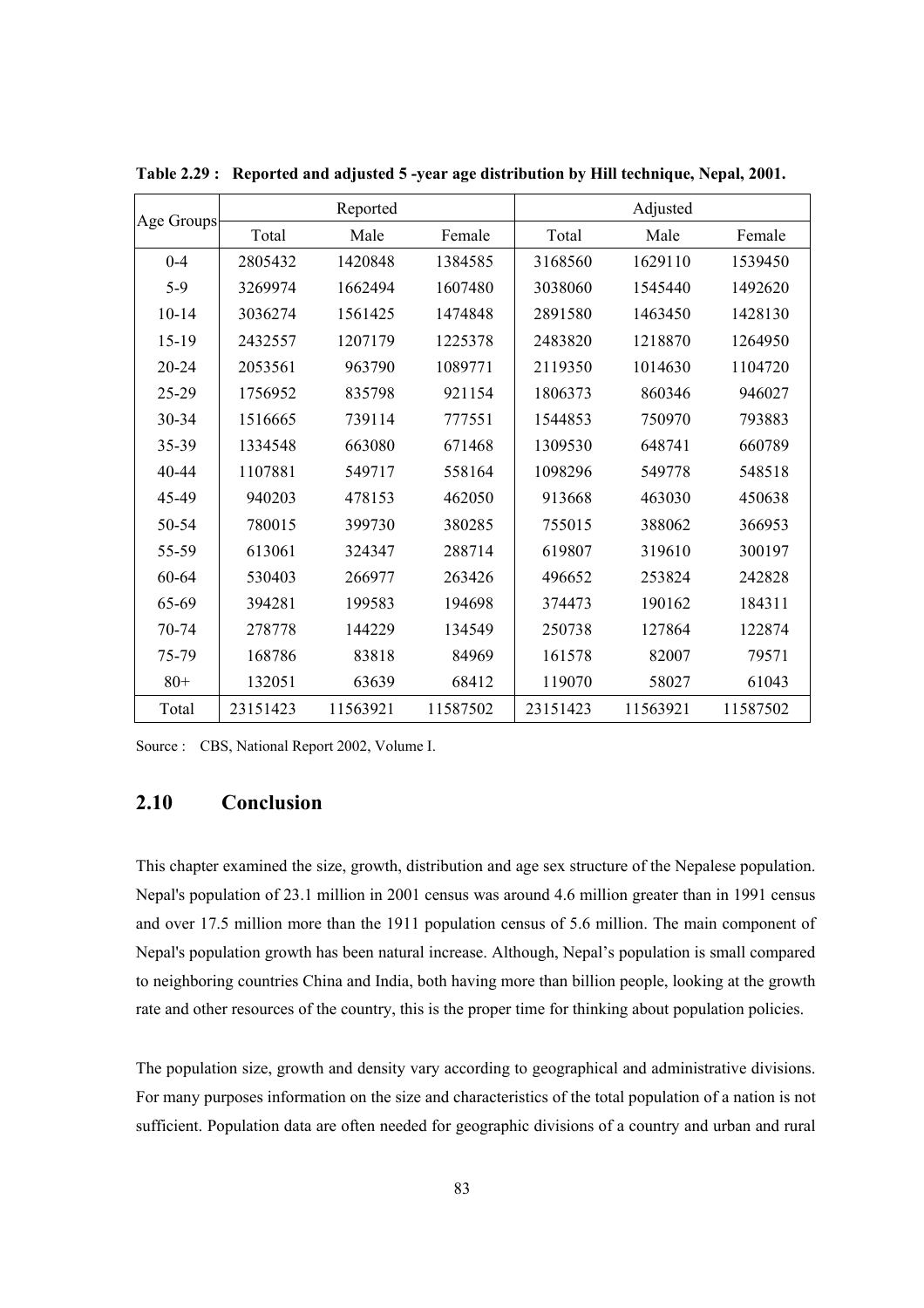areas. In Nepal, the geographic distribution of the population is not even but is dense in some places and sparse in others. There are urban centers where thousands of people live within a few square kilometers, and there are also vast stretches of mountains where the population averages only one or two persons per square kilometer The share of total population in Terai is increasing year by year. It is true that fertility, mortality and also boundaries changes are the contributing factors in the population size, growth and distribution by geographical and administrative divisions, variations in the net migration is also responsible for spatial changes in the population of the country. . Although, human being live in some of the remote places, the places where people live are strongly correlated with climate, soil quality and availability of local resources. Considering these wide varieties of reasons, population policies need to be addressed about population redistribution and planned urbanization in a systematic manner. Moreover, proper attention should be given in resource distribution and mobilization also respecting the right of individuals to live and work in the community of their choice.

Aside from the total size, the most important demographic characteristic of a population is its age and sex structure, or the proportion of people at each age, by sex. The analysis of age sex composition of various census data indicates there was a tendency both among males and females to overstate their ages ending in digits 0 and 5. Although, there are many types of errors, when single year data are grouped into five-year age groups, the trend has been toward greater accuracy and reliability. Since, the age-sex composition of a population is important in demographic analysis for various reasons, the quality of population data needs to be improved. Concerted efforts at several levels such as, improved training of the collectors, enlightening or educating the people about the importance and accuracy of their responses in census and survey operations are only few among them that need to be stressed before any improvement in the data quality can be expected.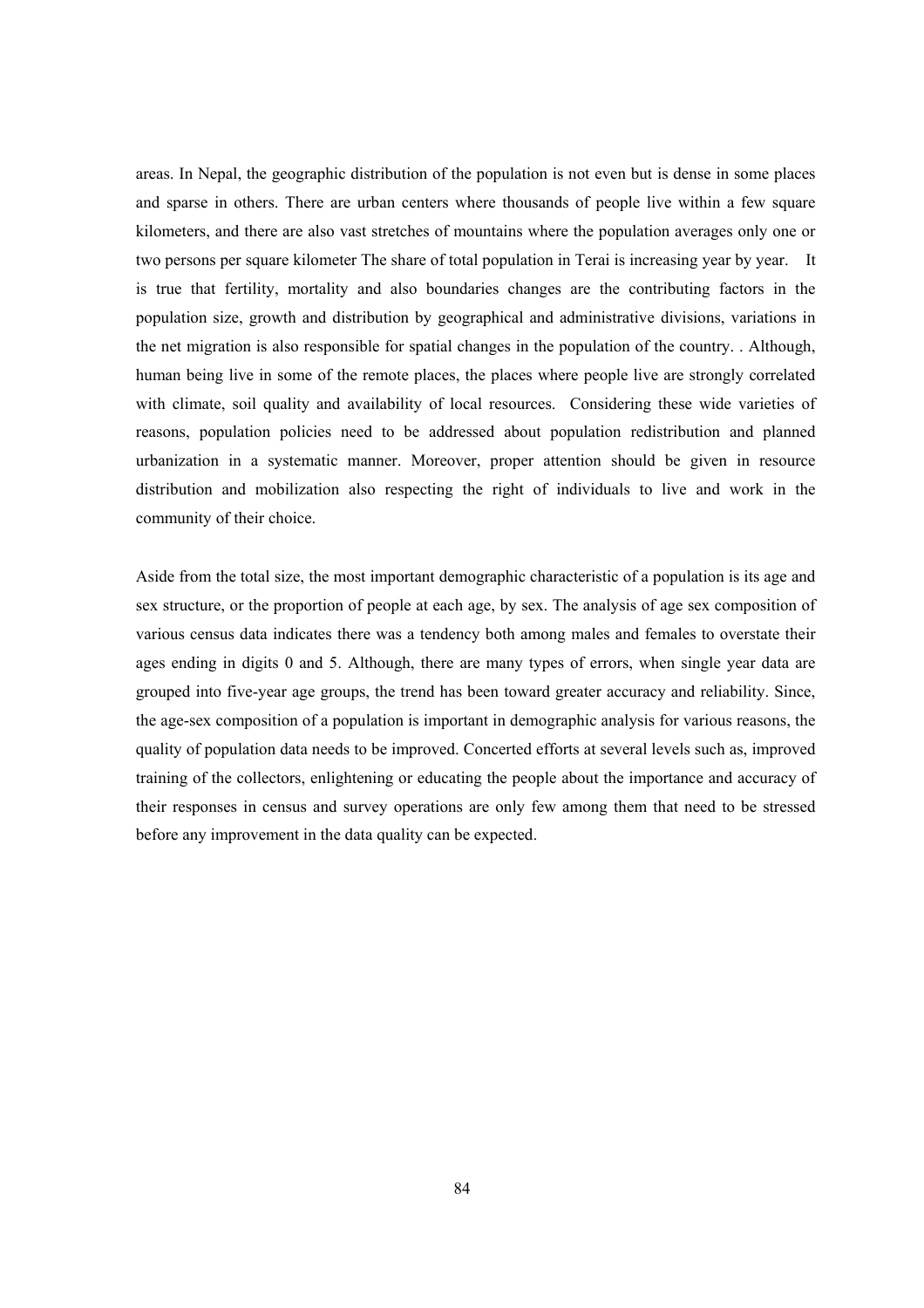## **References**

- Arriage, E.A., Johnson, P.D. & Jamisons, E. (1994). *Population Analysis with Micro-Computers, Volumes I and II. Washington D.C.*
- Central Bureau of Statistics (1958). *Population Census 1952/54*, Vol. I. National Planning Commission (NPC), Kathmandu, Nepal.
- Central Bureau of Statistics (1966) *Population Census 1961*, Vol. I. National Planning Commission (NPC), Kathmandu, Nepal.
- Central Bureau of Statistics (1975). *Population Census 1971*, Vol. I. National Planning Commission (NPC), Kathmandu, Nepal.
- Central Bureau of Statistics (1984). *Population Census 1981*, Vol. I Part I. National Planning Commission (NPC), Kathmandu, Nepal.
- Central Bureau of Statistics (1987). *Population Monograph of Nepal*. National Planning Commission (NPC), Kathmandu, Nepal.
- Central Bureau of Statistics (1993). *Population Census 1991*, Vol. I Part I. National Planning Commission (NPC), Kathmandu, Nepal.
- Central Bureau of Statistics (1995). *Population Monograph of Nepal*. National Planning Commission (NPC), Kathmandu, Nepal.
- Central Bureau of Statistics (2002). *Population Census 2001, National Report*. National Planning Commission (NPC), Kathmandu, Nepal.
- Gubhaju, B.B. (1974). *An Abridged Life Table Construction for Nepal for the Period 1961 70*. (Mimeo). Nepal FP/MCH Project, Kathmandu.
- Karki, Y.B. (2002). Assesment of the 2001 Population Census of Nepal and Establishment of Demographic Bases for New Population Projections, Report, CBS, Kathmandu, Nepal.
- Karki, Y.B. (1992). *Estimates and Projections of Population, Nepal : 1981 2031*. Central Department of Population Studies, Tribhuvan University, Kathmandu Nepal.
- Myers, R. J. (1941). *Errors and Bias in the Reporting of Ages in Census Data*. Transactions of the Actuarial Society of America, 41.
- Pandey, B. B. (2042 B.S.). *Tees Bakhat Ko Nepal* Part 5, P.131. Kathmandu, Nepal.